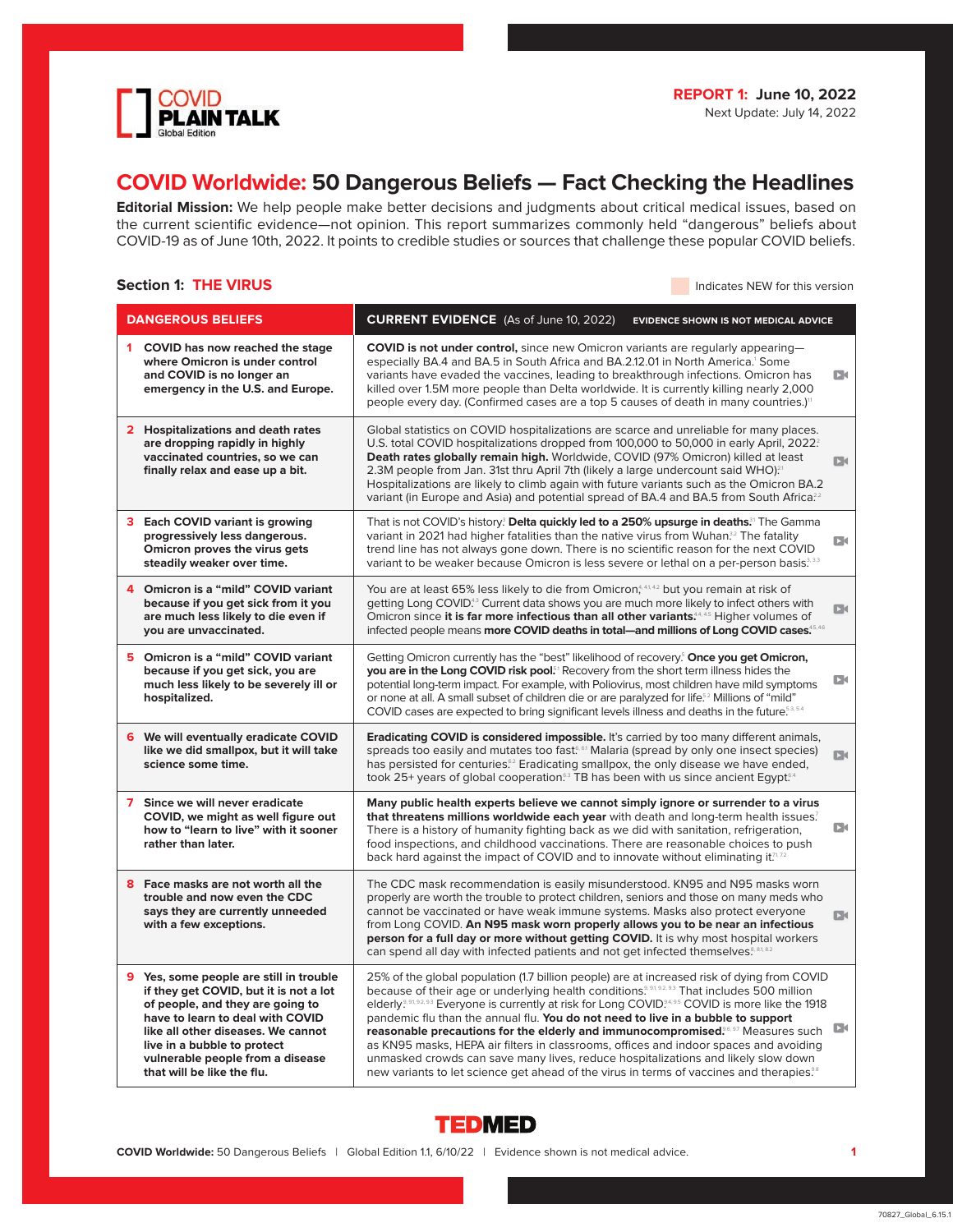# Indicates NEW for this version **REPORT 1: June 10, 2022** | Next Update: July 14, 2022 | **REPORT 1:**

| <b>DANGEROUS BELIEFS</b>                                                                                                                                                                    | <b>CURRENT EVIDENCE</b> (As of June 10, 2022)<br><b>EVIDENCE SHOWN IS NOT MEDICAL ADVICE</b>                                                                                                                                                                                                                                                                                                                                                                                                                                                         |
|---------------------------------------------------------------------------------------------------------------------------------------------------------------------------------------------|------------------------------------------------------------------------------------------------------------------------------------------------------------------------------------------------------------------------------------------------------------------------------------------------------------------------------------------------------------------------------------------------------------------------------------------------------------------------------------------------------------------------------------------------------|
| 10 Hospitals and healthcare workers<br>have been through some tough<br>times but that's behind us now.<br>Our health system can handle<br><b>COVID</b> going forward.                       | Hospitals have been severely stressed by 2 years of pandemic conditions. Many<br>nurses & doctors are burned out. Even if hospitals have bed space for patients during<br>the next wave/variant, many more doctors and nurses say they will quit. Worldwide, at<br>$\Box$<br>least 25% of all doctors and nurses show symptoms of stress, many from coping<br>with 20M COVID deaths, often without family at the bedside, as well as treating many<br>more millions of cases of serious illness <sup>10, 10.1, 10.2, 10.3, 10.4</sup>                |
| Yes, Long COVID is a real<br>11<br>problem. But it is not that<br>common, and we still do not know<br>that much about it. We cannot let<br>fear of Long COVID affect our<br>everyday lives. | Long COVID is a serious problem worth paying attention to." It's likely to affect 10-30%<br>of everyone who caught COVID including those who got "mild" Omicron and those<br>who had no symptoms at all. <sup>11, 11, 11, 11, 11, 11, 11, 116</sup> The CDC has stated that Long COVID could<br>Dк<br>afflict 5% to 80% of COVID patients. <sup>117</sup> In addition to the symptoms we've seen to date,<br>we do not know how Long COVID will affect the development of young children who<br>are largely unvaccinated or unboosted. <sup>18</sup> |
| 12 If you have had COVID before,<br>you are safe from getting it again.<br>It is very unusual to get COVID<br>twice.                                                                        | It is not rare to get COVID twice. For example, Prince Charles, financial reporter<br>Neil Cavuto, Sen. Roger Wicker, and rock star Bryan Adams all got COVID twice.<br>DЮ<br>Eventually, people who get a seasonal cold or the flu, usually get it again. Everyone<br>who gets COVID can get it again. It is transmitted easily in air, and it reinfects. <sup>2, 121</sup>                                                                                                                                                                         |
| 13 Omicron's effects are quite mild,<br>and if you get it, it is no big deal,<br>especially if you are vaccinated.                                                                          | A "mild" variant would not have killed 900,000 more people than Delta. A high<br>percentage of people with Omicron are likely to experience long-term effects. <sup>13</sup> People<br>$\mathbf{D}$<br>were 40% more likely to die from getting Omicron in 2021 than from the 2021 flu. <sup>331</sup>                                                                                                                                                                                                                                               |
| 14 If you had a mild case of COVID<br>and fully recovered, you are safe<br>from experiencing much more<br>serious health problems later.                                                    | A mild case of COVID does not guarantee no long-term problems. <sup>4</sup> Best estimates are<br>that 10-30% of people will have symptoms of Long COVID or impact their future health<br>from elevated rates of heart disease, Alzheimer's and cancer <sup>M1, M2, M3, M4, M5</sup> Currently, millions<br>of people are suffering from their initial COVID symptoms a whole year after infection. <sup>146</sup>                                                                                                                                   |
| 15 Omicron has replaced previous<br><b>COVID</b> variants such as the Delta.<br><b>Beta and Gamma, The old variants</b><br>are no longer threats.                                           | The old COVID variants are still with us, just in much smaller numbers of people.<br>Delta, Gamma, Beta, etc., can reappear as fast as measles or an old strain of flu. <sup>5, 53</sup><br>DО<br>Older variants can combine with Omicron. Most Omicron deaths are unvaccinated,<br>but 40% of current U.S. deaths are double vaccinated and not boosted. <sup>5.2</sup>                                                                                                                                                                             |
| 16 Once you get fully vaccinated and<br>boosted (or fully recover from<br>having COVID), you're "immune"<br>and can live normally again.                                                    | The amount of benefit from prior infection is hard to measure but can be quite small.<br>Often called "natural immunity" it varies widely by person, by severity of illness, and<br>by the strain you had or are now being exposed to. Studies indicate that many mild<br>D٩<br>cases offer limited or no sustainable future benefit unless combined with vaccines. <sup>16, 16,1, 16,2</sup>                                                                                                                                                        |
| 17 I am fully vaccinated, boosted and<br>had COVID, so I am "bulletproof"<br>and can never get it.                                                                                          | There is no bulletproof "immunity" to COVID. Like a suntan, protection fades over<br>time. <sup><math>\mathbb{Z}^{[7,72]}</math></sup> COVID protection drops weekly and can drop to almost zero in 6 months. <sup><math>\mathbb{Z}^{2,73}</math></sup> This<br>DК<br>is very different from measles or mumps where a few childhood shots protect you for life. <sup>774</sup>                                                                                                                                                                       |
| 18 If you are a healthy adult under<br>60 or so, Omicron was never<br>really a big threat to you.                                                                                           | Omicron kills a smaller percentage of infected people, but infects more people, causing<br>more total fatalities. Currently, almost 25% of COVID deaths are people under 50 who<br>$\mathbf{D}$<br>have no underlying health conditions! <sup>8, 18.1, 18.2</sup>                                                                                                                                                                                                                                                                                    |
| 19 If you are a young child or teen,<br>and in good health, then COVID<br>and Omicron were never really a<br>big threat to you.                                                             | There is a difference between immediate and long-term threats that take time to show<br>up. 75% of U.S. children have been infected to date. <sup>9</sup> Long COVID may affect 1 million<br>D٩<br>or more children with chronic impairments. <sup>[31</sup> More than 5,600 children ages 0-9 are<br>confirmed dead of COVID so far. <sup>9.2, 19.3, 19.4</sup>                                                                                                                                                                                     |
| 20 Since kids rarely get serious<br>COVID, schools do not need to<br>go overboard on protections such<br>as air cleaners and mask<br>requirements.                                          | 75% of U.S. children have been infected to date and more than 1,000 have died? 201<br>The U.S. represents about 5% of estimated global COVID deaths. <sup>20,2</sup> Long COVID may<br>ultimately affect 1 million or more U.S. kids with chronic impairments, which could translate<br>$\mathbf{D}$<br>to tens of millions at risk globally <sup>20.3, 20.4, 20.5</sup> To defend against further spread, some schools<br>and parents may decide to take precautions such as KN95 masks and air filters.                                            |
| 21 COVID death counts are<br>exaggerated because some<br>people died from something else,<br>and also happened to be positive<br>for COVID when they died.                                  | Unfortunately, the opposite is true. Research has revealed that many governments are<br>dramatically under-reporting cases and fatalities. India reported 500,000 COVID deaths.<br>The likely figure is 4-5 million dead. Russia has reported 348,000 deaths. They probably<br>$\Box$<br>had 1 million or more. The global death toll from COVID currently stands at an estimated<br>20M, based on "excess deaths" rather than official government sources. <sup>21, 211, 21.2</sup>                                                                 |

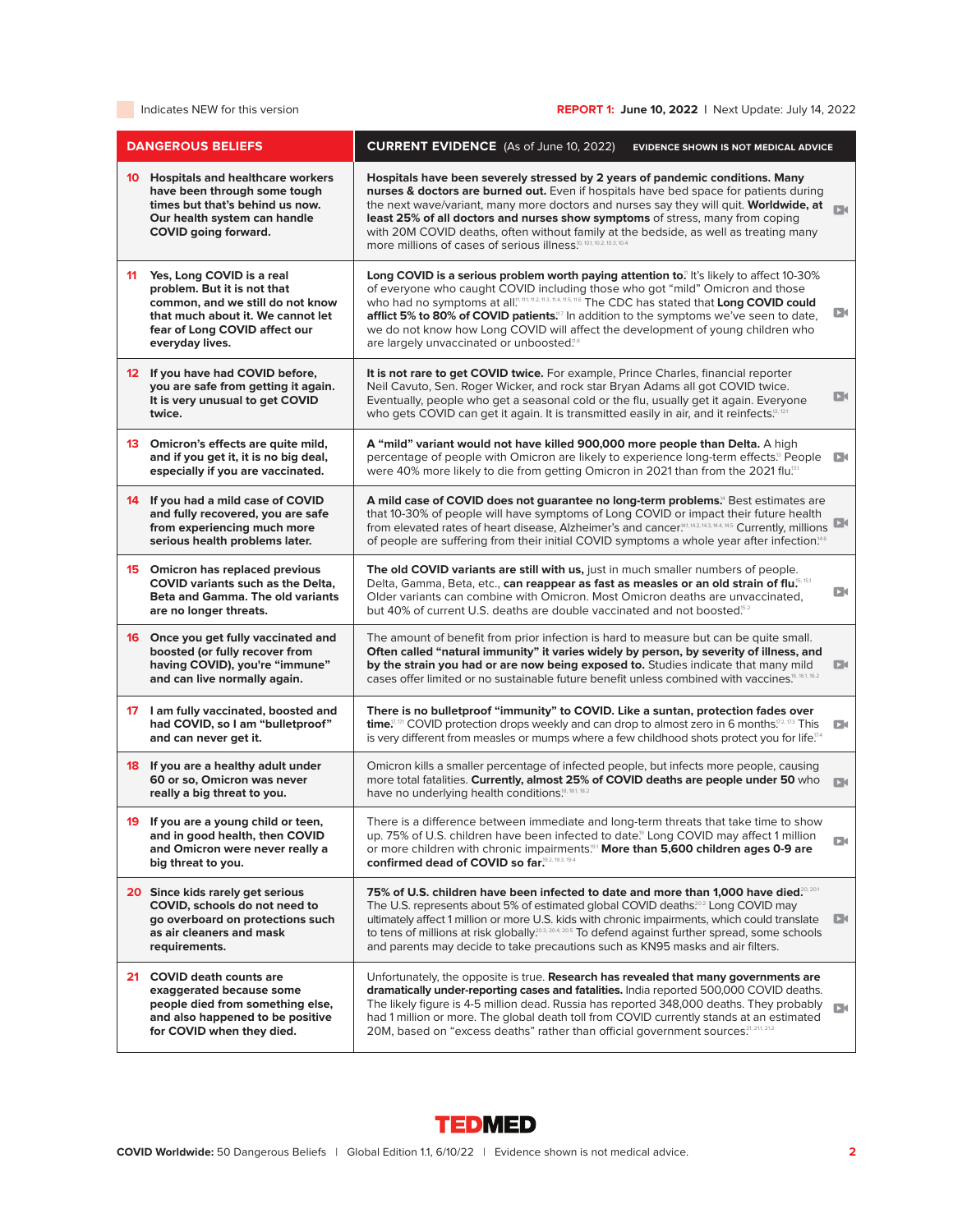# Indicates NEW for this version **REPORT 1: June 10, 2022** | Next Update: July 14, 2022

| <b>DANGEROUS BELIEFS</b>                                                                                                                                                         | <b>CURRENT EVIDENCE</b> (As of June 10, 2022)<br><b>EVIDENCE SHOWN IS NOT MEDICAL ADVICE</b>                                                                                                                                                                                                                                                                                                                                                                                                                          |
|----------------------------------------------------------------------------------------------------------------------------------------------------------------------------------|-----------------------------------------------------------------------------------------------------------------------------------------------------------------------------------------------------------------------------------------------------------------------------------------------------------------------------------------------------------------------------------------------------------------------------------------------------------------------------------------------------------------------|
| 22 When someone in your family gets<br>COVID, it is inevitable that you will<br>get COVID too.                                                                                   | This is not the case. In families that use protective measures, less than 1/3 of the time does<br>Video<br>another family member get infected-even with Omicron. This is referred to as the<br>coming<br>soon<br>"secondary attack" rate, a term used by scientists.", $^{22, 22, 22, 22, 224, 225}$ Risk can be from 23-25%.                                                                                                                                                                                         |
| 23 We are all going to get COVID<br>eventually, so we might as well<br>get it over with by getting the mild<br>Omicron variant and being done<br>with it.                        | With COVID, you cannot be just done with it, any more than you can get a cold and be<br>done with all colds in the future. It is never safe to get this virus. Long COVID has<br>Video<br>devastated lives and the lives of others unintentionally infected. The risk and moral<br>coming<br>soon<br>hazard are likely far greater than many people realize. Obviously, nobody wants to hurt<br>others thoughtlessly but 20-30% of all cases are believed to have no symptoms <sup>23, 231, 232, 233</sup>            |
| Society can treat COVID like flu:<br>24<br>voluntary vaccinations for those<br>who want them, no lockdowns or<br>school closures, and no bureaucratic<br>control over our lives. | COVID may potentially become like the flu some years from now, but in 2021 people<br>were 40% more likely to die from getting Omicron than to die from that year's flu <sup>24,241</sup><br>Video<br>We have no scientific basis to predict COVID's future evolution. COVID could become<br>coming<br>soon<br>a mild nuisance or just as easily turn into something much worse such as MERS, SARS,<br>smallpox, measles, or HIV <sup>242, 243, 244</sup> TB has killed hundreds of millions of people. <sup>245</sup> |

# **Section 2: VACCINES AND LOGISTICS**

| <b>DANGEROUS BELIEFS</b>                                                                                                                                                                 | <b>CURRENT EVIDENCE</b> (As of June 10, 2022)<br><b>EVIDENCE SHOWN IS NOT MEDICAL ADVICE</b>                                                                                                                                                                                                                                                                                                                                                                                                                                                                                                                            |
|------------------------------------------------------------------------------------------------------------------------------------------------------------------------------------------|-------------------------------------------------------------------------------------------------------------------------------------------------------------------------------------------------------------------------------------------------------------------------------------------------------------------------------------------------------------------------------------------------------------------------------------------------------------------------------------------------------------------------------------------------------------------------------------------------------------------------|
| 25 Obviously, the entire world needs<br>to be vaccinated as quickly as<br>possible, but it is going to take<br>some time to do it.                                                       | Global vaccination is in everyone's interest. A new variant has emerged on average<br>every 4 months for 2 years <sup>25,251</sup> Omicron proved that half the population can get<br>Video<br>infected in a few months. <sup>252</sup> There are now millions of vaccine doses about to expire<br>coming<br>soon.<br>unused around the world. <sup>253</sup> This is likely due to a failure to approach vaccination<br>programs comprehensively including having sufficient personnel and funding.                                                                                                                    |
| 26 When it comes to vaccinating<br>the world, we are doing the best<br>we can.                                                                                                           | Countries can move vaccines "the last mile" into patient's arms with more<br>Video<br>programs that are fully coordinated and funded. For example, billions of doses are<br>coming<br>soon.<br>needed in places where there are not enough doctors and nurses, but there are<br>millions of community health workers ready to assist. <sup>26, 26,1</sup> ,26,2, 26,3                                                                                                                                                                                                                                                   |
| 27 We have delivered vaccines and<br>medicines all over the world and<br>we have promised to do much<br>more in the coming years.<br>Western nations have done more<br>than their share. | The countries with the strongest economies have donated hundreds of millions of vaccine<br>doses worldwide. These countries also invented most of the vaccines? <sup>7</sup> The world still<br>needs 20 billion doses, and it will require global cooperation to deliver them? <sup>71</sup> Only<br>Video<br>coming<br>just over 16% of populations in low income countries have had 1 dose and almost none<br>soon.<br>have had boosters. <sup>77, 77, 77, 77</sup> Since viruses spread so quickly, and ignore national borders,<br>this puts everyone around the world at risk to a new variant, in every country. |
| 28 Right now, there are plenty of<br>vaccine doses available around<br>the world. Doesn't that solve the<br>global vaccination problem?                                                  | It's true that we have hundreds of millions of vaccine doses available to be used, but<br>they are not making it into patients' arms in low-income countries. Much is lacking:<br>trucks, refrigeration, trained clinicians, syringes, local vaccine manufacturing and fill-<br>Video<br>coming<br>finish, among other things. Result: dose deliveries are falling; vaccination rates are<br>soon.<br>at their lowest ever in the pandemic; and wealthy countries will have to destroy<br>hundreds of millions of expiring vaccine doses by summer of 2022 <sup>28, 28.1</sup> .28.2, 28.3, 28.4                        |
| 29 We basically "won the war"<br>against COVID by discovering and<br>mass-producing effective<br>vaccines. Now it is just a mopping-<br>up operation.                                    | The COVID pandemic has already killed an estimated 20 million people worldwide,<br>including 1 million Americans, based on "excess deaths" reported in each country. <sup>29, 291, 292</sup><br>We are preparing for inevitable future waves (or new future pandemics) and are not<br>Video<br>coming<br>ready. We would be stronger with more people vaccinated, boosted, trained, and<br>soon.<br>ready to treat citizens. Worldwide, "getting vaccines in arms" is likely the only way to<br>ensure the war does not return to every country. <sup>29.3</sup>                                                        |
| 30 If you are vaccinated with 2 shots,<br>you are mostly protected. Having<br>1 shot is useful, though not ideal.                                                                        | Protection varies widely by the variant and the time since your 2nd shot. <sup>®</sup> For example,<br>Video<br>having 2 shots & no booster provides only 0-10% protection against getting Omicron.<br>coming<br>Studies show vaccine effectiveness typically wanes by 30% or more after as little as<br>soon.<br>4 months <sup>30,2,30,3</sup> Like a deep suntan, infection and hospitalization protection steadily fades.                                                                                                                                                                                            |
| 31<br>New, variant-specific vaccines can<br>quickly be developed for when the<br>next major variant arrives.<br>Shouldn't we wait for those<br>vaccines?                                 | So far, variant-specific vaccines have neither been approved by regulators nor been<br>manufactured at scale. There is no quarantee of success. Current Omicron-specific<br>Video<br>vaccines, being tested now, are performing worse against certain variants of Omicron<br>coming<br>soon.<br>than the original vaccines. If we create a better vaccine, the next variant may arrive<br>before we can scale up production and we could be worse off.31, 31.1                                                                                                                                                          |

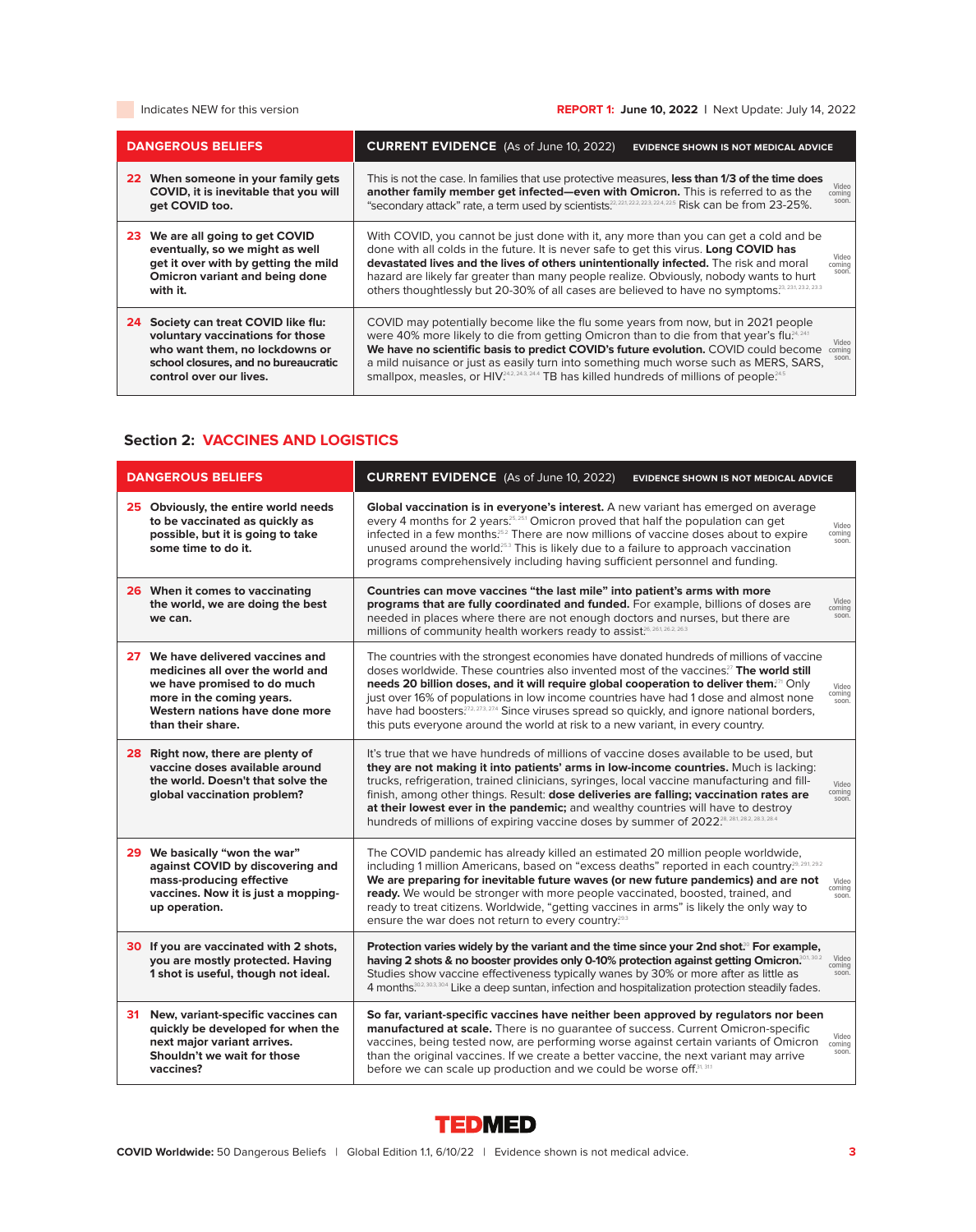# Indicates NEW for this version **REPORT 1: June 10, 2022** | Next Update: July 14, 2022

| <b>DANGEROUS BELIEFS</b>                                                                                                                                                                                 | <b>CURRENT EVIDENCE</b> (As of June 10, 2022)<br><b>EVIDENCE SHOWN IS NOT MEDICAL ADVICE</b>                                                                                                                                                                                                                                                                                                                                                                                                                                                                                                                 |
|----------------------------------------------------------------------------------------------------------------------------------------------------------------------------------------------------------|--------------------------------------------------------------------------------------------------------------------------------------------------------------------------------------------------------------------------------------------------------------------------------------------------------------------------------------------------------------------------------------------------------------------------------------------------------------------------------------------------------------------------------------------------------------------------------------------------------------|
| 32 Pretty soon we will have a shot<br>that prevents infection from ALL<br>coronaviruses so we will not need<br>more shots in the future.                                                                 | A vaccine that protects against all coronaviruses is probably years away from being<br>developed and approved as safe and effective. R&D is important, but viruses are<br>Video<br>coming<br>hard to defeat. Viruses have existed on Earth for more than a billion years. Counting<br>soon.<br>on a miracle shot is risky and unpredictable—as HIV has proved. <sup>32, 32,</sup> 32.2                                                                                                                                                                                                                       |
| 33 Yes, vaccine hesitancy is a<br>problem, but it doesn't threaten<br>the vaccinated population and<br>people should have a right to<br>choose what to believe.                                          | Up to 50% of people are vaccine hesitant or averse in some countries. If they keep<br>getting infected they will spread new COVID variants locally and perhaps worldwide.<br>Video<br>Vaccine hesitancy risks everyone's future, not just those making a personal choice. <sup>33,331</sup> Long<br>coming<br>soon.<br>before COVID, vaccinations were required for children in many nations (not only high-<br>income countries) before they expose other children and those children's parents. 33, 33, 33, 33, 4                                                                                          |
| 34 Almost all COVID deaths are<br>among unvaccinated people. With<br>2 doses, or 2 doses and a booster,<br>you are not going to be hospitalized<br>or die unless you are old or have<br>health problems. | That was true once, but COVID-19 keeps evolving. Globally, 1 million vaccinated people<br>have died from COVID, mostly in the past 3 months and very few with 2 shots and a<br>booster. Omicron deaths are now happening among the vaccinated in countries with high<br>Video<br>coming<br>vaccination rates more than 6 months earlier because that is most of their population. <sup>34, 341</sup><br>soon.<br>A virus keeps multiplying relentlessly-24 hours a day, 7 days a week. It is an ongoing<br>battle to protect people from trillions and trillions of mutating particles. <sup>34,2,34,3</sup> |
| 35 We don't really face any problem<br>packaging vaccines. We had<br>plenty of multi-dose glass vials<br>and they seem to work fine.                                                                     | Multi-dose vials were an emergency choice, due to short supplies and high costs of<br>single-dose vials, which are safer. Medical glass vial shortages were serious before<br>COVID and grew sharply after COVID began. <sup>354</sup> Shortages of medical-grade vials, suitable Video<br>coming<br>for administration in clinics, will grow as orders mount in the next two years to cover<br>soon.<br>most of the world. The only way the world can regularly and reliably administer boosters<br>is emulate the flu vaccination strategy by moving to single-dose, prefilled syringes. <sup>35,1</sup>   |
| 36 UNICEF predicted a shortage of<br>several billion vaccine syringes,<br>saying it would drive widespread<br>syringe reuse. But we don't read<br>about it, so presumably this risk<br>has been averted. | Syringe shortages and reuse are very real problems worldwide. However, health<br>workers and national health ministries are reluctant to acknowledge syringe shortages<br>(it's mismanagement) or syringe reuse (which is malpractice <sup>36,361</sup> In most of the world,<br>Video<br>coming<br>governments have diverted millions of syringes from routine child immunization<br>soon.<br>efforts to use for COVID. <sup>862, 363</sup> They are using non-vaccine syringes to keep up, an<br>approach which in the 1980s and '90s led to millions of HIV and hepatitis infections. <sup>364</sup>      |
| 37 The world has not seen large<br>outbreaks of vaccine-preventable<br>diseases in kids, so routine<br>immunization programs are fine.                                                                   | Last year, UNICEF reported the fewest kids immunized in more than a decade of<br>steady improvements. Partly because of syringe diversion to COVID and other<br>Video<br>factors, more than 30 million children around the world are now under-vaccinated<br>coming<br>soon.<br>or unvaccinated. <sup>37, 371</sup> Consequently, they are at risk for diseases much more deadly to<br>them than COVID, including measles, polio, tetanus and diphtheria. <sup>37.2</sup>                                                                                                                                    |
| <b>38</b> We have plenty of health workers<br>in the field, so like smallpox, they<br>can vaccinate the world against<br>COVID. And we can just keep re-<br>boosting the world's population.             | We are far below having enough medically-trained health workers to vaccinate the<br>world's population with a doctor, nurse or pharmacist prepping and using a syringe.<br>Video<br>WHO estimated before COVID that we would be short 18M health workers by 2030. <sup>8,381</sup><br>coming<br>soon.<br>COVID has made this gap much bigger, much sooner. We need solutions that allow<br>people to help themselves and their families quickly and without medical personnel <sup>382,383</sup>                                                                                                             |

# **Section 3: STRATEGY**

| <b>DANGEROUS BELIEFS</b>                                                                                                                                                    | <b>CURRENT EVIDENCE</b> (As of June 10, 2022)<br><b>EVIDENCE SHOWN IS NOT MEDICAL ADVICE</b>                                                                                                                                                                                                                                                                                                                                                                                                                                                                                |  |
|-----------------------------------------------------------------------------------------------------------------------------------------------------------------------------|-----------------------------------------------------------------------------------------------------------------------------------------------------------------------------------------------------------------------------------------------------------------------------------------------------------------------------------------------------------------------------------------------------------------------------------------------------------------------------------------------------------------------------------------------------------------------------|--|
| 39 COVID help for other countries is<br>a humanitarian act, but it doesn't<br>really help or affect the donors.                                                             | When any one country gets a dangerous highly-contagious new variant, every<br>other country is likely to get it before too long. The virus doesn't care about<br>man-made borders. COVID began in China. Beta came from South Africa. Gamma<br>Video<br>coming<br>came from Brazil. Delta came from India and killed 4-5M in India alone. Omicron<br>soon.<br>came from Botswana and has killed 3M so far. The pattern is clear, global and 100%<br>CONSistent <sup>39, 391, 392</sup>                                                                                      |  |
| 40 China has done an excellent job<br>keeping COVID under control. If<br>China loses control and COVID<br>spreads widely over there, it will<br>be their problem, not ours. | China has kept COVID under control but many experts doubt they can keep control<br>because Omicron is so easily transmitted. This is what happened in Hong Kong with the<br>BA2 Omicron variant and a large vaccine-hesitant elderly population. Shanghai has had<br>Video<br>coming<br>250,000 cases recently and was locked down for 6+ weeks. If China loses control<br>soon.<br>before a scalable cure or treatment is found and widely produced, the impact will be felt<br>worldwide and could be severe. China alone has 1.4 billion people. <sup>40, 401, 402</sup> |  |

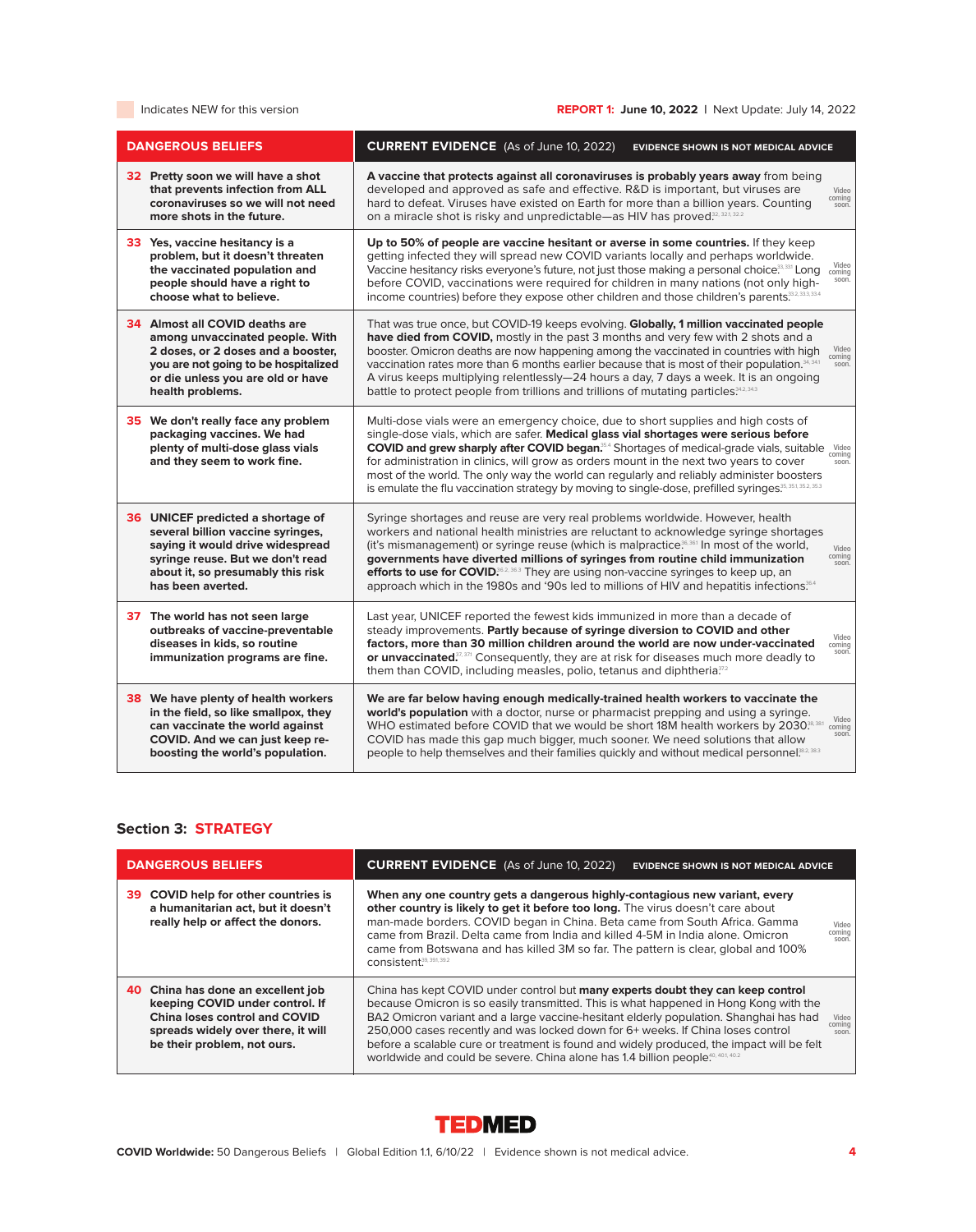| <b>DANGEROUS BELIEFS</b>                                                                                                                                                                                                         | <b>CURRENT EVIDENCE</b> (As of June 10, 2022)<br><b>EVIDENCE SHOWN IS NOT MEDICAL ADVICE</b>                                                                                                                                                                                                                                                                                                                                                                                                                                                                                                                                                                                            |
|----------------------------------------------------------------------------------------------------------------------------------------------------------------------------------------------------------------------------------|-----------------------------------------------------------------------------------------------------------------------------------------------------------------------------------------------------------------------------------------------------------------------------------------------------------------------------------------------------------------------------------------------------------------------------------------------------------------------------------------------------------------------------------------------------------------------------------------------------------------------------------------------------------------------------------------|
| 41 All pandemics eventually end.<br><b>COVID</b> has lasted more than<br>2 years and looks like it's due to<br>end soon.                                                                                                         | Many pandemics never end, and we have no way to predict when COVID will. Smallpox<br>lasted hundreds of years. <sup>41</sup> Measles at least 200 years. <sup>411</sup> Flu has been with us for centuries. <sup>412</sup><br>Video<br>coming<br>HIV jumped from African apes 40 years ago and has killed 35M people. <sup>413, 414</sup> Ancient<br>soon.<br>Egypt had tuberculosis. <sup>415</sup> The COVID virus could be a threat for many generations. <sup>416, 417</sup>                                                                                                                                                                                                        |
| 42 Pandemics are natural phenomena,<br>and we should not get overly<br>concerned about the next one. We<br>have new tools and experience.<br>and we are ready.                                                                   | Until now all pandemics have been natural. The next naturally-occurring pandemic<br>could be far deadlier and kill 100s of millions of people. Pandemics have the potential<br>Video<br>to collapse global trade, production and cripple critical food supplies on several<br>coming<br>soon.<br>continents. The next pandemic could intentionally be much worse in the form of a<br>human-made lab-engineered bioweapon. We are not ready for either future <sup>42,421,422</sup>                                                                                                                                                                                                      |
| 43 If I stand 6 feet away from<br>someone, I am mostly safe from<br>getting infected or infecting<br>others. Tiny water droplets we<br>breathe in or out with the virus fall<br>to the ground.                                   | This was thought to be the case initially but has turned out to be proven wrong. COVID is<br>an invisible "aerosol" that can travel 20+ feet from an infected person. <sup>43, 432</sup> Aerosols<br>linger in the air in a room for hours, like the smell of tobacco smoke. You can get<br>Video<br>coming<br>infected by walking into a room 30 minutes after an infected COVID person is gone. <sup>43, 431, 432</sup><br>soon.<br>Social distancing and masks are part of a total defense that includes KN95 masks worn<br>properly and indoor ventilation upgrades to remove the airborne virus.43, 43.3, 43.3, 43.3                                                               |
| 44 In hospitals, uninfected patients<br>rarely get COVID from other<br>patients who have the virus.                                                                                                                              | Studies show that hospital patients spread COVID because many hospital ventilation<br>Video<br>systems were not designed to stop the spread of aerosols—especially when hospitals<br>coming<br>are overcrowded. <sup>44, 441</sup> In many hospitals documented transmissions at peak periods of<br>soon.<br>between 10-15% of patients. <sup>44</sup> They enter COVID-free and die or leave infected.                                                                                                                                                                                                                                                                                 |
| 45 Outdoor sporting events and<br>outdoor concerts are mostly safe.<br>It is hard to get infected with<br><b>COVID while outdoors.</b>                                                                                           | Crowded outdoor spaces are more dangerous than uncrowded indoor spaces.<br>Video<br>COVID is an aerosol much like cigarette smoke or perfume aroma. If every 5th<br>coming<br>soon.<br>stadium attendee were smoking a cigar, you would naturally smell it. You can get<br>COVID outdoors as easily as you can smell a cigar from 20 feet away. <sup>55</sup>                                                                                                                                                                                                                                                                                                                           |
| 46 It takes being with someone 10 or<br>15 minutes to inhale enough virus<br>to get sick with COVID.                                                                                                                             | Omicron can infect you in less than a minute. You can be infected in as little as<br>Video<br>15 seconds if you are in a small room with unmasked people, and if you are not properly<br>coming<br>soon.<br>masked yourself. <sup>46, 46.1</sup> Viruses exploit every opportunity to transmit themselves.                                                                                                                                                                                                                                                                                                                                                                              |
| 47 We have now reached the point<br>where so many people have had<br>COVID and so many people have<br>been vaccinated that we have<br>developed a kind of "herd<br>immunity" or at least strong<br>resistance in our population. | Herd immunity is not possible when people can be reinfected multiple times. This is<br>the case with a coronavirus. We can achieve herd resistance, but that steadily fades<br>as the protection from vaccinations declines over time. <sup>77</sup> Only 6% of the world population<br>Video<br>has had COVID and about 50% of the world is currently 2-dose vaccinated, but booster<br>coming<br>soon.<br>rates are low and everyone may be vulnerable at some level to the next variant.471, 472<br>Reinfection with new strains may not provide any added "resistance" but rather damage<br>your immune system over and over again. This increases your risk of harm. <sup>37</sup> |
| 48 Countries that had very few<br><b>COVID restrictions protected their</b><br>populations just as well as counties<br>with much tighter restrictions, so<br>mandates and restrictions really<br>were not worth it.              | The U.S., which has imposed relatively light (or inconsistent) protective measures,<br>has experienced a COVID death rate 7x higher per million than South Korea, which<br>Video<br>imposed strict measures. Cumulative U.S. fatalities were 2,989 per million people.<br>COLLIILIQ<br>Korea's were 447 per million people. <sup>48, 481, 482</sup> The claim that "personal responsibility"<br>soon.<br>works better than coordinated mask mandates, indoor crowd limitations and social<br>distancing is not supported by the data.                                                                                                                                                   |
| 49 We cannot afford to hurt our<br>economy and make everyone<br>worse off just because COVID is<br>still a threat to a limited part of the<br>population. We need to make<br>smart trade-offs.                                   | We do not keep businesses open without sensible precautions for everyone if we<br>can do so while protecting children. "Save the economy or defend against COVID"<br>Video<br>is likely to be a false choice based on the data. Reasonable and effective precautions<br>coming<br>such as masks and air filters are readily available and highly effective at slowing or<br>soon.<br>stopping transmission. Public health experts state that we can do both things well and<br>it does not need to be expensive or burdensome. <sup>49, 491, 49.2, 49.3</sup> , 49.4                                                                                                                    |
| 50 I am wearing a mask. All masks<br>are pretty much the same.                                                                                                                                                                   | Cloth or standard surgical masks are 90% ineffective against airborne viruses like COVID.<br>To stop COVID you need a KN95 or N95 mask (or better) that captures tiny viruses by design<br>Video<br>coming<br>and with electrostatic charges in the woven fibers. Masks are real medical equipment. That is<br>soon.<br>why doctors and nurses can work with COVID patients all day and not get infected. <sup>50, 501, 502,503</sup>                                                                                                                                                                                                                                                   |

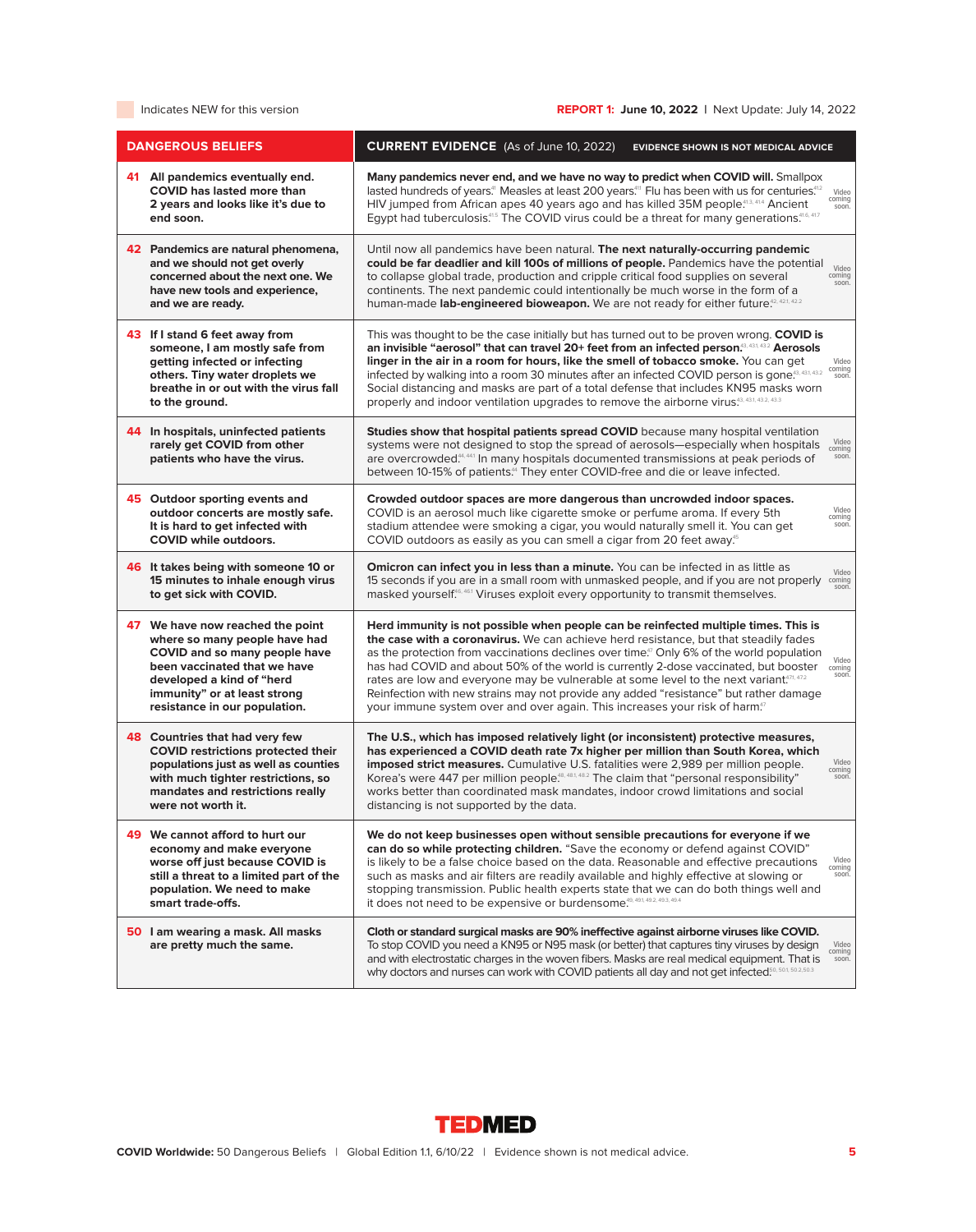# **About Plain Talk Reports**



**Plain Talk Reports** is a free online resource that regularly spotlights dangerous, widely-held beliefs on a serious medical topic — beginning with COVID — and provides a concise fact check in plain English based on current scientific evidence or an authoritative source. U.S. and global editions are published regularly as a public service with no commercial or political influence of any kind. All Reports appear on www.plaintalks.com and associated websites; supplementary material is posted on Twitter and YouTube. Plain Talk Reports is published by TEDMED, the health and medicine edition of the TED organization, and written and edited by the ApiJect Global Initiative team.

Medical Disclaimer: Information provided in Plain Talk Reports is not medical advice and is not intended to be used as such. Readers should consult their personal physicians for medical guidance.

# **TEDMED**

**TEDMED** is the independent non-profit health and medicine organization of the globally recognized TED conference. For more than 20 years, many TEDMED talks have appeared on the TED.com website and have been viewed globally tens of millions of times. Communicating relevant and accurate scientific thinking to the public is fundamental to both TED and TEDMED's mission.

# **Acknowledgments**



**The ApiJect Global Initiative** is a team within ApiJect Systems, Corp. that carries out the company's public benefit mission as a U.S. Public Benefit Corporation. Based in Geneva, Switzerland, the ApiJect Global Initiative works to improve global understanding of COVID response and other critical issues in health and medicine.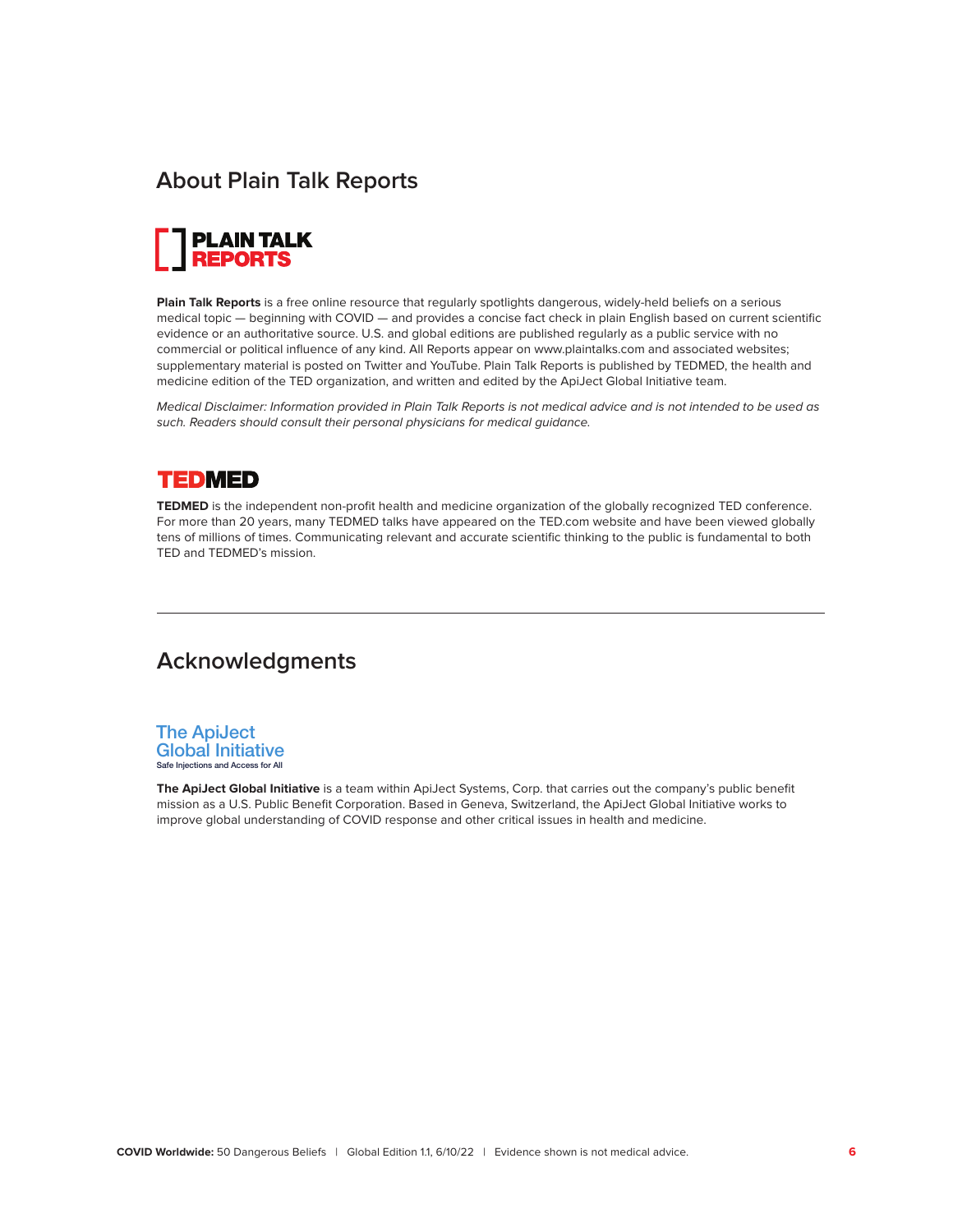

# **Appendices & References**

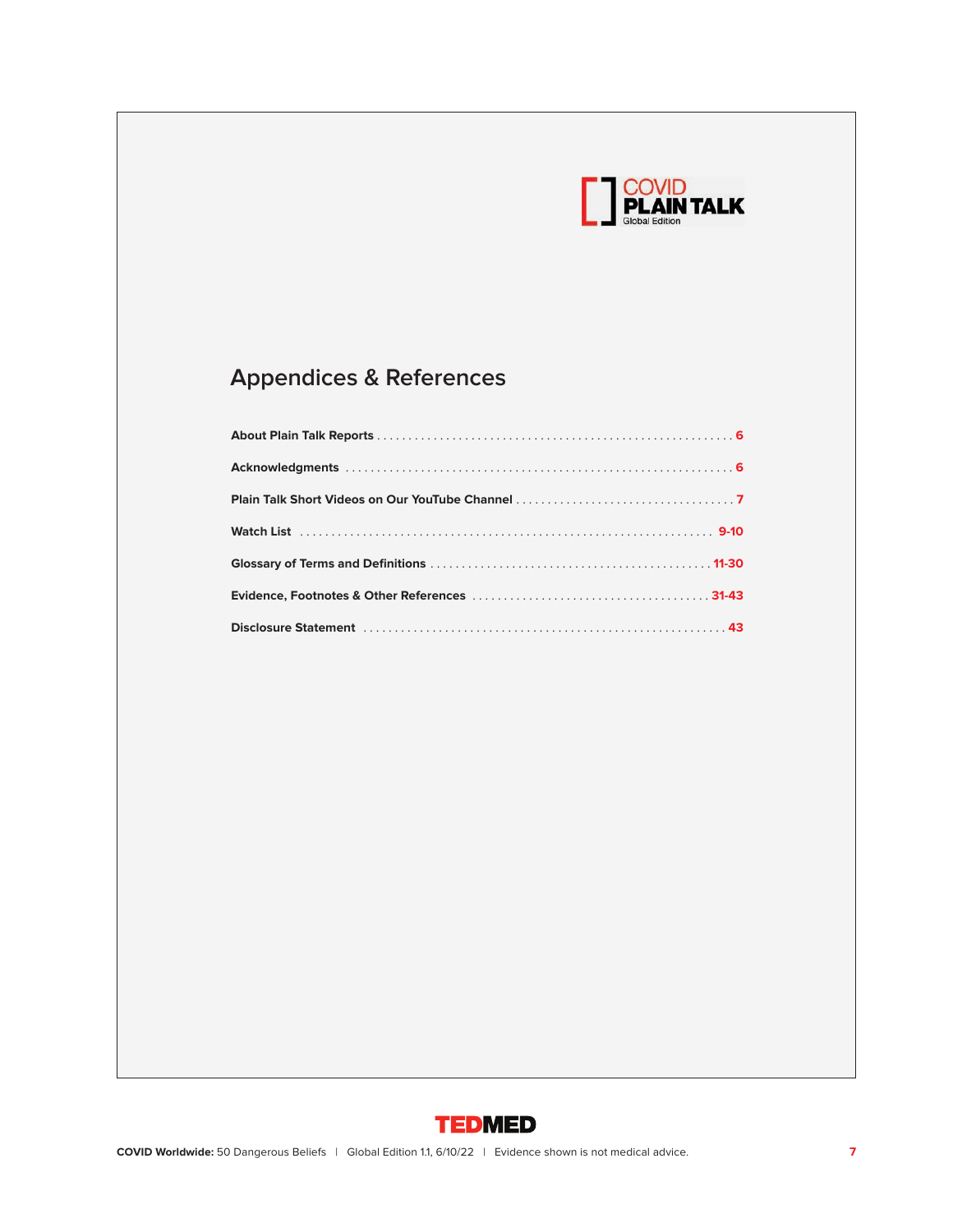# **Plain Talk Short Videos on Our YouTube Channel**



Each of the 50 Dangerous Beliefs, plus relevant Current Evidence, is available in a quick, simplified video (typically around 1 minute in length). Visit Plain Talk's YouTube channel at www.youtube.com/plaintalk.html, or click on the **video play-button icon** on top of each video screen, for each Current Evidence. Here are some examples of the dozens of videos you can choose from.



**TEDMED**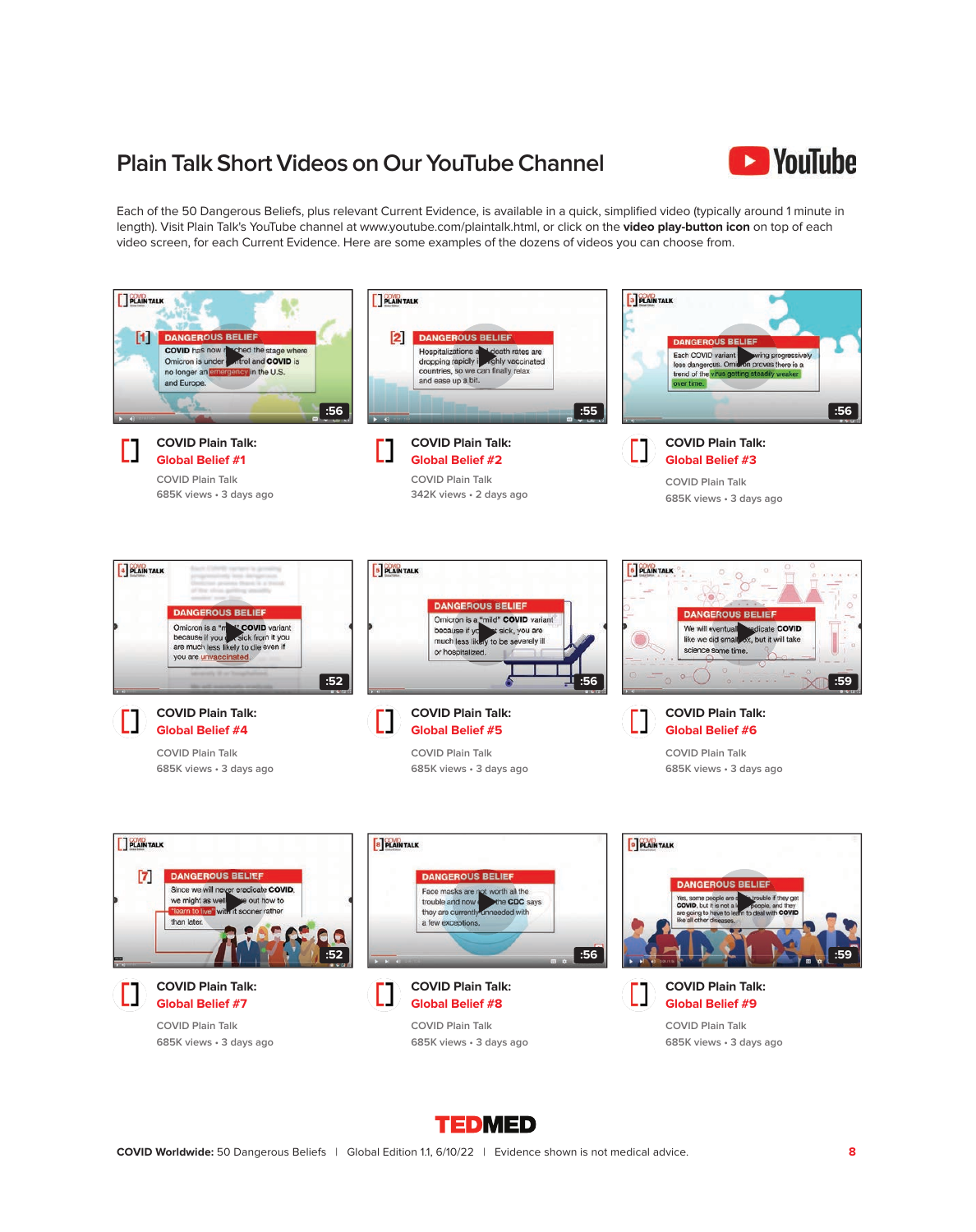# **Match List REPORT 1: June 10, 2022**<br>Next Update: July 14, 2022

The Plain Talk "Watch List" is a compilation of currently circulating beliefs that Plain Talk Reports believes are mistaken or largely unsupported, and potentially harmful if they were to become widely believed or acted upon. In the future, if one of these beliefs becomes sufficiently widespread it will be added to the list of Dangerous Beliefs.

# **Section 1: THE VIRUS**

| <b>DANGEROUS BELIEFS  WATCH LIST</b>                                                                                                                                   |                                                                                                                                                                                 |                                                                                                                |  |
|------------------------------------------------------------------------------------------------------------------------------------------------------------------------|---------------------------------------------------------------------------------------------------------------------------------------------------------------------------------|----------------------------------------------------------------------------------------------------------------|--|
| If you get COVID 2 or 3 times, as<br><b>W1</b><br>long as they're all mild cases,<br>it's no big deal.                                                                 | We won't see another COVID<br>W5<br>variant until the fall.                                                                                                                     | <b>W10</b><br>Most of the world has already<br>had COVID, so the global<br>pandemic is nearly over.            |  |
| Long COVID is when you get<br>W2<br>COVID and it doesn't go away. If                                                                                                   | <b>W6</b> COVID is a respiratory disease<br>not a brain disease.                                                                                                                | No matter what variant of<br><b>W11</b><br>COVID shows up, it won't be as                                      |  |
| COVID symptoms go away, then<br>Long COVID is not a problem.                                                                                                           | Most people who get really sick<br>W7<br>or die from COVID are either old.<br>obese or sick with something                                                                      | deadly as SARS or MERS were.                                                                                   |  |
| Based on low reported rates of<br>W3.<br><b>COVID deaths in Africa, it</b><br>appears that people in African<br>countries are largely resistant or<br>immune to COVID. | else already.                                                                                                                                                                   | I cannot get COVID just by<br><b>W12</b><br>walking into an empty room.                                        |  |
|                                                                                                                                                                        | When I got two shots, they said I<br>W8.<br>was fully vaccinated. Now they<br>have boosters, but boosters only<br>last a while. I really don't think<br>boosters are necessary. |                                                                                                                |  |
|                                                                                                                                                                        |                                                                                                                                                                                 | In the U.S., I have checked the<br><b>W13</b><br>"Community Level" map on the<br>CDC website. My area is shown |  |
| W4 If you've had COVID before,                                                                                                                                         |                                                                                                                                                                                 | in green, not orange, so I don't<br>have to worry about COVID being                                            |  |
| future COVID infections will be<br>less severe.                                                                                                                        | The new mRNA vaccines can<br>W9.<br>change your DNA.                                                                                                                            | highly infectious where I live.                                                                                |  |
|                                                                                                                                                                        |                                                                                                                                                                                 |                                                                                                                |  |

# **Section 2: VACCINES AND LOGISTICS**

| <b>DANGEROUS BELIEFS  WATCH LIST</b>                                                                              |                                                                                                                                                                                  |                                                                                                                                       |
|-------------------------------------------------------------------------------------------------------------------|----------------------------------------------------------------------------------------------------------------------------------------------------------------------------------|---------------------------------------------------------------------------------------------------------------------------------------|
| W14 Certain of the approved COVID<br>vaccines are not safe for children.                                          | W20 Fully vaccinated used to mean<br>two shots. Now it means three or                                                                                                            | W24 The ingredients in COVID-<br>19 vaccines are linked to so<br>many suspicious side effects                                         |
| W15 How well a COVID vaccine works<br>will vary according to a person's<br>blood type.                            | even four shots. Nobody can<br>keep up. This is just going to go<br>on forever.                                                                                                  | that some must be true.<br>including the possibility that<br>mRNA can change your DNA or                                              |
|                                                                                                                   | Athletes don't need to be<br><b>W21</b><br>vaccinated or boosted because                                                                                                         | have other genetic effects                                                                                                            |
| W16 You shouldn't get a booster or a<br>vaccine shot if you have just<br>recovered from COVID.                    | their immune systems are<br>naturally strong.                                                                                                                                    | W <sub>25</sub> COVID vaccines have<br>been reported to have adverse                                                                  |
| W17 I've had COVID and I'm<br>vaccinated with a booster, so<br>I am totally safe now and can<br>ignore the virus. | W22 You can get rough indication of<br>how well a vaccine will work for<br>you based on the severity of<br>your reaction to the shot. If you<br>didn't have a strong reaction to | effects on fertility, menstrual<br>cycles and even the ability to<br>conceive, so why take the added<br>risk of a new vaccine?        |
| I have made it this far without<br><b>W18</b>                                                                     | the vaccine, you probably aren't<br>protected.                                                                                                                                   | W <sub>26</sub> The CDC's own data and<br>many TV shows have reported<br>that thousands of people died<br>or suffered terrible health |
| being vaccinated or infected so                                                                                   |                                                                                                                                                                                  |                                                                                                                                       |
| why get vaccinated at all                                                                                         | W23 Pregnant women were not<br>included in the vaccine test<br>groups, so why would you risk<br>exposing pregnant women or<br>unborn children to the vaccine?                    |                                                                                                                                       |
| <b>W19</b><br>The next generation of much-<br>better COVID vaccines is almost<br>here.                            |                                                                                                                                                                                  | effects shortly after getting<br>vaccinated, so the vaccines are<br>clearly not safe.                                                 |

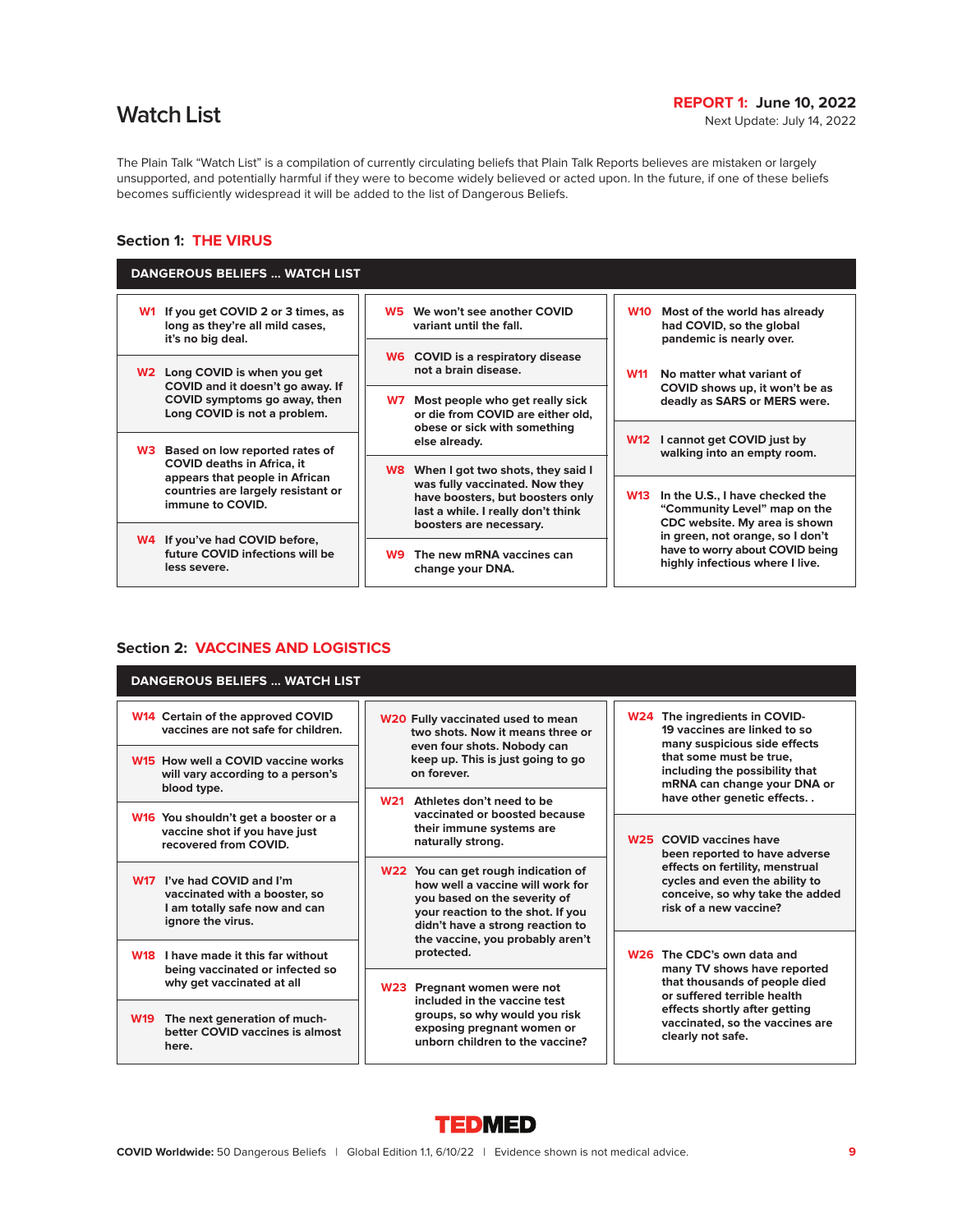Next Update: July 14, 2022

# **Section 3: STRATEGY**

| <b>DANGEROUS BELIEFS  WATCH LIST</b>                                                                                                                                   |                                                                                                                                                                     |                                                                                                                                                       |
|------------------------------------------------------------------------------------------------------------------------------------------------------------------------|---------------------------------------------------------------------------------------------------------------------------------------------------------------------|-------------------------------------------------------------------------------------------------------------------------------------------------------|
| Since home tests aren't included<br><b>W27</b><br>in a lot of COVID case counts.<br>we really have no idea how<br>widespread COVID is or isn't.                        | W32 The biggest problem faced by<br>many Low- and Medium-Income<br><b>Counties is simply getting</b><br>enough vaccines, because<br>wealthier countries have bought | <b>W37</b><br>Good ventilation (open windows)<br>or good filtration (special filters)<br>are enough to protect people<br>indoors. We don't need both. |
| W <sub>28</sub> Good ventilation makes little or<br>no difference in your chances of<br>getting COVID.                                                                 | up all the supply.<br>Many poorer countries have far<br><b>W33</b><br>bigger health problems than                                                                   | W38 Children get sick all the time, so<br>classroom settings where kids<br>play and touch each other make<br>it impossible to defend against          |
| W29 A healthy diet or certain special<br>diets protect against COVID.                                                                                                  | COVID, such as malaria or clean<br>water. They should devote their<br>limited resources to those<br>issues.                                                         | <b>COVID</b> virus circulation, no matter<br>what protective steps we take.                                                                           |
| W30 TV news is generally pretty                                                                                                                                        | W34 Scientist keep changing their<br>minds with new studies coming<br>out all the time. They really<br>don't know what's going on or<br>they're doing.              | W39 If you test positive on a PCR test<br>you are definitely still infectious.                                                                        |
| reliable on COVID. If some<br><b>COVID-related news or issue is</b><br>not on TV, it's not a big deal yet<br>for things relating to me.                                |                                                                                                                                                                     | W40 If you have don't have any<br>COVID symptoms, you are not<br>dangerous to others.                                                                 |
| <b>W31</b><br>The CDC, the NHS and other<br>government agencies keep<br>changing the rules on how they<br>measure COVID risk in my area.<br>I can't bother keeping up. | W35 Masks affect children's mental<br>health or their ability to learn.                                                                                             | W41 COVID home tests aren't really<br>worth the trouble because it                                                                                    |
|                                                                                                                                                                        | W36 If children aren't wearing masks,<br>teachers should not wear them<br>either.                                                                                   | takes 3 days from when you are<br>infected to when you can test<br>positive.                                                                          |

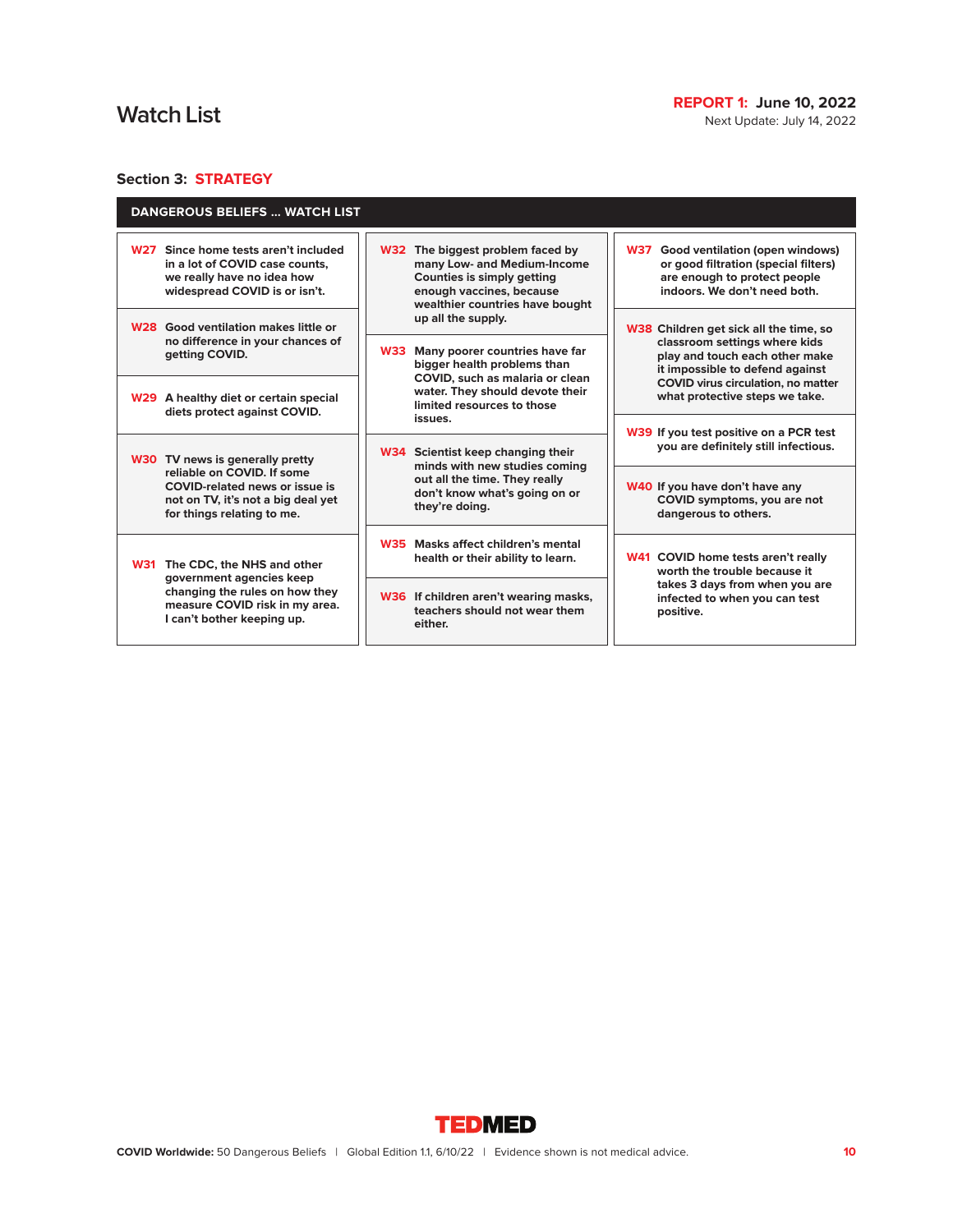# **Glossary of Terms and Definitions**

#### **ACE2 (Angiotensin-converting enzyme 2)**

ACE2 is a naturally occurring protein in the human body that helps "unlock the door" and let COVID infect a person. This particular protein is naturally found on the surface of many different types of cells in a healthy human body. But in addition to helping COVID virus cells to invade the body, ACE2 can also contribute to inflammation and heart disease. It is called an "angiotensin-converting enzyme" because angiotensin is a protein that narrows blood vessels or otherwise increases blood pressure, while an enzyme is a substance produced by the body (usually also a protein) that helps cause a specific biochemical reaction…in this case, an unintended side-effect is a vulnerability to The Coronavirus.

#### **ACUTE / ACUTE PHASE**

Having a sudden onset, sharp rise, and short course. The acute phase of COVID-19 is typically signaled by signs or symptoms such as cough, fever, shortness of breath. This phase is associated with rapid virus reproduction and your body's immune response. The duration of acute infection is typically days to weeks though it can last months or even years with "Long COVID."

#### **ADVERSE EVENT**

An unexpected medical problem that happens during treatment with a drug or other therapy. Adverse events may be mild, moderate, or severe, and may be caused by something other than the drug or therapy being given. Sometimes called an adverse effect. Serious adverse events after getting a COVID-19 vaccination are rare, but may occur since more than 8 billion doses have been given globally as of April 2022.

#### **ADVISORY / ALERT**

A report giving information (as on COVID-19) and often recommending action to be taken.

#### **AEROSOL**

A substance released in a fine spray or mist. Typically composed of very small liquid droplets or molecules that can remain suspended in air for up to several hours, and that do not travel in direct paths. These tiny invisible droplets are emitted by people, in different amounts, during breathing, talking, singing, coughing, sneezing, shouting and other forms of vocalization or exhalation. The best way to imagine an aerosol is the smell of perfume or small amounts of cigarette smoke that can't be seen but can be easily smelled.

#### **AIR FILTER**

Central furnace or Heating/ventilation/air conditioning (HVAC) filters are designed to filter air as it is circulated throughout a home, office or any indoor space. Portable air cleaners and centralized HVAC or special HEPA filters can dramatically reduce indoor air pollutants, including viruses, that are airborne.

#### **AIRBORNE / AIRBORNE TRANSMISSION**

Airborne transmission is defined as the spread of an infectious agent caused by the transmission of droplet nuclei (aerosols) or other tiny droplets that remain infectious when suspended in air so other people can breathe them. Airborne transmission of SARS-CoV-2 can also occur during medical procedures that generate droplets or aerosols ("aerosol generating procedures").

#### **ANIMAL-TO-HUMAN TRANSMISSION**

A zoonosis (zoonotic disease or zoonoses -plural) is an infectious disease that is transmitted between species from animals to humans (or from humans to animals). In direct zoonosis the disease is directly transmitted from animals to humans through media such as air (e.g., influenza) or through bites and saliva (e.g., rabies, malaria). In contrast, transmission can also occur via an intermediate species (referred to as a vector), which carry the disease pathogen first to infect another animal that does not get sick and then on to humans.

#### **ANOSMIA**

A condition that causes a person to lose partially or completely his or her sense of smell. Symptoms include loss of smell and change in how foods taste. Familiar foods can suddenly be tasteless. Loss of smell is a symptom of certain variants of COVID-19 in some people.

#### **ANTIBODY**

Antibodies are tiny proteins that are just one part of your immune system which has evolved to fight off a nearly infinite variety of infections and protect you from getting sick in the future. Antibodies to SARS-CoV-2, the virus that causes COVID-19, can be detected with a blood test in the blood of people who have recovered from COVID-19 or people who have been vaccinated against COVID-19. A typical person makes and circulates billions of antibodies against hundreds of thousands of different viruses and bacteria.

#### **ANTIBODY TEST**

A way to measure the number of SARS-CoV-2 antibodies in a specific person's blood. A higher number of these antibodies means the person's body is better able to attack the SARS-CoV-2 virus as a first line of defense to stop the virus from quickly spreading to the body's organs. Antibodies are a bit like the first volunteer fire fighters who show up quickly and work to keep the fire from spreading until the big heavy-duty professional fire equipment shows up (T-cells and B-cells).

### **ANTIBIOTICS**

Antibiotics, also known as antibacterials, are medications that destroy or slow down the growth of bacteria (but not viruses since they are generally far smaller than bacteria). They include a range of powerful drugs used to treat diseases caused by bacteria. When a disease is caused by viruses, such as cold, flu, and most coughs, antibiotics cannot treat them directly but can be used if bacterial infections occur at the same time. COVID-19 vaccines do not influence or interact with antibiotics, so when indicated, antibiotics may be taken at any time relative to COVID-19 vaccine administration.

### **ANTIGEN**

An antigen is any foreign or threatening substance that causes your immune system to produce antibodies against it. This means your immune system does not recognize the substance and is trying to destroy it as fast as possible and also "learn" how to destroy it again if it ever shows up in the future. An antigen may be a substance from the environment, such as chemicals, bacteria, viruses, or pollen. An antigen may also form inside the body. SARS CoV-2 is a novel antigen. This means that human immune systems has never seen this virus before in 2 million years of human history. Every person's immune system has to learn how to fight it for the first time .

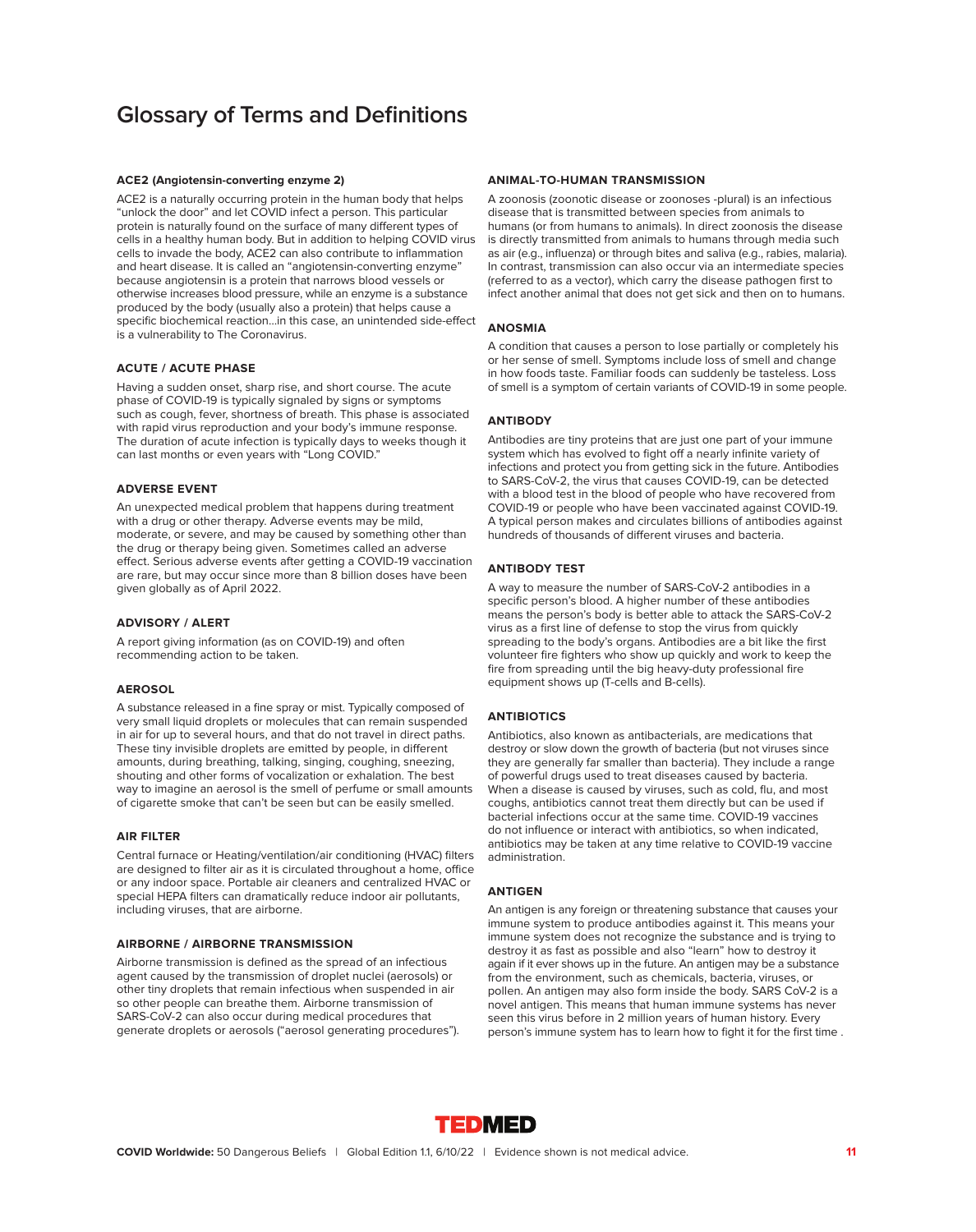### **ANTIGEN TEST**

A way to use a cotton swab to collect a sample of the liquid in a person's nasal, cheek and/or throat passages, which is then tested to detect the presence of antigens (a protein that helps trigger an immune response in the body). Results showing higher levels of antigens can identify people with active infections. A positive result generally means a person currently has COVID-19 and depending on their levels of active virus can spread the virus to others.

#### **ANIMAL RESERVOIR**

Animal (non-human) reservoirs consist of domesticated and wild animals that are infected by pathogens and thus serve as a storehouse of that pathogen. Humans are subject to certain diseases that have animal reservoirs. Many of these diseases are transmitted from animal to animal, with humans as incidental hosts. Many newly recognized infectious diseases in humans, including COVID-19, HIV/AIDS, Ebola and SARS, are thought to have emerged from animal hosts, although in some cases those hosts have not yet been identified. Pathogens in animals can mutate and change just as they do in humans, which is a major challenge for the future course of COVID-19 globally.

#### **ANTISEPTIC**

The quality of preventing or inhibiting the growth or action of microorganisms in or on living tissue (such as the skin or mucous membranes). Antiseptic kills microorganisms such as bacteria, viruses, and fungi using chemicals called biocides.

#### **ANTI-VAX / ANTI-VAXXER**

"Anti-vax" refers to opposition to vaccination and vaccination requirements, or refusal to be vaccinated or have one's children vaccinated. An "anti-vaxxer" is a person who opposes the use of vaccines or regulations mandating vaccination. Some anti-vaxxers are vehemently against all vaccines, others just certain vaccines that they believe are unnecessary or dangerous. Some people, who are neither supporters of certain vaccines or specifically opposed to them, are referred to as "vaccine hesitant."

#### **ANTIVIRAL**

Antiviral medications are very specific medicines that have proven to help the body fight off harmful viruses. The drugs can ease symptoms and shorten how long a viral infection persists. Antivirals also lower the risk of getting or spreading viruses, specifically those that cause herpes and HIV. One approved antiviral treats the coronavirus that causes COVID-19. Paxlivid, Nirmatrelvir, ritonavir, remdesivir and molnupiravir are antiviral medicines.

#### **ARTIFICIAL IMMUNITY**

This is the general term for manmade protection against future infection. ("Immunity" is a misleading word.) Protection can be created in several different ways. Historically, vaccine-induced protection is acquired through the introduction of a killed or weakened form of the disease organism into the patient's body through vaccination. Modern alternatives create just parts of the virus to teach the immune system to be ready, but those parts are not sufficient to make you sick with the disease. If an immune person comes into contact with that disease in the future, their immune system will recognize it and immediately produce the antibodies needed to fight it.

### **ASYMPTOMATIC:**

The medical term for lacking symptoms or not showing symptoms, even though you have a disease or illness. Developing COVID-19 affects everybody differently. Some people do not experience any outward symptoms, while other people have severe symptoms that require hospitalization. If no symptoms appear in a person with the disease, it is known as asymptomatic COVID-19.

#### **BA.1, BA.2**

Two highly infectious variants of the Omicron branch of the virus that causes COVID. The BA.2 branch is about 30% more contagious than BA.1 — the first Omicron lineage that sparked the winter surge of COVID-19 cases in December 2021. As of February 2022, the Omicron variant has mutated into three lineages: BA.1, BA.2, and BA.3. Because BA.2 is more infectious than BA.1 it has outcompeted BA.1 and mostly replaced it as the dominant strain of Omicron in the U.S. China and Europe and will eventually do so worldwide.

### **B CELLS**

B cells are a specialized type of immune system cells called lymphocytes (immune cell made in bone marrow, found in blood and lymph tissue). These "white blood" cells (sometimes called blood plasma) produce antibodies, which play a key part in your immune system's effectiveness at attacking pathogens. Each B cell contains a single round nucleus. Lymphocytes account for about 25% of all white blood cells, and B cells represent approximately 10% of total lymphocytes.

#### **BACTERIA**

Bacteria are small single-celled organisms that may be harmful, neutral or helpful to the human body. The human body is full of bacteria, and in fact is estimated to contain trillions (1,000 billion is a trillion) more bacterial cells than human cells. Most bacteria in the body are harmless, and some are even helpful such as bacteria that we need to digest our food. A relatively small number of bacterial species cause disease. COVID-19 is caused by a virus, not a bacteria (see Virus. Antibiotics do not work against viruses. If you develop a bacterial infection as a complication, antibiotics may be recommended to treat that part of the infection.

#### **BOOSTER / BOOSTER DOSE**

A COVID booster shot is an additional dose of a vaccine given after the protection provided by the original shot(s) has begun to decrease over time. The booster helps people maintain strong protection from severe coronavirus disease. Many childhood diseases require a booster or a set of booster shots administered every view years to fully train your immune system to resist a certain virus.

#### **CDC**

The abbreviation for the U.S. Centers for Disease Control and Prevention – the official national public health agency of the United States. It is a U.S. federal agency, under the Department of Health and Human Services, and is headquartered in Atlanta, Georgia with offices around the world to help safeguard the world from diseases and public health disasters.

# **CLINICAL TRIAL**

The technical term for a highly controlled series of research studies in which one or more human subjects are assigned to one or more groups that may or may not receive a drug or use a new medical device. Clinical trials are carefully designed to evaluate the effects of those interventions on health-related biomedical or behavioral outcome and can cost as much as \$5 million to \$50 million to conduct over a period of years. Currently, there are about 7,804 registered COVID-19 studies, that are either vaccine-related or have at least one drug intervention from 149 different countries around the world.

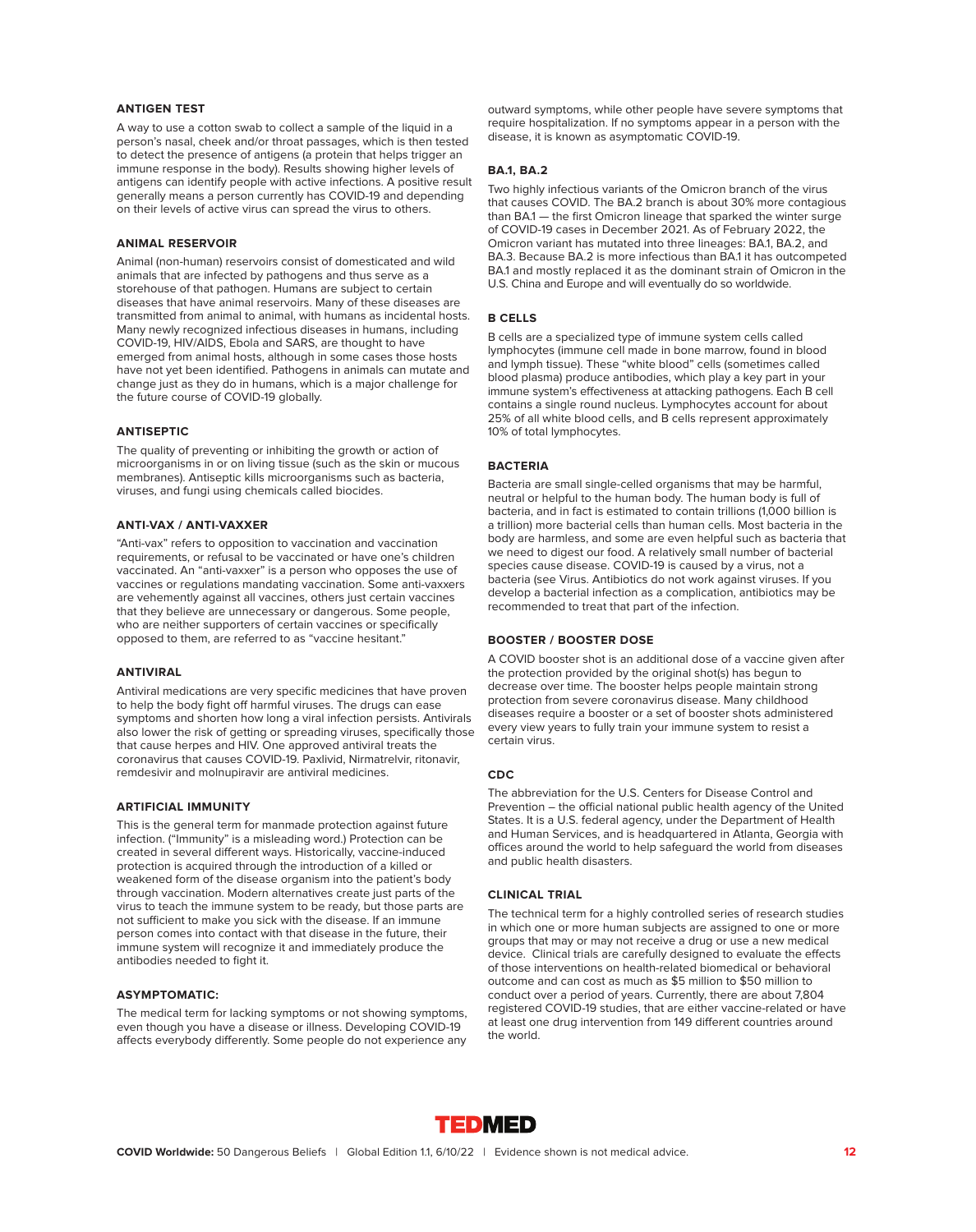### **CLOTH MASK**

A non-medical mask made of textiles, normally cotton, worn over the mouth and nose. In non-health care settings, multiple-layer fabric cloth masks can be adequate barriers for limiting the amount respiratory droplets and help to reduce viral transmission if they are worn consistently and properly, covering the nose and mouth. Cloth masks vary widely in quality and are unreliable. The CDC (Centers for Disease Control) clarified its stance on various kinds of masks, acknowledging that the cloth masks frequently worn do not offer adequate protection against COVID-19.

#### **COMORBIDITY**

Another disease, precondition or infection that occurs at the same time (or earlier) from a different infection such as diabetes. Some comorbidities are not diseases themselves such as obesity.

#### **CONFIRMED CASE**

A confirmed case is an individual who had a confirmatory viral test performed by way of a regulator-approved throat swab, nose swab or saliva test where that specimen tested positive for SARS-CoV-2, which is the virus that causes COVID-19 (see probable case). Published statistics usually only use a subset of confirmed cases since many confirmed cases are done using home tests that are not reported. Publicly measured confirmed cases are the "official counts" that are published and often dramatically understate the true number of total cases.

#### **CONGREGATE SETTING**

An environment where a number of people reside, meet or gather in close proximity for either a limited or extended period of time. Examples of congregate settings include homeless shelters, group homes, prisons, and detention centers.

# **CONJUGATE VACCINE**

Conjugate vaccines or immunogen conjugates are type of vaccine formulation that use advanced forms of immune system enhancers. Conjugate vaccines are used extensively to generate protection against invading pathogens or to produce specific antibodies against a target molecule. Conjugate vaccines reduce vaccine serotypes in the top of the throat that connects the interior of the nose to the respiratory system. They consequently decrease harmful spread of a pathogen.

# **CONSPIRACY THEORY**

A theory that explains an event or set of circumstances as the result of a secret plot, usually involving powerful conspirators; or a theory asserting that a secret of great importance is being kept from the public. Conspiracy theories can paradoxically be emotionally reassuring. They provide simple, truthful-sounding explanations for events that otherwise seem inexplicable, random or arbitrary and often make your political opponents look bad. These theories are almost never true because, as a well-known political sage once explained, "Two people can keep a secret if one of them is dead."

#### **CONTACT TRACING**

The practice of identifying, notifying, and monitoring individuals who may have had close contact with a person having a confirmed or probable case of an infectious disease as a means of getting that person to be much more careful and thus controlling the spread of infection.

### **CONTAGIOUS**

When something is contagious it can be transmitted by direct or indirect contact with an infected person. Researchers estimate that people who get infected with the coronavirus can spread it to others 2 to 3 days before symptoms start and are most contagious 1 to 2 days before they feel sick. Not all "contagious" things are physical. An idea can be contagious, or a musical tune can spread, as can a joke!

#### **CONTAINMENT PHASE**

Steps introduced to prevent a virus from spreading for as long as possible, such as detecting early cases and trying to establish who the infected person has been in contact with. Lockdowns of areas, cities or even regions are a kind of large-scale containment strategy, as are the restrictions on public transportation widely used in China's "zero-COVID" policy.

#### **CONTAINMENT STRATEGY / MEASURES**

Containment strategies are typically the policy-level plans, rules and requirements that are designed to minimized the risk of transmission of a virus from infected to non-infected individuals, in order to stop the outbreak in a certain society, or limit it to a particular geographic region. Families or schools can have personal-lever containment strategies when they are planning ahead for ways to slow the spread of infections.

#### **CONVALESCENT PLASMA THERAPY**

A form of therapy that uses blood from people who have recovered from an illness to help others recover. The U.S. Food and Drug Administration (FDA) has given emergency authorization for convalescent plasma therapy with high antibody levels to treat COVID-19. It may be used for some hospitalized people ill with COVID-19 who are either early in their illness or who have weakened immune systems. Some studies have indicated limited effectiveness of this type of therapy for certain similar groups (called cohorts) of people with COVID.

#### **COPD (Chronic Obstructive Pulmonary Disorder)**

A chronic inflammatory lung disease that causes obstructed airflow from the lungs. Symptoms include breathing difficulty, cough, mucus (sputum) production and wheezing. About 80% of people recover fully from COVID-19 without medical treatment. But your COPD puts you at higher risk to get seriously sick if you were to get infected with SARS-CoV-2, the virus that causes COVID-19.

#### **CORONAVIRUS**

Any of a group of RNA viruses that cause a variety of respiratory, gastrointestinal, and neurological diseases in humans and other animals. This virus is named "corona" because it is a spherical shape with spiky projections, which looks somewhat like the halo, or corona, around the sun. Coronavirus disease (COVID-19) is an infectious disease caused by the SARS-CoV-2 virus.

### **COVAX**

COVAX is the vaccine-focused arm of the Access to COVID-19 Tools (ACT) Accelerator, a ground-breaking global collaboration to accelerate the development, production, and equitable access to COVID-19 tests, treatments, and vaccines. COVAX is co-led by the Coalition for Epidemic Preparedness Innovations (CEPI), Gavi and the World Health Organization (WHO), alongside key delivery partner UNICEF. Its aim is to accelerate the development and manufacture of COVID-19 vaccines, and to guarantee fair and equitable access for every country in the world.

#### **COVID**

An acute respiratory illness in humans caused by a coronavirus, capable of producing severe symptoms and in some cases death,

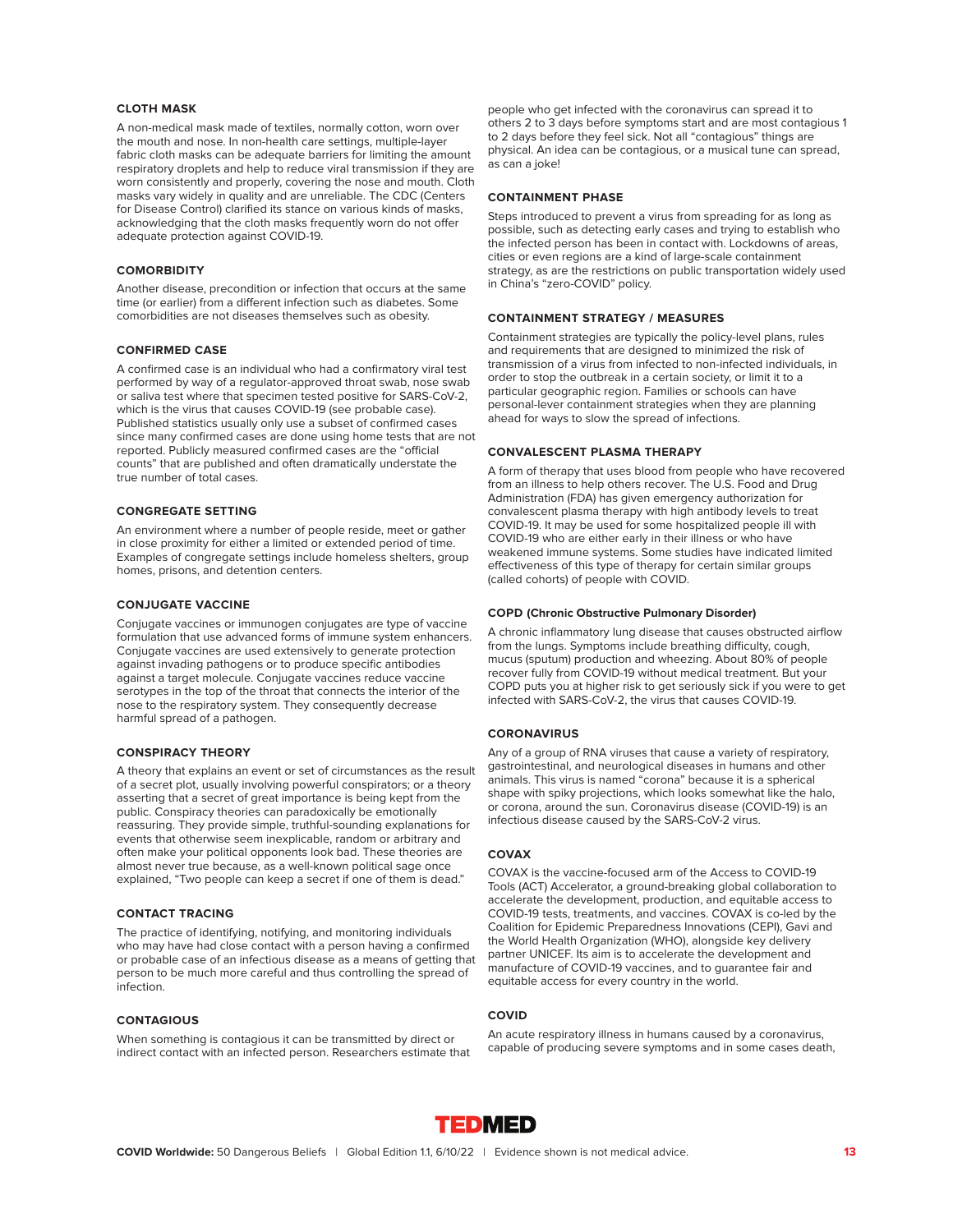especially in older people and those with underlying health conditions. It was originally identified in China in 2019 and became pandemic in 2020.

### **CT SCAN**

A procedure that uses a computer linked to an x-ray machine to make a series of detailed pictures of areas inside the body. The pictures are taken from different angles and are used to create 3-dimensional (3-D) views of tissues and organs. A contrast agent (dye) may be injected into a vein or swallowed to help the tissues and organs show up more clearly. A CT scan may be used to help diagnose disease, plan treatment, or find out how well treatment is working. Also called CAT scan, computed tomography scan, computerized axial tomography scan, and computerized tomography.

#### **CYTOKINE / CYTOKINE STORM**

Cytokines are small cell-signaling proteins that are secreted by numerous cell types. They help regulate both the innate and adaptive immune systems. They also create inflammation which helps the body fight infections. COVID-19 infection is accompanied by an aggressive inflammatory response with the release of a large amount of pro-inflammatory cytokines in an event known as "cytokine storm."

#### **DANGEROUS BELIEF**

A dangerous belief is a mistaken or highly questionable idea about health that is (a.) not supported by current scientific studies or by responsible consumer media; (b.) in the judgment of our Advisory Committee, is held by a significant percentage of people, or has received widespread media exposure; and (c.) if widely acted upon, could have significant, negative consequences for individual health and society's well-being. Dangerous Beliefs stand in contrast to beliefs that are simply wrong, but not dangerous or not widely held, such as "Mosquitos spread COVID" or "One brand of mRNA vaccines is better than another."

#### **DEATH RATE**

In the context of the COVID pandemic, the death rate is a measure of the number of people who die from the disease compared to how many get the disease. Confusion over this term, or differing definitions, can make countries' numbers look vastly different, even if their populations are dying at the same rate. There are, in fact, two kinds of fatality rate. The first is the proportion of people who die who have tested positive for the disease. This is called the "case fatality rate." The second kind is the proportion of people who die after having the infection overall; as many of these will never be picked up, this figure must be an estimate. This is the "infection fatality rate."

#### **DEXAMETHASONE**

A cortisone-like medicine or steroid that can be a life-saver for patients with severe or critical COVID-19. It is also used to treat several different conditions, such as inflammation (swelling), severe allergies, adrenal problems, arthritis, asthma, blood or bone marrow problems, kidney problems, skin conditions, and flare-ups of multiple sclerosis.

### **DIAGNOSE / DIAGNOSIS**

The process of determining the nature of a disease or disorder and distinguishing it from other possible conditions. The term comes from the Greek gnosis, meaning knowledge. A health history, physical exam, and tests, such as blood tests, imaging tests, and biopsies, may be used to help make a diagnosis.

#### **DIRECT TRANSMISSION**

In direct transmission, an infectious agent is transferred from a reservoir (person or animal with the disease) to a susceptible host by direct contact or droplet spread. Direct contact occurs through skin-to-skin contact, kissing, and sexual intercourse. Direct contact also refers to contact with soil or vegetation harboring infectious organisms.

#### **DISINFECTANT**

An agent used to disinfect something, especially a chemical agent that is used especially on hard surfaces and in water (such as drinking water or wastewater) to destroy, inactivate, or significantly reduce the concentration of pathogens (such as bacteria, viruses, and fungi).

#### **DISINFORMATION**

Disinformation is false information deliberately created and disseminated with malicious intent. Most disinformation that has circulated about COVID-19 vaccines has focused on vaccine development, safety, and effectiveness, as well as COVID-19 denialism.

# **DNA**

DNA, or deoxyribonucleic acid, is the hereditary material in humans and almost all other organisms. It is a genetic code that allows the reproduction of exact copies of cells and allows parents to pass on their physical traits to children. Every cell in a person's body has the same DNA. mRNA is not the same as DNA, and it cannot combine with our DNA to change our genetic code.

#### **DOSE**

A quantity of a drug or medicine taken or recommended to be taken at a particular time.

#### **DOUBLE MASKING**

Wearing one mask on top of another. It helps improve the fit and filtration of your mask.

#### **DROPLET**

A very small drop that can linger in the air for hours, and can float on the slightest breeze to move a long distance from the person or animal who emitted it in a cough or sneeze.

#### **DRY COUGH**

A cough is a reflex action that clears your airway of irritants and mucus. There are two types of coughs: productive and nonproductive. A productive cough produces phlegm or mucus, clearing it from the lungs. A nonproductive cough, also known as a dry cough, does not produce phlegm or mucus.

#### **DYSGEUSIA**

Dysgeusia is a taste disorder. People with the condition feel that all foods taste sour, sweet, bitter or metallic. Dysgeusia can be caused by many different factors, including infection such as COVID-19, some medications and vitamin deficiencies. Treatment involves addressing the underlying cause of dysgeusia.

#### **DYSPNEA**

Shortness of breath. It is often described as an intense tightening in the chest, air hunger, difficulty breathing, breathlessness or a feeling of suffocation. Very strenuous exercise, extreme temperatures,

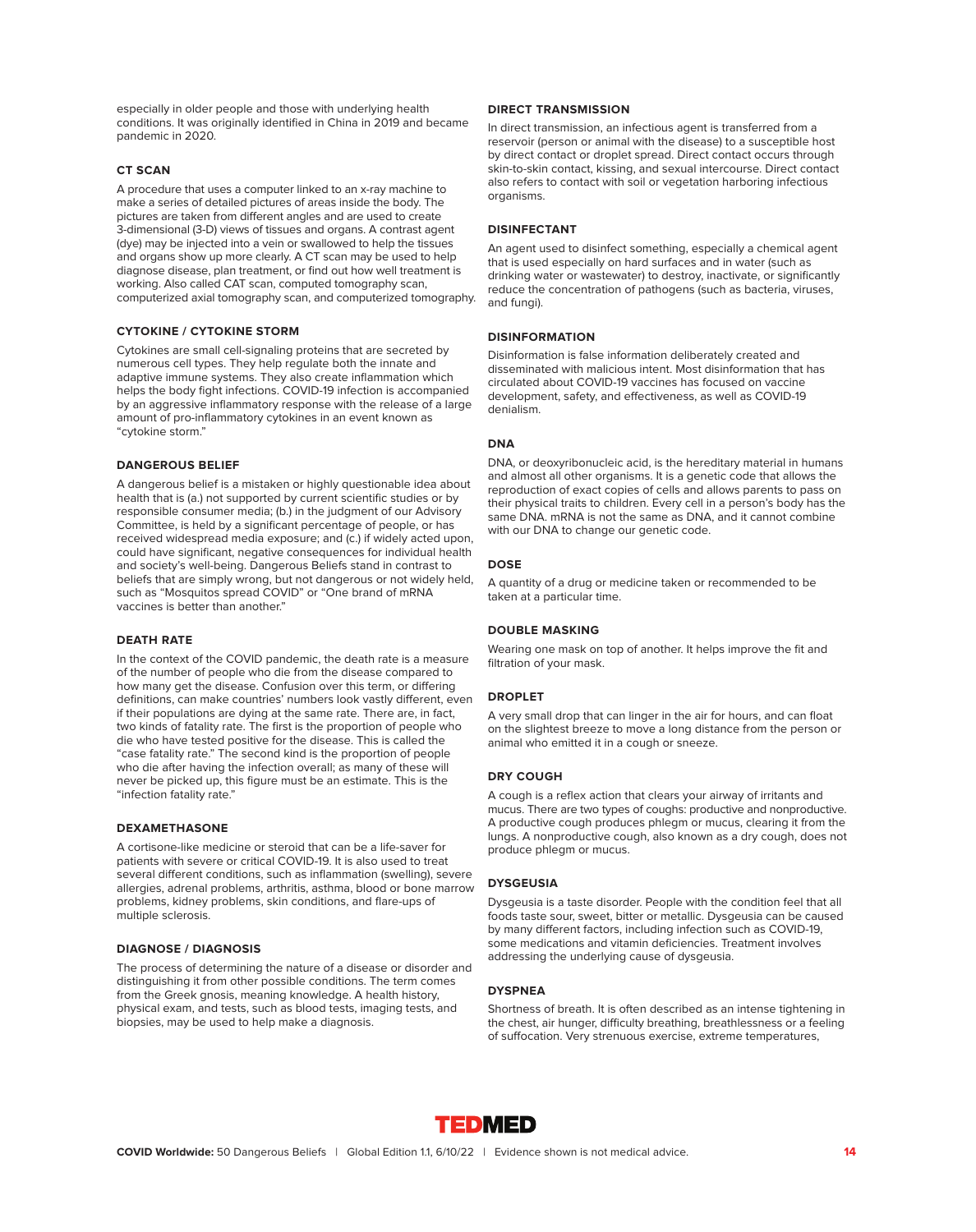obesity and higher altitude all can cause shortness of breath in a healthy person. Shortness of breath is a possible symptom of COVID-19.

#### **EVIDENCE**

Facts that establish or support conclusions. Evidence-based medicine (EBM) equates evidence with scientific evidence and views factors such as clinical expertise as important in moving from evidence to action. In contrast, we suggest that EBM should acknowledge multiple dimensions of evidence including scientific evidence, theoretic evidence, practical evidence, expert evidence, judicial evidence and ethics-based evidence.

#### **EFFECTIVENESS**

A measure of how well a drug, vaccine or other medicine performs in the real world.

#### **EFFECTIVE RATE**

The percentage or amount of effectiveness that is actually achieved after everything has been considered, rather than a rate that is planned, offered, etc.

#### **EFFICACY**

The degree to which a vaccine prevents disease, and possibly also transmission, under ideal and controlled circumstances – comparing a vaccinated group with a placebo group.

#### **EMA (European Medicines Agency)**

An international government body and regulatory organization. The mission of the European Medicines Agency (EMA) is to foster scientific excellence in the evaluation and supervision of medicines, for the benefit of public and animal health in the European Union (EU).

#### **EMPHYSEMA**

Emphysema is a lung condition that causes shortness of breath. In people with emphysema, the air sacs in the lungs (alveoli) are damaged. Over time, the inner walls of the air sacs weaken and rupture — creating larger air spaces instead of many small ones. In the absence of pathological lungs, COVID-19 can cause giant emphysema. The severity is related to the size of the emphysema, which is a source of compressive phenomenon.

#### **ENDEMIC**

The Centers for Disease Control and Prevention (CDC) says an endemic disease is consistently present, but it spreads at predictable rates that can be managed by communities. These rates may be higher than desired levels, however. Currently, infections with SARS-CoV-2 and the resulting COVID-19 disease remain very high across the U.S. and the world. In 2022, as the spread of the disease and the number of infections stabilized, health experts began to discuss the possibility of COVID-19 becoming an endemic disease.

#### **EPIDEMIC**

Epidemic is a sudden, often unexpected rise in the number of cases of a particular disease. An epidemic is typically limited to a specific region or geographic area. Examples of epidemics include outbreaks of measles and hepatitis A. However, not all epidemics are contagious. In December 2019, the coronavirus was considered an epidemic within a region of China.

#### **EPIDEMIC CURVE / PEAK**

An epidemic curve (epi curve) shows progression of illnesses in an

outbreak over time. Epi curves depict when people became ill by day, week, or month. In foodborne outbreak investigations, this information is often shown by the week people became ill. Despite progresses in determining the magnitude and timing of epidemics, epidemic peak time predictions for H1N1 and COVID-19 were inaccurate, with the peaks delayed with respect to predictions.

#### **EPIDEMIOLOGY**

The scientific, systematic, and data-driven study of the distribution (frequency, pattern) and determinants (causes, risk factors) of health-related states (infectious diseases, non-infectious disease etc.) and events in specified populations (neighborhood, school, city, state, country, global). It is also the application of this study to the control of health problems.

#### **EUA (Emergency Use Authorization)**

Emergency Use Authorization (EUA) is a grant of authority given by the FDA that enables faster medical use of certain measures when urgently needed to strengthen the nation's public health. Especially likely to be granted regarding protections against chemical, biological, radiological, and nuclear (CBRN) threats including infectious diseases, by facilitating the availability and use of medical countermeasures (MCMs) needed during public health emergencies.

#### **EXCESS DEATHS**

The number of deaths from all causes during a crisis above and beyond what we would have expected to see under "normal" conditions. Excess deaths are typically used in epidemiology and public health. It is a more comprehensive measure of the total impact of the pandemic on deaths than the confirmed COVID-19 death count alone. It captures not only the confirmed deaths, but also COVID-19 deaths that were not correctly diagnosed and reported as well as deaths from other causes that are attributable to the overall crisis conditions.

#### **EXPONENTIAL GROWTH**

A very high-speed rate of expansion where the rate of increase (how fast something is growing) keeps going higher as the quantity increases. In mathematical terms it is growth where the exponent of 10 to the x power keeps growing from 10 to 100 to 1,000 to 10,000 etc… For example, exponential growth is the situation where the more people who have an infectious illness, the faster it spreads in proportional terms.

#### **EXPOSURE**

The condition of being subjected to something, as to infectious agents or extremes of weather or radiation, which may have a harmful effect or a harmful cumulative effect. The time from exposure to symptom onset (known as the incubation period) for COVID-19 is generally two to 14 days. Symptoms typically appeared within five days for early variants, and within four days for the Delta variant and about three days for the Omicron variant.

### **FACT CHECKING**

Fact-checking is a process that seeks to verify supposed factual information, to promote the veracity and correctness of reporting by consulting reliable sources that often show the underlying data or references to that data. Fact-checking can be conducted before or after a text or video is published or otherwise disseminated.

#### **FAKE NEWS**

"Fake news" is a term that has come to mean different things to different people. At its core, we are defining "fake news" as those news stories that are false: the story itself is fabricated, with no verifiable facts, sources or quotes that are material to the story

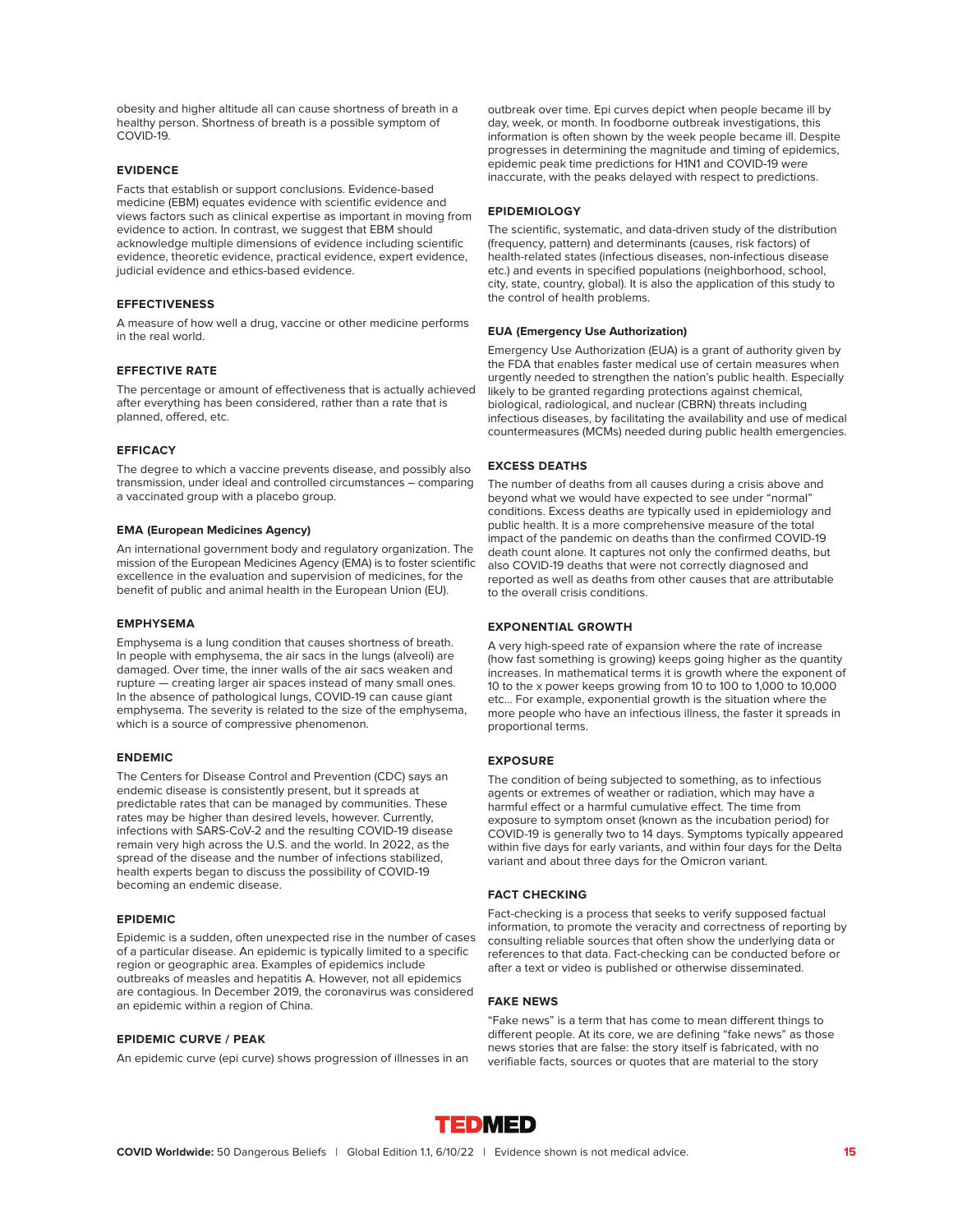being reported. Sometimes these stories may be propaganda that is intentionally designed to mislead the reader or may be designed as "clickbait" written for economic incentives (the writer or publisher profits based on the number of people who click on the story). In recent years, fake news stories have proliferated via social media, in part because they are so easily and quickly shared online and because some governments or media organizations have spent many millions of dollars creating and/or promoting those false or intentionally misleading stories.

#### **FDA**

The U.S. Food and Drug Administration (FDA) is the globally respected national U.S. regulatory agency responsible for protecting the public health by ensuring the safety, efficacy, and security of human and veterinary drugs, biological products, and medical devices; and by ensuring the safety of the U.S. food supply, cosmetics, and products that emit radiation. FDA is working with U.S government partners, including the CDC, and international partners to address the COVID pandemic.

#### **FEVER**

A fever is a temporary increase in your body temperature, often due to an illness. Having a fever is a sign that something out of the ordinary is going on in your body. For an adult, a fever may be uncomfortable, but usually isn't a cause for concern unless it reaches 103 F (39.4 C) or higher. For infants and toddlers, a slightly elevated temperature may indicate a serious infection.

#### **FFP2 MASK (Filtering Facepiece Respirator)**

FFP stands for "filtering face piece." It is a European standard for mask efficiency, ranging from one, the lowest grade, to three, the highest. FFP2 masks filter at least 94% of all aerosols, including airborne viruses such as COVID-19. America's N95 and China's KN95 masks provide similar levels of protection. These disposable masks have several layers of different fabrics, including a polypropylene filter, made by "melt-blowing" polymer to create minuscule, irregular fiber patterns that can trap the smallest airborne particles often using tiny electrical charges (electrostatic) that trap viruses that are so small that 100 million can fit in the head of a pin.

#### **FLU**

A common viral infection caused by one of many types of influenza virus that can be seriously sickening or deadly, especially in highrisk groups. The flu attacks the lungs, nose and throat. Young children, older adults, pregnant women and people with chronic disease or weak immune systems are at high risk. Symptoms include fever, chills, muscle aches, cough, congestion, runny nose, headaches and fatigue.

#### **FLU SHOT**

Influenza (flu) vaccines (often called "flu shots") are vaccines that protect against some number of different influenza viruses that research indicates are likely to be the most common during the upcoming season. Since the virus mutates every year like clockwork, scientists must guess which strains are most likely to show up and their guesses can be hit or miss for any given flu season. A typical year has shots that are about 30% effective though "efficacy" (effectiveness) can range from 15-60%. Most flu vaccines are "flu shots" given with a needle, usually in the arm, but there also is also a nasal spray flu vaccine.

#### **FOMITE**

Objects or materials such as clothes, utensils, and furniture which are likely to be able to carry small amounts of infectious pathogens. SARS-CoV-2 is primarily transmitted via droplets and aerosols expelled during speaking, coughing, sneezing, and other respiratory actions. It is secondarily transmitted via small deposits on environmental surfaces called fomites when infectious viral particles are transferred from an infected person to a surface, and subsequently to the mucous membranes of a susceptible host. Fomites may become contaminated in two ways: either from direct deposit of bodily fluids such as respiratory droplets, or via crosscontamination from contaminated hands.

#### **FULLY VACCINATED**

The status of having the entire course of vaccines or vaccinations recommended by medical authorities where the number of vaccinations needed may change over time due to mutations or waning protection from vaccines or prior infection. In the COVID pandemic, patients are considered "fully vaccinated" after receiving their second dose of most vaccines, followed a few months later by at least one and sometimes two booster shots based on their risk grouping.

#### **GAIN-OF-FUNCTION**

Gain-of-function (GOF) research involves experimentation that aims or is expected to increase the transmissibility and/or virulence of pathogens. Such research aims to improve understanding of disease-causing agents, their interaction with human hosts, and/or their potential to cause pandemics. The ultimate objective of such research is to better inform public health and preparedness efforts and/or development of medical countermeasures. The term was originally coined to describe two controversial research projects on a particularly dangerous type of bird flu influenza virus (H5N1) and was later applied to specific experiments on coronavirus.

#### **GENOME**

A genome is the complete set of genetic information in an organism. It provides all the information the organism requires to function. In living organisms, the genome is stored in long molecules of DNA (deoxyribonucleic acid) called chromosomes. Small sections of DNA, called genes, code for the RNA (ribonucleic acid) and protein molecules required by the organism

#### **GENETIC SEQUENCING**

A process in which the individual basic parts of an organism's DNA are identified. This technique is used to learn more about the genome of the organism as a whole, and to identify specific areas of interest and concern. Genetic sequencing can be done on any cell in the body to look for potential problem variations of genes (mutations) that were carried or miscopied from either parent's germ cell (egg or sperm). A mutation that is inherited is called a germline mutation. Genetic testing looks for germline mutations. Targeted gene sequencing (Genetic Sequencing) examines a subset of 100-500 genes most likely to have been mutated. It is enabled by a technique called Next Generation Sequencing.

#### **GENOMIC SEQUENCING**

Whole genome sequencing looks at all the genes in an organism whether large or very small (e.g., from the human genome to the Coronavirus-19 genome). Genomic sequencing goes beyond testing for SARS-CoV-2 and allows scientists to classify a virus as a particular variant and determine its lineage. Genomic surveillance has been a key component of public health efforts throughout the COVID-19 pandemic.

#### **GUIDELINES**

Guidelines are generally defined as "systematically developed statements to assist medical professionals, scientists and patients

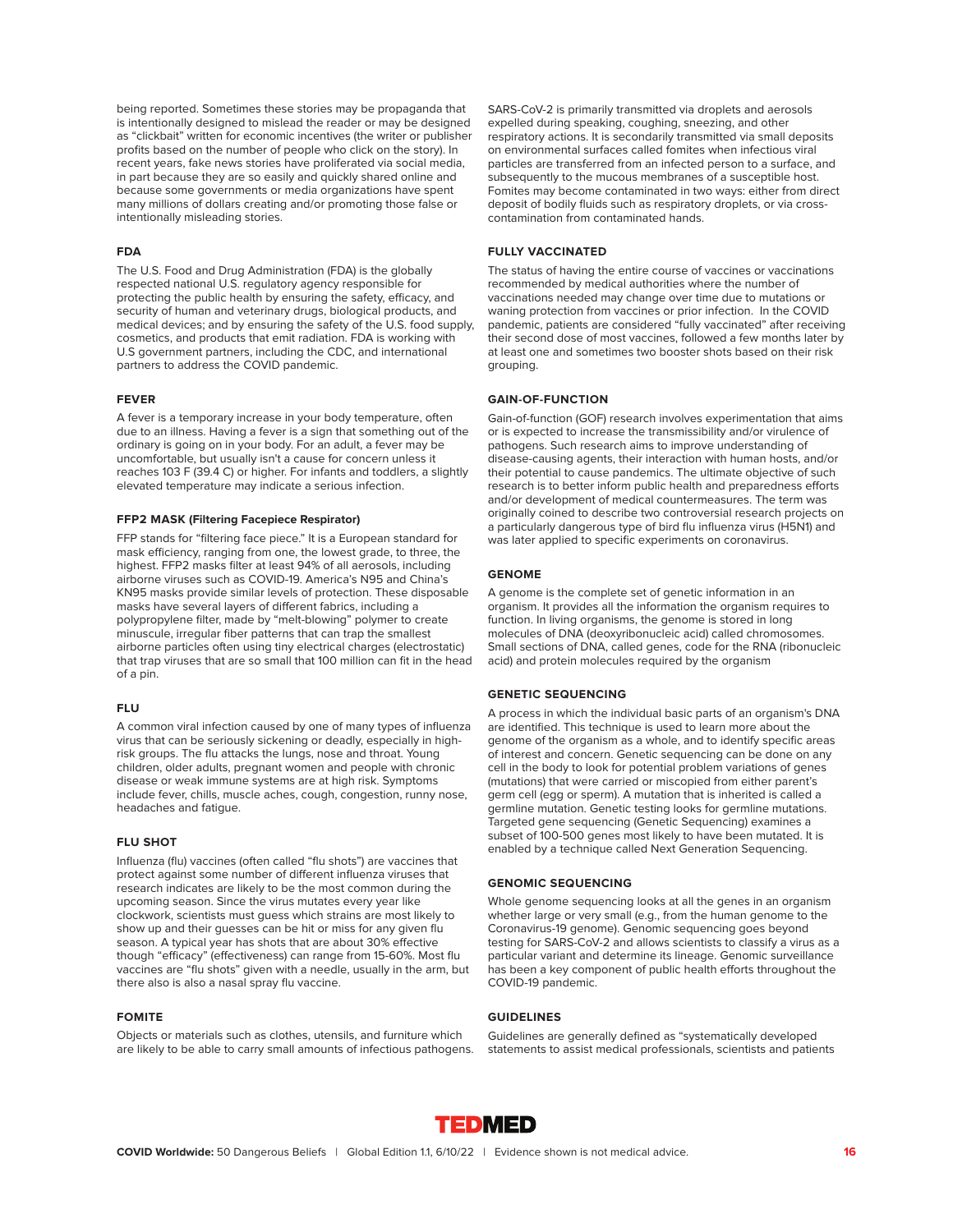to make decisions about appropriate health care for specific circumstances." Guidelines are "tools" to help decision-makers make better decisions and therefore it is essential that both development and implementation strategies are clearly focused on the "end user" decision-makers.

#### **HAND HYGIENE**

A set of hand-related cleanliness practices designed as a simple yet effective way to prevent infections. Frequently cleaning your hands, using hand sanitizers, and other steps can prevent the spread of germs, including those that are resistant to antibiotics and are becoming difficult, if not impossible, to treat.

#### **HEALTH DISPARITIES / INEQUALITIES**

Preventable differences in the burden of disease, injury, violence, or opportunities to achieve optimal health that are experienced by socially disadvantaged populations. Health disparities are generally considered highly undesirable, unfair, uneconomic and undemocratic and are directly related to the historical and current unequal distribution of social, political, economic, and environmental resources.

#### **HEALTH LITERACY**

The degree to which individuals have the capacity to obtain, process, and understand basic health information needed to make informed health decisions. Low health literacy is more prevalent among older adults, minority populations, people with low incomes or educations and medically underserved people. Health literacy is therefore more important than ever for people to navigate the information they need and use health information well.

### **HEALTH MINISTRY / MINISTER**

Ministry: the agency of a country's government typically responsible for protecting and promoting public health and providing welfare and other social services. The Minister is typically the title of the leader in charge of such an agency. Some governments have separate Ministers for Mental Health.

#### **HEPA**

An acronym for "high efficiency particulate air [filter]" (as officially defined by the U.S. Dept. of Energy). HEPA is a specialized type mechanical air filter. This type of air filter can theoretically remove at least 99.97% of dust, pollen, mold, bacteria, and any airborne particles with a size of 0.3 microns (a μm is a millionth of a meter). HEPA filters can catch particles that contain coronaviruses.

#### **HERD IMMUNITY**

Also known as "population immunity." Herd immunity occurs when enough people in a total population are either immune or highly resistant to a disease so that unvaccinated people are unlikely to contract a circulating disease, or unlikely suffer serious effects from it. WHO supports achieving "herd immunity" only through vaccination, not by allowing a disease to spread through the population, as this would result in unnecessary cases and injuries or deaths. Herd immunity cannot occur (or is largely ineffective) if a virus or bacteria regularly mutates in such a way that having had an infection earlier from the pathogen does not fully prevent a person from getting the same "disease" again. This is the case with the flu, a common cold or COVID-19 as well as many other diseases.

### **HETEROLOGOUS / HOMOGULOUS VACCINATION**

Heterologous administration occurs when two different types of vaccines are given that use the same or overlapping ways to vaccinate against a single disease. An effective vaccine usually

requires more than one-time immunization in the form of prime dose and a booster. Traditionally the same exact vaccines are given multiple times (sometimes with different doses) as homologous boosts. New findings suggested that a booster dose can be done with different type or brand of vaccine containing the same antigens (e.g., 2 Moderna shots with a Pfizer booster). In many cases such heterologous prime-boost can be more effective at preventing serious illness than a homologous prime-boost approach.

#### **HHS, DEPARTMENT OF**

The U.S. Department of Health and Human Services (HHS) is a federal services and regulatory agency. It is tasked "with protecting and enhancing the health and well-being of all Americans, by providing for effective health and human services and by fostering sound, sustained advances in the sciences underlying medicine, public health, and social services." HHS has a \$131 billion budget in FY 2022, the largest budget of any agency of the U.S. Government including the Department of Defense. Well known divisions, subagencies or departments of HHS include the Center for Medicare and Medicaid, the FDA, the NIH, the CDC, the U.S. Public Health Service, BARDA, the Strategic National Stockpile, the ASPR and many others.

#### **HIGH QUALITY MASK**

High Quality Masks or Respirators (also known as filtering facepiece respirators – FFP, N95, KN95) are designed to protect health workers who provide care to highly contagious patients such as COVID-19 patients in settings and areas where aerosol generating risks are present. They are also recommended for health workers providing care to suspected or confirmed COVID-19 patients in settings where ventilation is known or likely to not filter out viruses quickly or the ventilation system is not properly maintained. High quality masks such as N95 or KN95 masks are critical in protecting people who do not want to spread COVID if they become infected (with or without symptoms) or do not want to become infected and develop COVID themselves in areas where aerosol concentrations of Coronavirus-19 are a possibility.

#### **HOSPITALIZED**

Placed in a hospital for medical care or observation.

#### **HUMAN CHALLENGE TRIALS**

Also called a controlled human infection trial. Challenge trials are a type of clinical trial for a vaccine or other pharmaceutical involving the intentional exposure of the test subject to the condition being tested such as being infected by COVID-19. Human challenge studies may be ethically controversial because they involve exposing test subjects to dangers beyond those posed by potential side effects of the substance being tested. Animal or primate/monkey trials are often used instead of human trials because many societies view the value of human life above those of animals.

#### **HYDROXYCHLOROQUINE & CHLOROQUINE**

Two anti-malarial medications also used against some auto-immune diseases. Chloroquine, along with hydroxychloroquine, was an early experimental treatment for COVID-19. Neither drug prevents SARS-CoV-2 infection or has proven to be effective in accelerating recovery in carefully controlled scientific trials. WHO does not recommend hydroxychloroquine to prevent COVID-19. This recommendation is based on six trials with more than 6,000 participants who did not have COVID-19 and received hydroxychloroquine.

#### **HYGIENE**

Hygiene is a series of practices performed to preserve health. According to the World Health Organization (WHO), hygiene refers

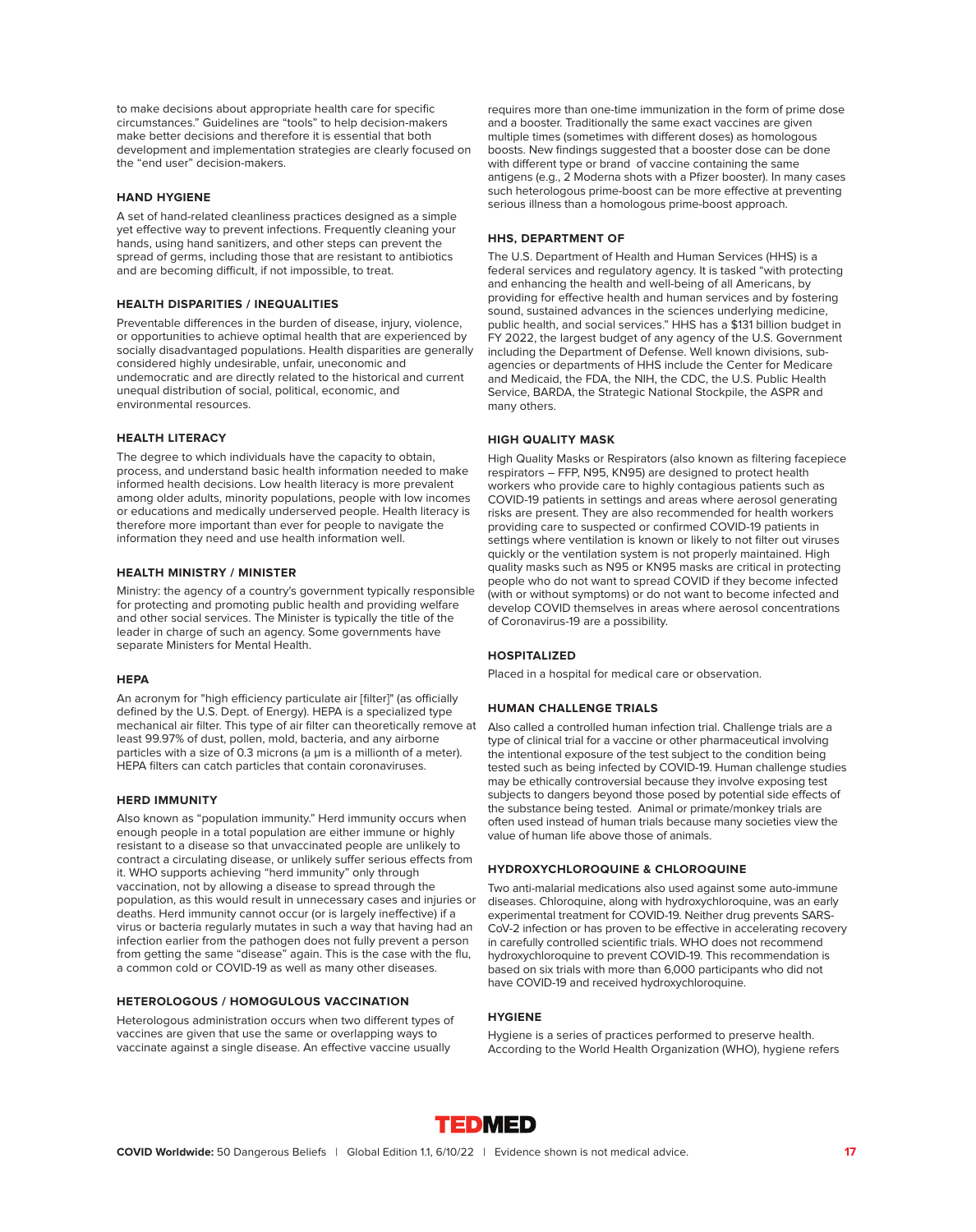to conditions and practices that help to maintain health and prevent the spread of diseases. It covers a wide range of possible activities from hand-washing, to sneezing into your upper arm instead of your hands, proper hand washing methods, the proper wearing of wellfitted quality masks when appropriate, etc.

#### **ICU / INTENSIVE CARE UNIT**

Intensive care refers to the specialized treatment given to patients who are seriously unwell and require critical medical care where death or permanent damage is a real risk. An intensive care unit (ICU) is the hospital zone and/or team that provides the critical care and life support for acutely ill and injured patients. Unless you are an emergency admission, you will need a referral from your doctor or specialist to be admitted to the ICU.

#### **IMMUNIZATION, IMMUNIZE**

Immunization is the process of giving a vaccine to a person to protect them against either certain kinds of future infections or specific diseases that result from infections that cannot be avoided. Typically, immunity (actually, a level of protection) from immunization is similar to the immunity a person might get from having had the actual disease, but instead of getting the disease you get a vaccine. Most vaccines are given by needle (injection) but some are given by mouth (orally) or sprayed into the nose (nasally). Immunizations are also called vaccinations, needles, shots, or jabs.

#### **IMMUNITY**

The body's level of resistance to infection or toxin. When used by scientists, as opposed to the general public, the term immunity does not mean 100% freedom from harm. This is different than immunity from legal prosecution, or diplomatic immunity, which does mean that you cannot be prosecuted and thus tends to be total immunity (see sterilizing immunity). In science, immunity is specifically the ability of an organism to fight off a particular infection or toxin, or to reduce or minimize its effects, by the action of specific antibodies or sensitized white blood cells. Immunity is a scale of resistance to infection up to 100% (called sterilizing immunity), but in the case of COVID it does not mean guaranteed avoidance of infection.

#### **IMMUNOCOMPROMISED / IMMUNOSUPPRESSED**

Having a weakened immune system. People who are immunocompromised have a significantly reduced ability to fight infections and other pathogens. This may be caused by certain diseases or conditions that stress or harm the immune system, such as AIDS, cancer, diabetes, malnutrition, and certain genetic disorders. It may also be caused by certain medicines or treatments, such as anticancer drugs (e.g., chemotherapies), radiation therapy, and stem cell or organ transplant. Also called immunosuppressed.

#### **IMMUNOLOGY / IMMUNE SYSTEM**

Immunology is the study of the immune system, an important branch of the medical and biological sciences. The immune system protects us from infection through various lines of defense. Viewed as a total system (like a national highway or train system) the human immune system is so amazing in defending us from millions of attacking pathogens per hour that it is considered one of the most complex interconnected processes in the known universe (along with the human brain). If the immune system is not functioning as it should, it can result in certain diseases being far more likely to cause problems or death. When the immune system attacks a person's own body, it is called an autoimmunity disorder such as in the case of HIV, many allergies, Type 1 diabetes and lupus.

### **IMPORTED CASE**

Although the definition of imported cases when used internationally mostly refers to cases imported from abroad, from the perspective of epidemiology, an imported case means that the patient was infected non-locally and imported the disease into the local area.

#### **IN VITRO**

Literally meaning in glass, or in the glass. In vitro studies are those performed with microorganisms, cells, or biological molecules outside their normal biological context (usually in a glass dish called a petri dish or a test tube). Colloquially called "test-tube experiments," these studies in biology and its subdisciplines are traditionally done in labware such as test tubes, flasks etc. Studies conducted using parts of an organism that have been isolated from their usual biological surroundings permit a more detailed or more convenient analysis than can be done with whole organisms; however, results obtained from in vitro experiments often do not fully or accurately predict the effects on a whole living organism.

#### **INCIDENCE**

The rate of new cases or events over a specified period for the population at risk for the event. In medicine, the incidence is commonly the newly identified cases of a disease or condition per population at risk over a specified timeframe.

### **INCIDENCE RATE**

The number of new cases of a disease within an at-risk population. This helps determine how quickly a disease is spreading. It is often expressed in units of population, such as "per 100,000 people."

#### **INCUBATION PERIOD**

The time between infection and the appearance of the first symptoms. Coronavirus has a typical incubation period of around 3-5 days. However, this period can be as long as 14 days in certain people or in certain circumstances. For COVID, the contagious period where you can start to infect other people begins two days before symptoms appear — which is a very big problem because many people unknowingly spread COVID before they have any idea they are infected. The COVID contagious period typically ends 10 days after symptoms start, but can last for months in immunocompromised people that never fully clear the COVID-19 coronavirus because their immune systems aren't strong enough to overcome and eliminate a rapidly growing, steadily mutating virus infection.

#### **INDEX CASE**

The single patient in an outbreak who is first identified as sick by the health authorities, and who makes them aware that an outbreak might be emerging even if that patient isn't the person who goes on to infect other people. For outbreaks of disease that are not spread from human to human, such as Legionnaire's disease, there can still be a "first" index case. For many outbreaks, the index case will never be known—the worldwide HIV epidemic is one example.

#### **INDIRECT TRANSMISSION**

The transfer of an infectious agent from a reservoir to a host without directly interacting with the infected person. You can get infected from objects that have coronavirus on their surface for example. If the indirect form of transmission is from an organic or viral intermediary, that intermediary is called a vector.

#### **INFECTION / INFECTIOUS**

Infection is the state of the body having the presence of a pathogen or toxin. This state results from one or more pathogenic agents or

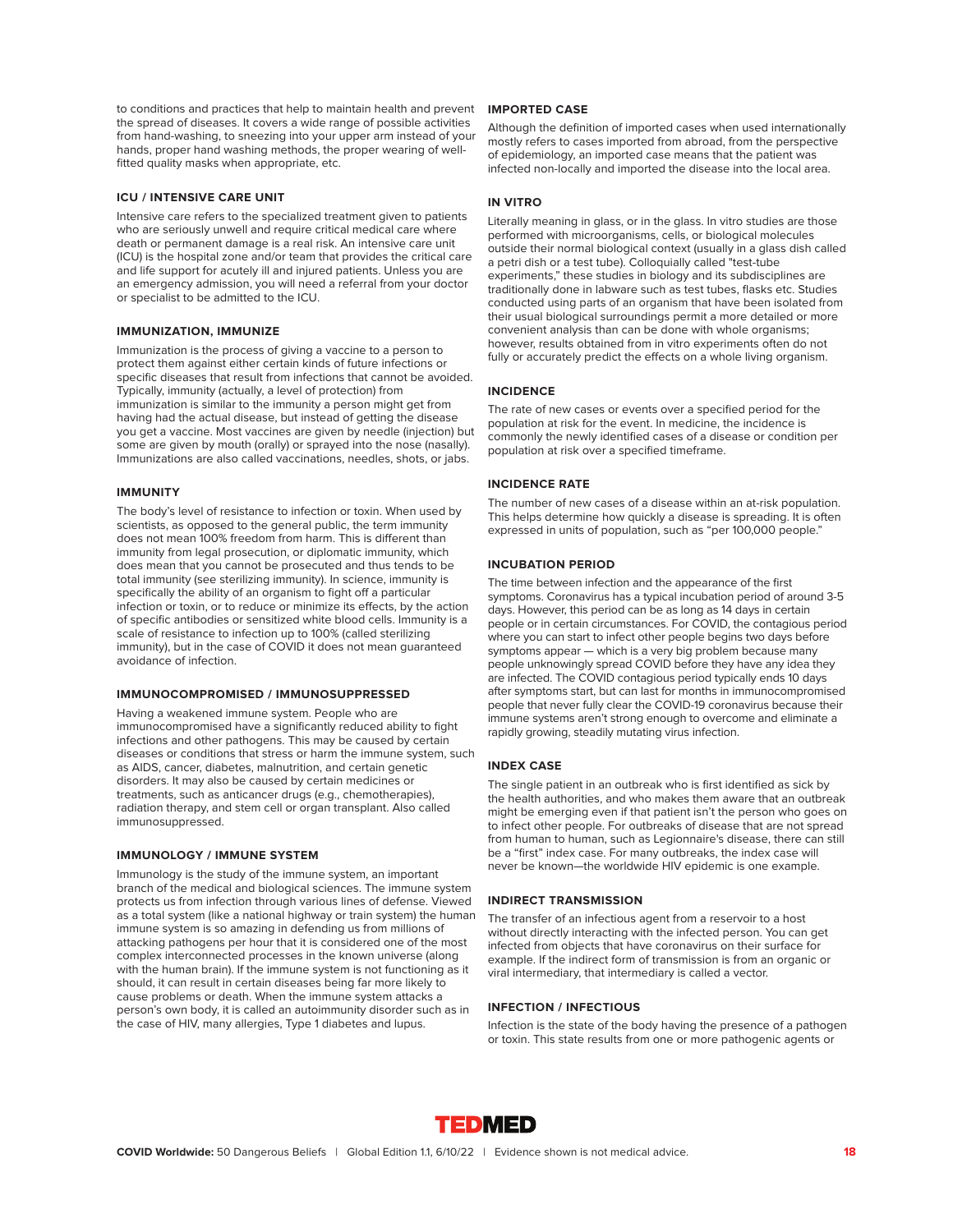microorganisms (e.g., bacteria, viruses, protozoans, or fungi) in or on the body of a suitable host. Infectious means the state of a carrier being able to transmit a pathogen, toxin or disease to other people, organisms, etc.

#### **INFECTION CONTROL**

A practical, evidence-based approach to public health policy and practice that helps to prevent patients and health workers from being harmed by avoidable infections. Measures to achieve such prevention range from hygienics to surveillance and analysis of potential disease presence. Effective infection control requires constant action at all levels of the health system, including policymakers, facility managers, health workers and those who access health services. At many hospitals, a lack of effective infection control leads to the spread of disease and is a leading cause of death and injury.

#### **INFECTION FATALITY RATE**

Also known as IFR for short. This is the proportion of deaths among all infected people for a specific infectious disease. In contrast to the case fatality rate (CFR), which is based on the number of clinically ill people, IFR includes all cases of asymptomatic (no symptoms of any kind) infection.

#### **INFLUENZA**

A specific group of viral infections that attack your respiratory system -- nose, throat, and lungs. Influenza is commonly called the flu, but it's not the same as stomach "flu" viruses that cause diarrhea and vomiting. For most people, the flu resolves on its own after 1-2 weeks which can be very unpleasant and sometimes require hospitalization. Usually in less than 1 in 200 cases of influenza the resulting complications can be deadly, typically in either very young or very old patients. Influenza is a permanently mutating unstable group of viruses which is why there is no herd or sterilizing immunity at the current time. Influenza is an annual global pandemic that starts in the Australian summer each year with a new unpredictable strain which is then carried by migrating birds around the world to infect millions of people and killing many tens of thousands of them. In some years and as many as several hundred thousand people can die worldwide when the new strain is particularly aggressive.

#### **INFODEMIC**

A relatively new term that describes the widespread sharing of a large amount of wrong information including false or misleading claims in digital and physical environments during a disease outbreak. Infodemics directly cause confusion and encourage risktaking behaviors that can harm health or economic harm. It also leads to mistrust in health authorities and undermines the public health response. An infodemic can intensify or lengthen outbreaks when people are unsure about what they need to do to protect their health and the health of people around them.

#### **INFUSION THERAPY**

Administration of medication or fluids through a needle or catheter, usually intravenously (IV) into your arm or a special "port" that has been implanted in patients who need to receive frequent new drugs directly to their bloodstream. Infusion is a way of delivering medication that cannot be taken orally, or that need to be dispensed at a carefully controlled pace in order to avoid bad reactions such as with many chemotherapies.

### **INTERFERONS**

Proteins that are part of your natural defenses. They tell your immune system that germs or cancer cells are in your body. And interferons trigger killer immune cells to fight those invaders. Interferons got their name because they "interfere" with viruses and keep them from multiplying.

#### **ISOLATION / ISOLATE**

The state (isolation) of being separated from others, or the action (to isolate) of separating or quarantining people. Isolation is sometimes used as a way to try to prevent disease from spreading since other people are physically kept away as much and as far as possible.

### **KAWASAKI DISEASE**

Also known as KD or as Kawasaki syndrome, an acute febrile (feverrelated) illness of unknown cause that primarily affects children younger than 5 years of age. Clinical signs include fever, rash, swelling of the hands and feet, irritation and redness of the whites of the eyes, swollen lymph glands in the neck, and irritation and inflammation of the mouth, lips, and throat. CDC is investigating reports of multisystem inflammatory syndrome in children (MIS-C) associated with COVID-19 which may present with Kawasaki disease-like features.

#### **KN95 MASK**

A specialized type of filtering mask. KN95s offer enhanced protection as do all well-fitting NIOSH-approved respirators. (N95s offer the highest level of pre-tested protection.) In short, KN95 masks are the Chinese standards for high quality masks, whereas N95 masks are the U.S. (United States) standards for respirator masks

#### **LATERAL FLOW TEST (LFT)**

Also referred to as a rapid test or home test, an LFT is a simple device intended to detect the presence of a target substance in a liquid sample in 5-30 minutes, without the need for specialized and costly equipment. Home pregnancy tests are an example. COVID-19 lateral flow tests, also known as COVID-19 rapid diagnostic tests, offer a means of quickly testing for SARS-CoV-2, the virus that causes COVID-19, typically delivering a result in 15-30 minutes. The material being tested comes from a patient's nose and throat, and the kit contains antibodies specific to viral proteins. It is called lateral flow because a liquid with your cells gradually flows through a short narrow strip of paper that has been impregnated with certain chemicals that show colored lines when a test is positive.

### **LINEAGE**

A group of closely related viruses with a common ancestor. SARS-CoV-2 has many lineages that can be traced back to the original strain that first appeared in Wuhan, China; all of which cause COVID-19.

# **LONG COVID**

An informal term commonly used to describe signs and symptoms that continue or that develop several weeks after recovery from an acute infection of COVID. Depending on how long you have ongoing symptoms for, it can be called one of 2 things: (a) Ongoing symptomatic COVID. This is where your symptoms continue for more than 4 weeks. If your symptoms last for longer than 12 weeks, it will then be called; (b) Post-COVID Syndrome. This is where your ongoing symptoms continue for longer than 12 weeks and cannot be explained by any other condition. Long COVID is estimated to occur in 5-20% of all COVID cases and is far more common in unvaccinated cases and severe cases. Mild or asymptomatic (no symptoms) can still lead to crippling cases of Long COIVID, even among healthy people with no other risk factors except having had a so-called mild case.

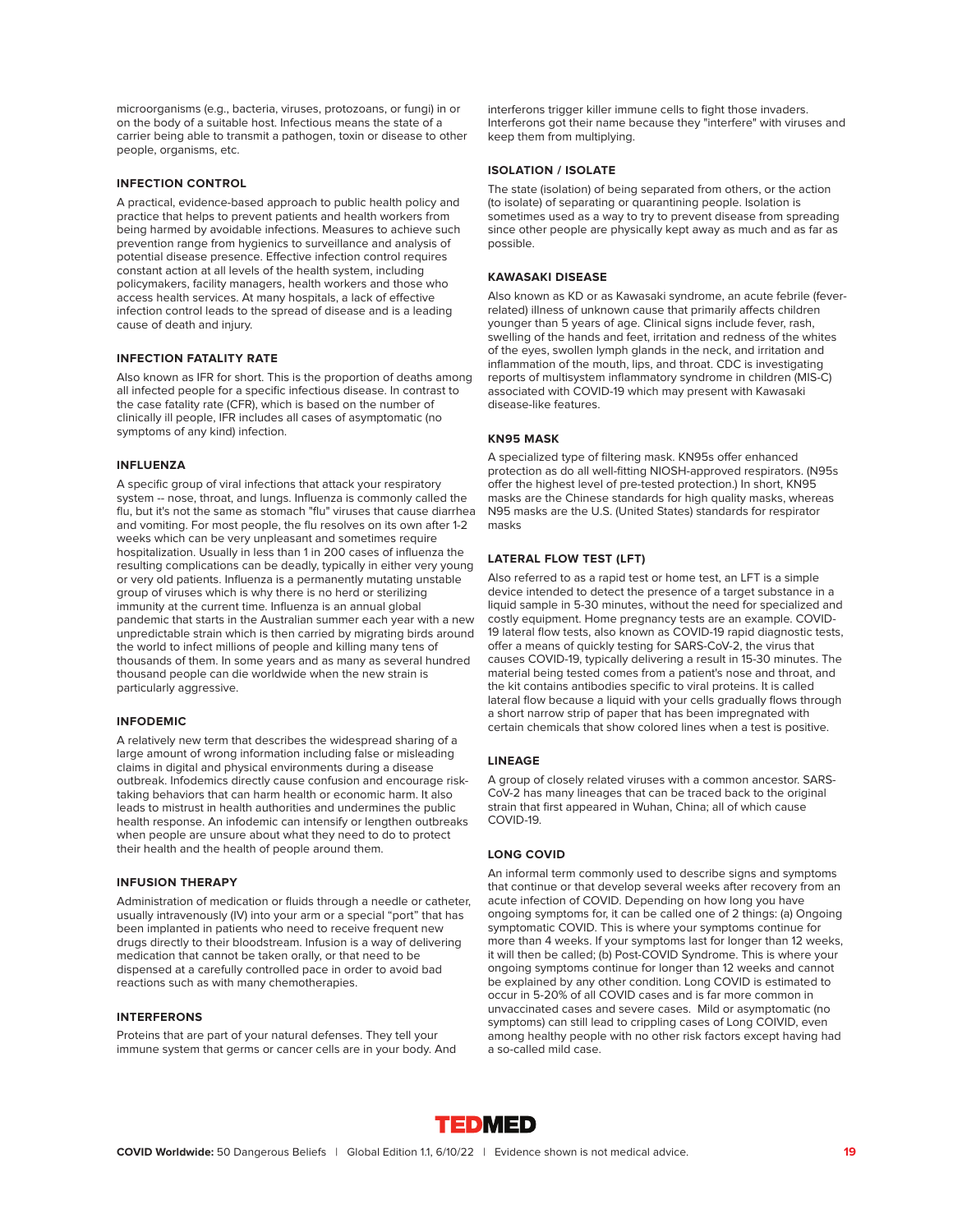#### **LMICS (Low- and Middle-Income Countries)**

Nations with a gross national income (GNI) per capita between \$1,036 and \$4,045. By comparison, upper middle-income economies are those with a GNI per capita between \$4,046 and \$12,535 (2021). Middle income countries (MICs) are home to 75% of the world's population and 62% of the world's poor. At the same time, MICs represent about one third of global GDP and are major engines of global growth. Most countries in South America, Africa and Asia fall into this category.

# **LOCKDOWN**

A restriction policy for people or all the members of an entire community to stay at home or stay where they are, usually due to specific risks to themselves or to others if they were to move and interact freely. Due to the COVID-19 pandemic, a number of nonpharmaceutical interventions (NPIs) colloquially known as lockdowns (encompassing stay-at-home orders, curfews, quarantines, cordons sanitaires and similar societal restrictions) have been implemented in numerous countries and territories around the world. These restrictions were established with the intention to reduce the spread of SARS-CoV-2, the virus that causes COVID-19.

#### **LOCAL TRANSMISSION / COMMUNITY TRANSMISSION**

Local transmission occurs when infected individuals can trace the person they were infected by. Community transmission, also known as community spread, is the process of an infectious illness spreading through a large group of people in a general way, so that the source of the infection in a particular case is not known. The community transmission of a virus essentially implies that a virus is moving freely in the community.

#### **LONG-HAULER**

People living with post-COVID syndrome, including a person showing symptoms of Long COVID. The problem has several names. The National Institutes of Health refer to long-term COVID-19 symptoms as PASC, which stands for post-acute sequelae of SARS-CoV-2. More common terms are post-COVID syndrome, Long COVID or long-term COVID.

#### **MASS TESTING**

The practice of testing a population as a whole group regardless of reason, not confined to only those who are showing symptoms or have recently been exposed to a virus. Such widespread testing is designed to find people with active infection who are asymptomatic (no symptoms but infected) or pre-symptomatic (infected, but no symptoms showing yet) so that quarantine, and rapid finding and testing of close contacts, can hopefully interrupt spread before it gets completely uncontainable (out of control).

#### **MEDIAN INCUBATION PERIOD**

The time between exposure to the virus and the appearance of the first symptoms. A new study by the University of Massachusetts Amherst calculates that the median (half under and half over the number) incubation period for COVID-19 is just over 5 days and that 97.5% of people who develop symptoms will do so within 11.5 days of infection.

#### **MEDICATION**

A dosage form that contains one or more active and/or inactive ingredients. Medications come in many dosage forms, including tablets, capsules, liquids, creams, and patches. They can also be given in different ways, such as by mouth, by infusion into a vein, or by drops that are put into the ear or eye. A medication typically delivers the active ingredient to prevent, diagnose, treat, or relieve symptoms of a disease or abnormal condition.

#### **MERS**

Abbreviation for Middle East Respiratory Syndrome. MERS-CoV refers to a deadly viral respiratory illness caused by a specific kind of coronavirus (CoV), the same family of viruses that can cause the common cold and COVID-19. MERS-CoV was first reported in Saudi Arabia. Since then, it's been reported in other countries in the Middle East and in Africa, Europe, Asia and the United States. Approximately 34% of all known 2,428 cases in the last outbreak of MERS died (839 people), making it a very dangerous coronavirus.

#### **MILD**

A term to describe something such as a feeling, attitude, or illness that is not very strong or severe. When doctors talk about mild COVID-19, they refer to an illness that is symptomatic but does not require hospitalization. But the illnesses encompassed in the "mild" category can mean many symptoms, including headache, congestion, or a loss of taste and smell. Some people may even be bedridden with a fever for a week or longer, and some die from what was originally diagnosed as "mild" COVID.

#### **MISINFORMATION**

Incorrect claims or statements presented as fact or as scientifically validated knowledge, which mislead readers or listeners either intentionally or unintentionally. In other words, misinformation can be deliberate lies, or it can be mistaken claims shared by people who do not intend to mislead others. Misinformation often arises when there are information gaps or unsettled science, as human nature seeks to reason, better understand, and fill in the gaps. Some misinformation is intentionally malicious or acts intended to sow confusion and disruption to undermine authorities, economies, political events or societies.

#### **MITIGATION**

In a medical context such as a pandemic, mitigation means the steps taken to avoid or reduce the spread of disease and minimize its broader effects on a population, its society and economy. According to the classic text, Disease Control Priorities, just a few examples of medical mitigation against pathogens that pose a pandemic risk might include having a hospital emergency plan to cope with a large influx of patients, improving water and sanitation systems, and preparing or implementing surge capacity to scale up production of needed medical supplies.

#### **MONOCLONAL ANTIBODIES (MABS)**

Your body naturally makes antibodies to fight infection. However, your body may not have antibodies designed to recognize a novel (or new) virus such as SARS-CoV-2, the virus that causes COVID-19. Monoclonal antibodies, or mAbs, are made in a laboratory to fight a particular infection (in this case, SARS-CoV-2) and are given to you directly in an infusion. So, the mAb treatment may help kick-start your immune response if you are at high risk for serious symptoms or a hospital stay.

#### **MORBIDITY**

The state of having or suffering from a specific illness or condition. While morbidity can refer to an acute condition, such as a respiratory infection, it often refers to a condition that's chronic (long-lasting). Some examples of common morbidities include: diabetes, high blood pressure (hypertension), heart disease.

#### **MORBIDITY RATE**

A measurement of the portion of people in a specific geographical location who contracted a particular disease during a specific period of time. It indicates the frequency of the disease appearing in a population. The morbidity rate is shown as a percentage. It is

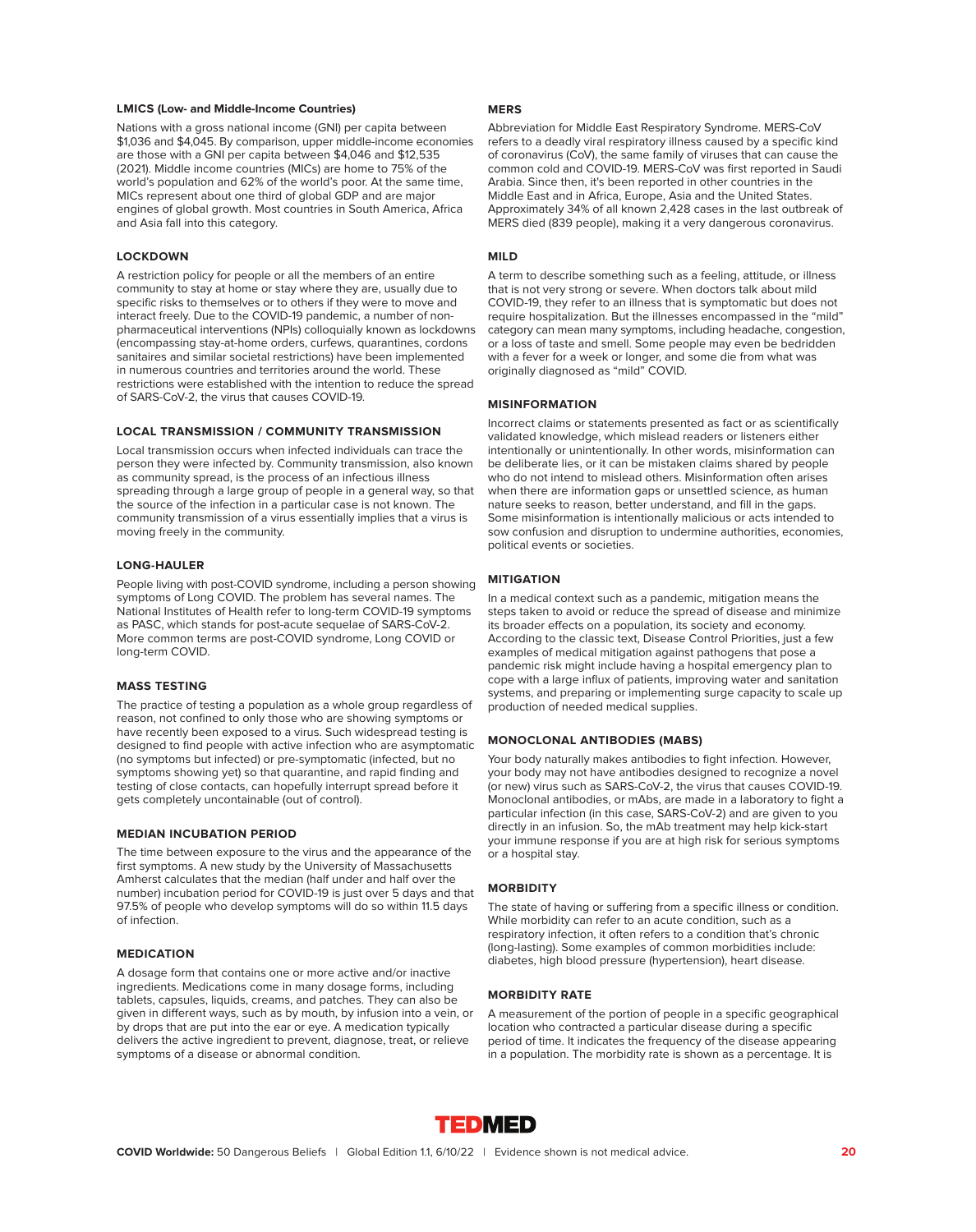calculated by dividing the number of cases of a disease, injury, or disability by the total population during a specific time period.

#### **MORTALITY RATE**

The incidence of death in a certain time window and geographic area or under the threat of a particular disease or condition, often given as an annual rate per 100,000 (Fig. 3.9). In most cases, in a forensic investigation, this time window is much smaller and should be adjusted accordingly.

#### **MRNA**

A specialized molecule in the human body, called "messenger RNA." This specialized "bio-messenger" carries genetic information from the DNA in the center (nucleus) of a cell, to the outer parts of the cell. The information guides the production of useful proteins that help defend the body against pathogens and toxins.

#### **MULTI-DOSE VIALS**

A vial of liquid medication intended for parenteral administration (injection or infusion) that contains more than one dose of medication. Multi-dose vials are labeled as such by the manufacturer and typically contain an antimicrobial preservative to help prevent the growth of bacteria. All opened WHO-prequalified multi-dose vials of Covid-19 vaccines should be discarded at the end of the immunization session, or within six hours of opening, whichever comes first. When used safely, a new single-use syringe is deployed for each patient. The administrator withdraws the correct amount of a drug from a multi-dose vial and injects the drug, after which the used syringe is discarded. If a syringe is reused (which is improper procedure) the contents of the remaining doses in a multi-dose vial can be contaminated from the patient in which a syringe was previously used, thereby potentially transmitting a disease such as Hepatitis B, HIV, etc. Improper syringe use procedures with multidose vials kill an estimated 1 million people per year worldwide according to the WHO. This is partly why multi-dose vials are not frequently used in high-income countries and prefilled syringes are widely preferred.

#### **MUTATION**

A change in a DNA sequence when a virus or other organisms makes copies of itself. Mutations can result from natural DNA copying mistakes made during cell division, from exposure to ionizing radiation such as x-rays, from exposure to certain chemicals called mutagens, from certain types of drugs that are meant to interfere with virus reproduction or from infection by viruses in other types of DNA such as human DNA.

#### **MYOCARDITIS**

In simple terms, myocarditis is a disease that causes inflammation of the heart muscle. This inflammation enlarges and weakens the heart, creates scar tissue and forces it to work harder to circulate blood and oxygen throughout the body. Very rare reports of myocarditis have been received after the 2nd dose of COVID mRNA vaccines within a week of administration. It is considered a potential rare side-effect of an mRNA vaccine typically in males under age 18, the majority of whom recovered completely.

#### **NATURAL IMMUNITY**

The condition of stronger resistance to infection that you get after being infected by a pathogen and your immune system responds by making antibodies to the pathogen. The infection can make you sick and potentially create permanent damage. But if you are exposed to that pathogen again in the future, your body's defenses spot it and fight back with antibodies and other related immune system "memory" responses. This makes you less likely to get

infected again or less likely to be as sick as before if the infection cannot be prevented. Less likely to be as sick is not a certainty, just a probability.

#### **N95 MASK**

A respiratory protective device designed to achieve a very close facial fit and very efficient filtration of airborne particles. Note that the edges of the respirator are designed to form a seal around the nose and mouth. N95 masks are certified to FDA standards of quality and tested for life-threatening and life-protecting usage. N95 masks are almost always more expensive than nearly functionally equivalent KN95 masks that are not certified for lifepreserving use by the FDA.

# **NATIONAL INSTITUTE OF HEALTH (NIH)**

NIH is the U.S. federal agency for medical research, supporting scientific studies that turn discovery into health. Scientific research is expensive and the U.S. government funds more primary medical research than any other country in the world. The NIH research budget is \$62.5 billion in 2023. The NIH also does more than research. For example, it has issued a set of guidelines for the diagnosis, treatment, and control of the coronavirus disease 2019 (COVID-19).

#### **NEW NORMAL**

Changed circumstances that people probably have to accept or deal with as permanent conditions going forward. The term "new normal" first appeared during the 2008 financial crisis to refer to the dramatic economic, cultural and social transformations that caused economic uncertainty, layoffs and social unrest, impacting how we thought about our economy and our own sustainable lifestyles. This term has been used again during the COVID-19 pandemic to point out how the pandemic has changed the way we do things how we work, go to school, and how we operate in a world with a highly infectious deadly disease that isn't going away soon, if ever.

#### **NHS (National Health Service UK)**

The umbrella term for the publicly funded healthcare systems of the United Kingdom (UK). Since 1948, The NHS has been funded out of general taxation. There are three systems which are referred to using the "NHS" name (the NHS in England, NHS Scotland, and NHS Wales). The NHS is a national single payer system (the government pays the bills) that all people in the UK can use with very limited additional costs, if any. Because it a nationwide system it has excellent data for the entire country all in one national data system. This allows for excellent analysis and case/symptom tracking that many other countries look to for detailed knowledge, including the U.S.

#### **NOVEL CORONAVIRUS / NOVEL VIRUS**

Simply a term for a brand-new virus that has never been experienced in humans before and thus our 2 million-year-old immune systems have never "seen" before; and as a result, we don't know much about how the new virus will affect us over time. This kind of new virus event occurs rarely, but a few novel viruses (SARS, MERS, HIV, COVID-19) have emerged in the past 15 years. Only about 220 different viruses (in 26 families) of the millions of different viruses are harmful to humans, so a novel virus that creates disease in people and spreads rapidly is a rare big deal.

#### **NPI (Non-Pharmaceutical Intervention)**

Actions, apart from getting vaccinated and taking medicine, that people and communities can take to help slow the spread of illnesses like pandemic influenza (flu). NPIs are also known as

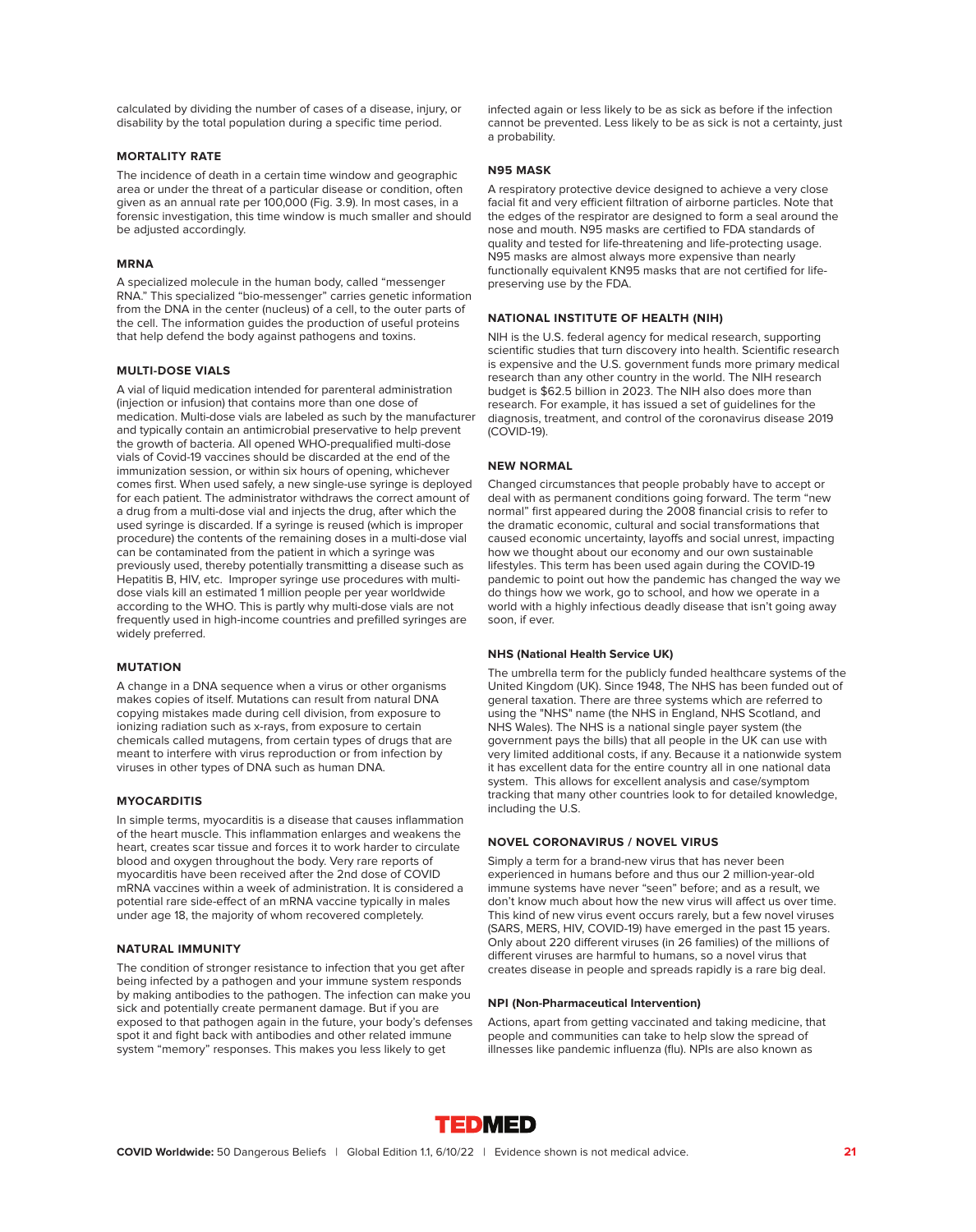community mitigation strategies. When deployed effectively, NPIs can make a very large difference in the amount of spread of a disease.

#### **NUCLEIC ACID TEST**

A type of viral diagnostic test for SARS-CoV-2, the virus that causes COVID-19. Also called a Nucleic Acid Amplification Test, or NAAT. These tests detect genetic material (nucleic acids). NAATs for SARS-CoV-2 specifically identify the RNA (ribonucleic acid) sequences that comprise the genetic material of the virus. Sometimes referred to a PCR test (see PCR test).

#### **OFFICE OF NATIONAL STATISTICS (ONS)**

The executive office of the UK Statistics Authority, a non-ministerial department which reports directly to the UK Parliament. The ONS is responsible for collecting and publishing statistics related to the economy, population and society at national, regional and local levels. The ONS, just like the U.S. CDC, publishes on its website the latest UK data and analysis on coronavirus (COVID-19) and its effect on the economy and society.

#### **OMICRON, OMICRON VARIANT**

The Omicron variant of the COVID virus, like other variants, is comprised of several lineages and sublineages. The three most common lineages of Omicron currently are BA.1, BA.1.1 and BA.2. Omicron is the 15th letter of the Greek alphabet. Unlike some of the other Greek letters, it is recognizable in modern English as it takes the form of the letter "O." Sometimes mispronounced omnicron, there is no "n" in the Greek letter O.

#### **OUTBREAK**

The occurrence of the total number of disease cases in an area in excess of normal expectancy. The number of cases varies according to the disease-causing agent, and the size and type of previous and existing exposure to the agent. Disease outbreaks are usually caused by an infection, transmitted through person-toperson contact, animal-to-person contact, or from the environment or other media. Outbreaks may also occur following exposure to chemicals, to radioactive materials or to other manmade agents.

#### **PANDEMIC**

According to some strict medical definitions, a pandemic is the presence of an infectious disease in 3 or more continents. Other medical bodies such as the WHO define a pandemic more generally as an epidemic occurring worldwide, or over a very wide area, crossing international boundaries and usually affecting a large number of people. Typically, a pandemic is the result of a new virus or virus strain for which people have no natural immunity. Because the SARS-CoV-2 virus was novel, humans had no natural defenses against it. This condition, combined with high rate of infectiousness, allowed the virus to spread rapidly via air travel initially, becoming a worldwide pandemic in a matter of months. In March 2020, the COVID-19 outbreak was declared a pandemic by the WHO.

#### **PATHOGEN**

A pathogen is any harmful organism that causes disease. Your body is naturally full of billions of microbes and hundreds of trillions of very very small viruses. However, these microbes only cause a problem if your immune system is weakened or if they manage to enter a normally sterile part of your body. Pathogens can cause disease upon entering the body. All a pathogen needs to thrive and survive is a host. Pathogens can be transmitted in a few ways depending on the type. They can be spread through skin contact, bodily fluids, airborne particles and aerosols, contact with feces, and touching a surface touched by an infected person.

#### **PATHOLOGY**

The study of disease. It is the bridge between science and medicine. It underpins every aspect of patient care, from diagnostic testing and treatment advice to using cutting-edge genetic technologies and preventing disease. It involves the examination of tissues, organs, bodily fluids, and autopsies in order to study and diagnose disease.

#### **PATIENT ZERO**

The person who has the first case in a chain of infections is sometimes called "patient zero." Some medical experts and epidemiologists believe "patient zero" is an imprecise term, preferring to call the first case in an outbreak to come to the attention of investigators the "index case." The actual individual who introduced the disease at the start of the outbreak is called the "primary case."

#### **PAXLOVID**

The first antiviral medicine to be given by mouth that is recommended in the EU and FDA for treating COVID-19. It contains two active substances, PF-07321332 and ritonavir, in two different tablets. PF-07321332 works by reducing the ability of SARS-CoV-2 (the virus that causes COVID-19) to multiply in the body while ritonavir prolongs the action of PF-07321332 enabling it to remain longer in the body at levels that affect the multiplication of the virus.

#### **PCR TEST**

PCR stands for polymerase chain reaction. It's a test to detect genetic material from a specific organism, such as a virus. The test detects the presence of a virus if you have the virus at the time of the test. The test could also detect fragments of the virus even after you are no longer infected, sometimes as long as 30 days after you have cleared an infection but have inactive parts of the virus in your bloodstream that will be detected by the PCR test. For that reason lateral flow tests (home tests) are more useful in many cases since 2 or 3 consecutive days of negative results indicate you are no longer infectious since LFTs do not amplify viruses pieces, but simply measure total viral load.

#### **PEDIATRIC**

Pediatrics is the branch of medicine dealing with the health and medical care of infants, children, and adolescents from birth up to the age of 18. The word "paediatrics" means "healer of children"; and is derived from two Greek words: (pais = child) and (iatros = doctor or healer)

#### **PEER REVIEW**

The evaluation of scientific research or analytical work by one or more people with similar competencies as the original producers of the work (peers). Such a review functions as a form of selfregulation and quality control by expert members of a profession within the relevant field. Peer review methods are used to maintain scientific standards, improve performance, and provide credibility. In academia, scholarly peer review is often used to determine an academic paper's suitability for publication.

#### **PERSON-TO-PERSON TRANSMISSION**

Passage of a disease from one individual to another through direct contact. Transmission occurs when an infected person touches or exchanges body fluids with someone else. This can happen before an infected person is aware of the illness. Sexually transmitted diseases (STDs) are usually transmitted this way.

#### **PNEUMONIA**

A type of lung infection that inflames the air sacs in one or both

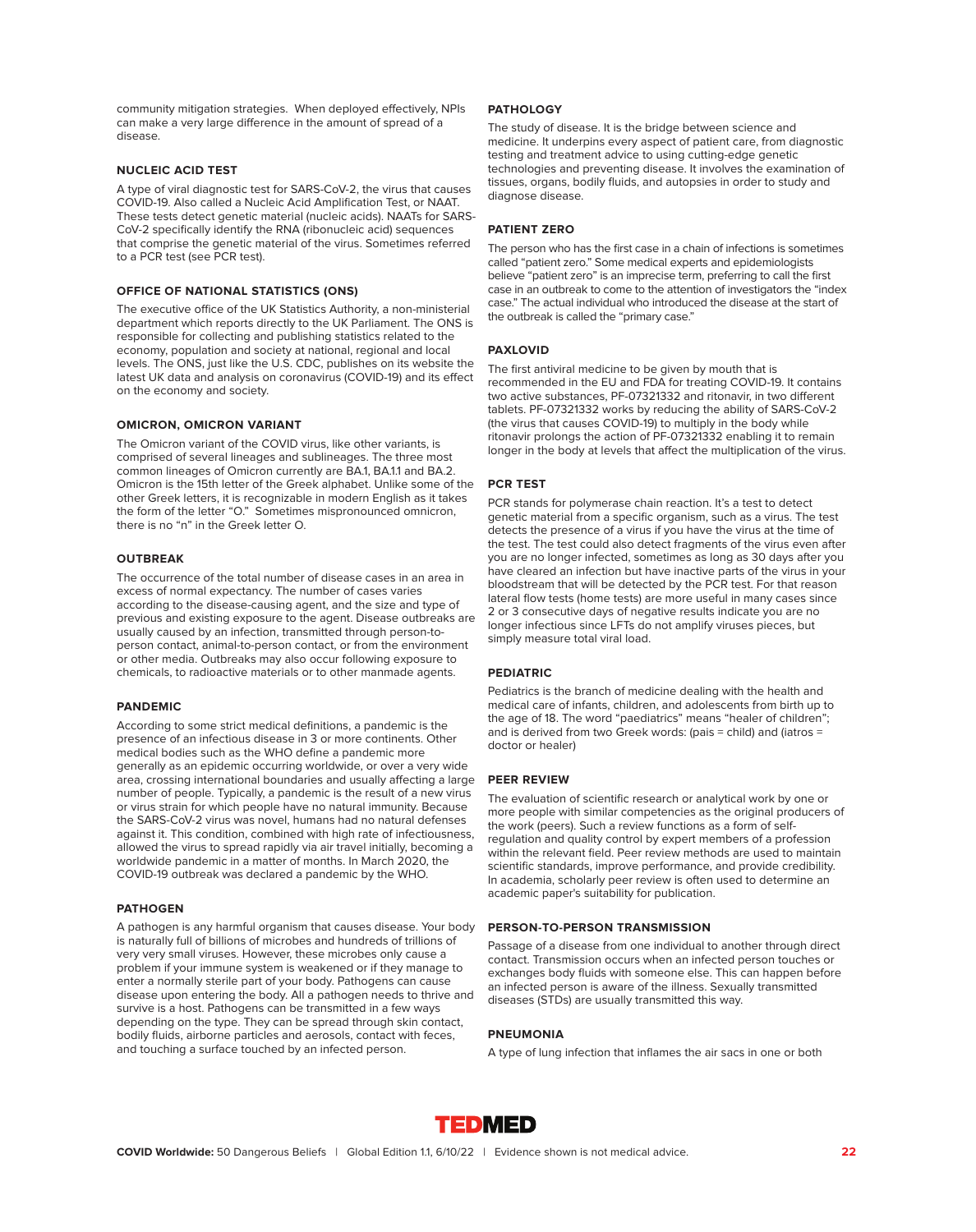lungs. The air sacs may fill with fluid or pus (purulent material), causing cough with phlegm or pus, fever, chills, and difficulty breathing. A variety of organisms, including bacteria, viruses and fungi, can cause pneumonia. Pneumonia is a serious complication of the novel coronavirus, COVID-19.

#### **POSITIVITY / POSITIVITY RATE**

The positivity rate is the percentage of COVID-19 tests that are positive for SARS-CoV-2 indicating existence or presence of COVID. The percentage of positive tests is a good measure (but not perfect) of how much virus is likely circulating among untested people. When the positivity rate is less than 1 or 2% we are generally confident that the rate in the whole population is low even if only a few thousand people are being tested. If the positivity rate is high, say 6-12%, then it is very likely that the rate of COVID infection is much higher in the total population that is not being tested. The highest COVID positivity rates have been 30%+ in some severe outbreak areas during the pandemic.

#### **PPE (Personal Protective Equipment)**

PPE is the widely used abbreviation for personal protective equipment. It is specialized clothing or equipment worn by health workers and others for protection against health and safety hazards such as SARS CoV-2. These items are designed to protect many parts of the body, i.e., eyes, head, face, hands, feet, and ears.

#### **PPI (Proton Pump Inhibitor)**

Medicines that work by reducing the amount of stomach acid made by glands in the lining of the patient's stomach, in order to treat certain disorders such as heartburn and ulcers. A large-scale study of PPI use in patients with COVID-19 suggests that PPI use is associated with a more severe COVID-19 course, especially among short-term users. The authors suggest that this increased risk may be due to alkalinization of the stomach, allowing for greater virus colonization.

#### **PRE-EXISTING CONDITION**

A medical illness or injury that you have before you had a new diagnosis or before you started a new health care plan may be considered a "pre-existing condition." Conditions like diabetes, COPD, cancer, and sleep apnea, may be examples of pre-existing health conditions. They tend to be chronic or long-term.

#### **PRE-PRINT / PRE-PRINT SERVER**

"Preprints" are preliminary versions of scientific manuscripts that researchers share by posting to online platforms known as preprint servers. These preliminary draft reports are being shared before peer-review and publication in an academic journal. Preprint servers are publicly available online archives that host these preprints and their associated data. They typically employ basic screening processes to guard against "offensive and/or nonscientific content and for material that might pose a health or biosecurity risk." However, these screening processes do not share the rigor of peer review.

#### **PRE-SYMPTOMATIC**

A person who is pre-symptomatic has tested positive for infection but isn't yet displaying any signs or symptoms. Experts warn that pre-symptomatic COVID-19 carriers are the most contagious, as the virus can spread at least 48 hours before symptoms develop, which according to the U.S. Centers for Disease Control and Prevention usually appear two to 14 days after exposure. Without knowledge, a person in this stage can infect others while still feeling healthy.

#### **PREFILLED SYRINGE (PFS)**

A single-dose container of injectable liquid medicine or vaccine to which a needle has been affixed by the manufacturer and which has been prefilled with the precise correct dose of drug. Studies have shown that prefilled syringes increase speed and convenience for administrators while reducing the possibility of dosing quantity mistakes, since health workers don't have to manually fill a syringe from a vial.

#### **PREVALENCE**

In medicine, the prevalence of "x" is a measure of the total number of people in a specific group who have (or had) a certain disease, condition, or risk factor (such as smoking or obesity) at a specific point in time or during a given period of time. In other words, prevalence is the total number of active cases in a population within a specific timeframe. This number is useful because it tells you about the number of people currently infected.

#### **PREVENTION**

In medicine, prevention is the action taken to decrease the chance of getting a disease or condition. Prevention includes a wide range of activities often known as "interventions," which are aimed at reducing risks or threats to health. Examples of preventive measures to reduce covid-19 infections include physical or social distancing, quarantining, higher levels of ventilation of indoor spaces, better filters or UV treatments in ventilation systems, covering coughs and sneezes, hand washing, and keeping unwashed hands away from the face. The use of quality face masks is highly recommended in public settings, health and care home settings, crowded indoor spaces and whenever people are exposed to others in indoor spaces where they are not sure those others are not infected or are at a high risk (elderly, immunocompromised) from your potential infection.

#### **PROTECTION**

It can be defined as the health measures designed to guard individuals, groups and populations through vaccine and nonpharmaceutical interventions and effective collaboration to prevent and mitigate the impact of infectious disease, environmental, chemical and radiological threats.

#### **PROBABLE CASE**

A probable case is an individual who has not had a confirmatory test performed but shows COVID-19 symptoms or has either a positive antigen test or clinical criteria of infection and is at high risk for COVID-19 infection (e.g., high-transmission area).

#### **PROPHYLACTIC, PROPHYLAXIS**

The term prophylaxis is a noun that means preventative or the state or action of prevention; prophylactic is an adjective that means preventive. From the Greek word "phylax," meaning "to guard" and "watching," prophylactic treatment is used in health care to prevent illness. Prophylactic candidates for COVID-19 were defined as any drug or biologic-based molecule used to prevent the covid infection, regardless of its administration route.

#### **PROTEIN**

Proteins are large biomolecules and macromolecules that comprise one or more long chains of amino acids. Proteins perform a vast array of functions within organisms, including catalyzing metabolic reactions (creating energy through digestion), DNA replication, responding to stimuli, providing structure to cells and organisms, and transporting molecules from one location to another. Approximately 30,000 different proteins (collectively called your proteome) are the workhorses of the human body.

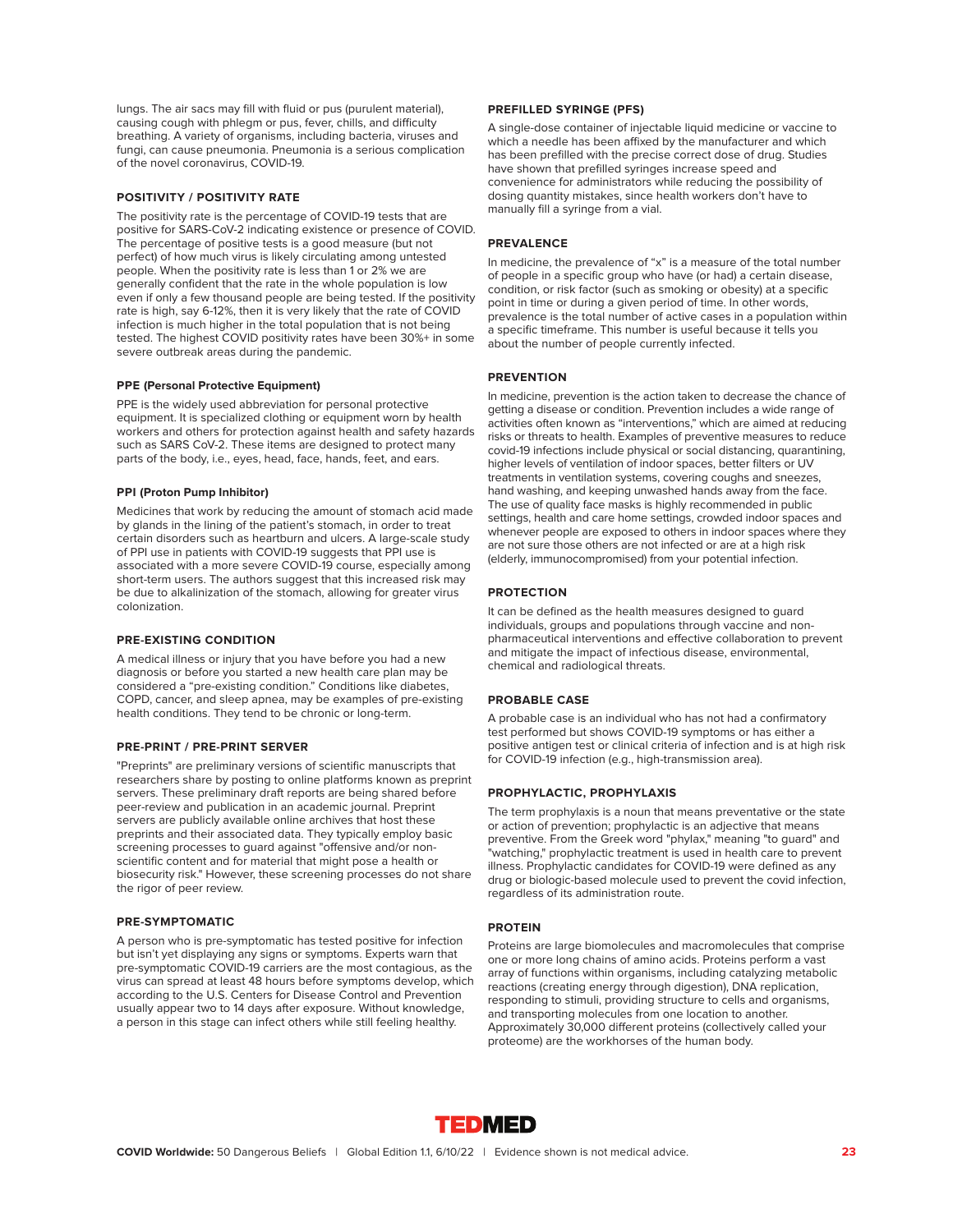#### **PUBLIC HEALTH AGENCY**

A public health agency is an governmental organization or government-approved entity that is supervised by or responsible to a local board of health or a health department, and is operated to provide services focused on the health of population groups and their environments.

#### **PULMONARY**

The word pulmonary means "pertaining to the lungs." It is derived from the Latin root word pulmo, which means lung. If someone has pulmonary disease, this means they have a lung disease, and that may affect their ability to breathe well. COVID-19 can cause lung complications such as pneumonia and, in the most severe cases, acute respiratory distress syndrome, or ARDS. Sepsis, another possible complication of COVID-19, can also cause lasting harm to the lungs and other organs and death. When a patient is having trouble breathing and is placed on a ventilator or respirator or given supplemental oxygen they are suffering from pulmonary distress.

#### **PULSE OXIMETER**

The pulse oximeter, or Pulse Ox, is an small inexpensive electronic device clipped onto a fingertip that measures the oxygen saturation of oxygen level carried in your red blood cells. This number is typical 94-99%. If this number is being measured correctly and is below 90 or steadily dropping it usually indicates a problem that requires prompt medical attention. Some pulse oximeters have reportedly not been accurate for dark-skinned people as they use a calibration of infrared light that sometimes reads differently for lightskinned users. If you have a symptom of shortness of breath or a known lung or heart condition, your doctor may recommend use of a pulse oximeter.

#### **QUARANTINE**

A strict restriction on the movement of people, animals and goods, intended to prevent the spread of disease or pests. Quarantine is a strategy used to prevent transmission of COVID-19 by keeping people who have been in close contact with someone with COVID-19 apart from others.

#### **R VALUE (also see reproduction number)**

The basic reproduction number, also known as the R or R0, which is the average number of people that one person with an infectious disease will likely infect in the future. The R of the original variant of SARS-CoV-2, the coronavirus that causes COVID-19, is estimated at around 2.5, compared to about 15 for measles, based on a population that has had no exposure to it. For example, an R of 2.5 would mean 100 people with the new coronavirus would likely go on to infect 250 people. Those 250 would in turn transmit it to 625 people. When the R is above 1, the virus will grow exponentially in a population with no immunity. At an R value of 1 each person infects one other person and the total stays steady as the first person recovers (or dies). At a sustained value below 1, the virus will gradually infect fewer people, until the epidemic dries up.

#### **RANDOMIZED / CONTROLLED TRIAL / RCT**

A form of scientific experiment used to control factors not under direct experimental control. Examples of RCTs are clinical trials that compare the effects of drugs, surgical techniques, medical devices, diagnostic procedures or other medical treatments. Randomized trials use random groupings of people so unintentional (or intentional) bias doesn't distort the results. A controlled trial usually has a statistically separate matched group of people (called the control group) who either receive no treatment or the current standard treatment for the purposes of level of difference comparisons.

#### **RECOVERY / RECOVERED**

Recovery is a process of change through which individuals improve their health and wellness or achieve freedom from immediate symptoms of a disease. On average about 98.2% of known COVID-19 patients in the U.S. survive, but each individual's chance of dying from the virus will vary depending on their age, whether they have one or more underlying health conditions and when and how often they have been vaccinated. The state of being "recovered" is to have successfully undergone this process of achieving better health or becoming symptom-free.

#### **REPRODUCTION NUMBER (R0; see also R Value)**

R0 (pronounced R naught or R zero) is the basic reproduction number, also known as basic reproduction ratio or rate which is an epidemiological metric used to measure the transmissibility of infectious agents. R0 is a derivative of the following variables—the duration of infectivity after the patient gets infected, the likelihood of transmission of infection per contact between a susceptible person and an infectious individual, and the contact rate. R0 is usually estimated after a virus has begun to spread using serologic or epidemiological data or using theoretical mathematical models based on similar prior infections on large scales.

### **REINFECTION**

The process of a person becoming infected with COVID after having recovered from an earlier bout with the disease. A person is considered to have been reinfected if they test positive again 90 days or more after their first positive test or if they had a negative PCR test and then subsequently test positive. For example: Through April 3, 2022, there have been 204,953 cases of reinfection in New York State, which represents about 4.0% of all confirmed COVID infections in the state.

#### **REMDESIVIR**

A drug that inhibits or prevents a virus from replicating inside the human body by preventing the ordinary RNA transfer of DNA code information into a "messenger" format used in cell duplication. Intravenous Remdesivir is approved by the FDA for the treatment of COVID-19 in adult and pediatric patients (aged ≥12 years and weighing ≥40 kg). It is approved for the treatment of mild to moderate COVID-19 in high-risk, non-hospitalized patients (i.e., a 3-day course initiated within 7 days of symptom onset) and for the treatment of hospitalized patients with COVID-19 (i.e., a 5-day course). Remdesivir is expected to be effective against the B.1.1.529 (Omicron) variant of concern (always consult a physician for all medical advice).

#### **RESISTANCE**

The meaning of this word varies depending on how it is used. If you have an infection with anti-microbial resistance (AMR), the term refers to the fact that most antibiotics will not work well or at all (a bad thing). If a person develops resistance to infection, that is good because your body is able to fight off getting sick or sicker. That use of "resistance" accordingly means the ability of your body or a drug to reduce the effect or impact of a specific pathogen (a pathogen is a bad thing). In other words resistance to a medicine is bad and resistance to an infection is good.

#### **RESPECTED / TOP-TIER JOURNAL**

There are many thousands of scientific and medical journals in the world published in all major languages. Top-tier means those leading prestigious journals that the respective scientific and medical communities believe to be of the highest quality. Very generally, journals could be ranked by impact, but even high-impact journals may not be considered top-tier by a given research community / university / funding agency. The world's most respected scientific journals are Nature and Science. For medicine they would be JAMA, The New England Journal of Medicine and The Lancet.

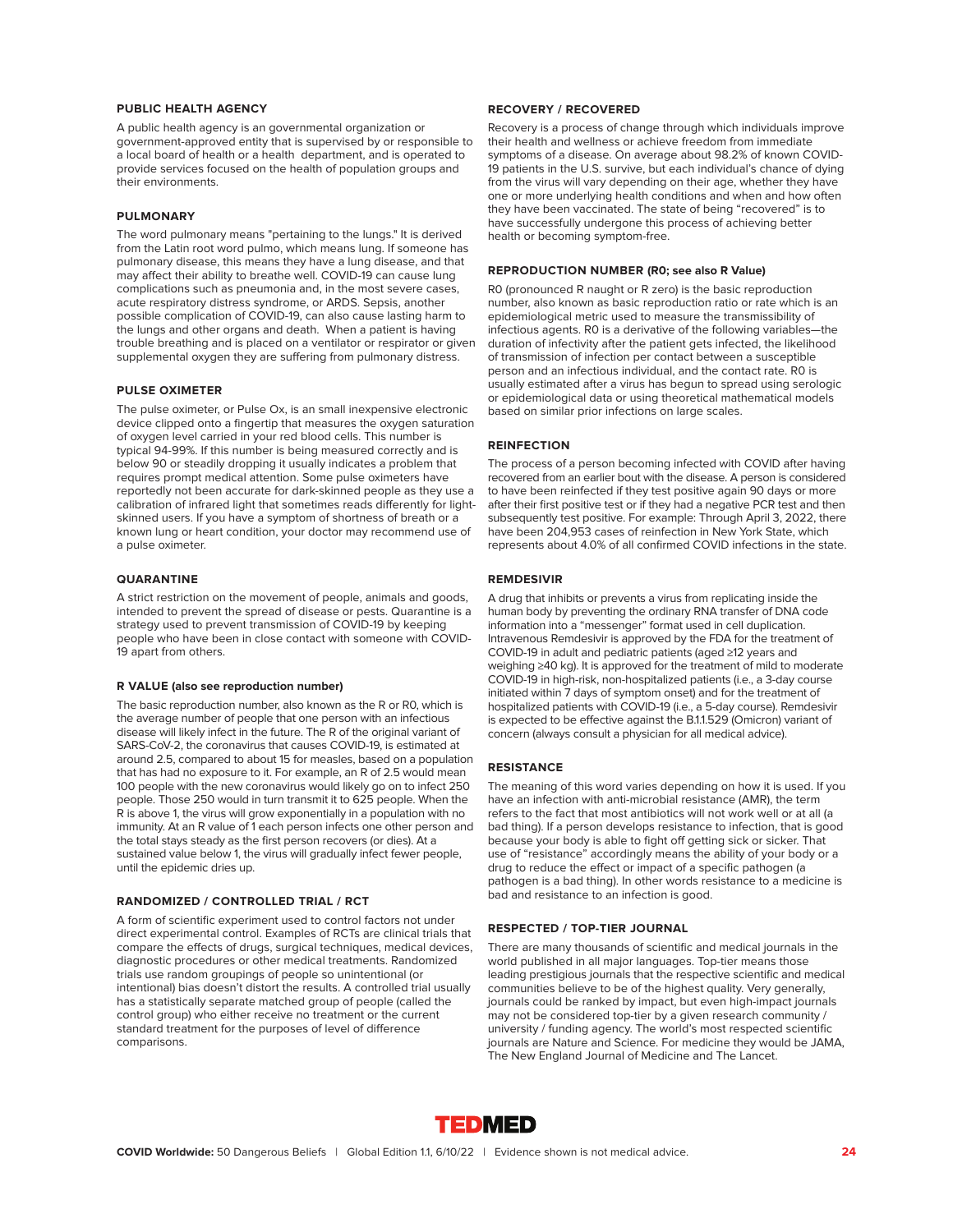#### **RESPIRATOR**

A device designed to protect the wearer from inhaling hazardous elements in the atmosphere, including fumes, vapors, gases and particulate matter such as dust and airborne pathogens such as viruses. There are two main categories: the air-purifying respirator, in which respirable air is obtained by filtering a contaminated atmosphere, and the air-supplied respirator, in which an alternate supply of breathable air is delivered.

#### **RNA**

Ribonucleic acid (RNA) is a molecule similar to DNA. But while DNA is a double strand woven together in a helix formation, RNA is single-stranded. An RNA strand has a backbone made of alternating sugar (ribose) and phosphate groups. There are currently two primary types of COVID-19 tests being used to test patients for COVID-19: molecular tests (also known as nucleic acid, RNA or PCR tests) and rapid antigen tests sometimes called lateral flow tests.

#### **RT-PCR**

A way of measuring "messenger RNA," the part of the human biosystem that carries DNA genetic instructions from the center of a cell to the outer parts of the cell, allowing replication to occur. This acronym stands for "reverse transcription polymerase chain reaction." Basically RT-PCR is a laboratory test that combines artificially created DNA with the body's organically created DNA, plus increasing the copying rate for certain specific parts of the DNA strand to get a reliable result for the test.

#### **SARS**

Severe Acute Respiratory Syndrome (SARS) is a viral respiratory disease caused by a novel SARS-associated coronavirus. It was first identified at the end of February 2003 during an outbreak that emerged in China and spread to 4 other countries. SARS has a higher fatality rate than COVID-19 and its outbreak was confined to Asia when it first appeared.

#### **SUSPECT CASE**

Individuals who may or may not be infected with COVID according to initial test results or the presence or absence of certain symptoms. Specifically, the term refers to people with the lowest level of evidence that they have been infected with COVID-19, but enough evidence so that health agencies track these suspect cases to see if those individuals become confirmed or probable cases.

#### **SURGICAL MASK**

A loose-fitting, disposable device that creates a physical barrier between the mouth and nose of the wearer and potential contaminants in the immediate environment. Usually a distinctive light blue color, a surgical mask is not a high quality mask. These masks are made in different thicknesses and with different abilities to protect you from contact with airborne droplets or aerosols. Despite the use of the word surgical Despite the use of the word surgical they were designed as lightweight masks that prevented surgeons from breathing directly into exposed areas not as viral masks such as N95 and KN95 masks.

#### **SARS**

Severe acute respiratory syndrome (SARS) is a viral respiratory disease caused by a SARS-associated coronavirus. SARS is an airborne virus and can spread through small droplets of saliva in a similar way to the cold and influenza. It was first identified at the end of February 2003 during an outbreak that emerged in China and spread to 4 other countries.

#### **SCIENTIFIC JOURNAL**

A professional publication that provides peer-reviewed articles and studies, typically authored by scientists, explaining scientific issues and especially reporting the results of specific scientific research studies. Usually specialized for different academic disciplines or subdisciplines. Often, the research challenges common assumptions and/or the research data presented in the published scientific literature in order to gain a clearer understanding of the facts and findings.

# **SCREENING**

Patient tests that look for diseases before symptoms appear. Screening tests can find diseases early, when they're easier to treat. Since screening may find diseases at an early stage, there may be a better chance of curing the diseases. Screening can also include doing a genetic test to check for a person's risk of developing an inherited disease.

### **SELF-ISOLATION**

Self-isolation means staying indoors and completely avoiding contact with other people. This includes the people you live with. It is sometimes called self-quarantine. You should self-isolate when there is a high risk that you could spread COVID-19 (coronavirus) to other people.

#### **SECONDARY ATTACK RATE**

The secondary attack rate (SAR), is defined as the probability that an infection occurs among susceptible people within a specific group (i.e., household or close contacts). It can provide an indication of how social interactions relate to the risk of infecting other people.

#### **SECONDARY INFECTION**

An infection that occurs during or after treatment for another infection. It may be caused by the first infection, the treatment itself, a hospital or clinic environment or by changes in the immune system that makes a patient more susceptible.

#### **SEQUALAE**

A condition which is the consequence of a previous disease or injury, or an aftereffect of same. In some cases long COVID is referred to as COVID Sequalae.

#### **SEROLOGY / SEROLOGY TEST**

A blood test that looks for signs of a previous COVID-19 infection. It detects antibodies, which are proteins in the blood that fight off infection. Antibody testing has a lot of promise because it will help us understand the pervasiveness of COVID-19 in our communities.

#### **SEROPREVALENCE SURVEY**

A study that uses antibody tests to estimate the percentage of people in a population who have antibodies against SARS-CoV-2.

# **SEVERE**

The level of intensity of a specific event, as in mild, moderate or severe. The term "severe" is not synonymous with serious, as an event may be of a high level distress but relatively minor medical significance (e.g., a short severe headache or severe itching).

#### **SHELTER IN PLACE**

The act or instruction of finding a safe location indoors and staying there until you are given an "all clear" or told to evacuate. During

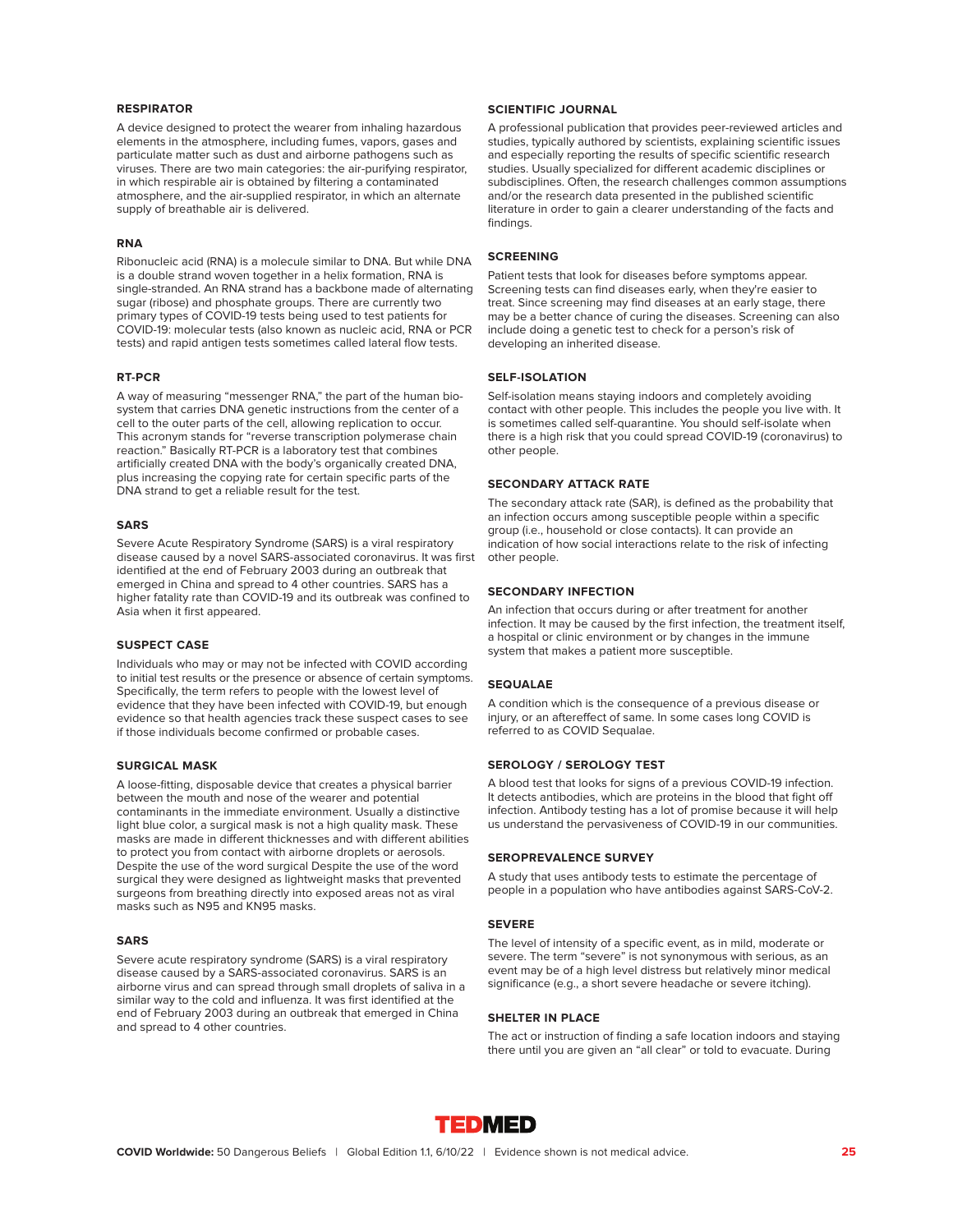COVID outbreaks in certain places, people were told to stay home for a period of time and shelter in place.

#### **SIDE EFFECTS**

Also known as adverse reactions, side effects are unwanted or undesirable effects that are possibly related to a drug, vaccine or therapy. Side effects can vary from minor problems such as a runny nose or sore arm to life-threatening events, such as a heart attack or liver damage.

#### **SOCIAL DETERMINANTS OF HEALTH**

Conditions in the places where people live, learn, work, and play that affect a wide range of health and quality-of life-risks and outcomes. They are not always obvious. For example, people from a foreign country may not speak the local language well enough and are thus afraid to go to the doctor even if they can afford it or there is no cost. It is a social determinant as opposed to a financial one.

#### **SOCIAL DISTANCING / PHYSICAL DISTANCING**

A set of actions taken to stop or slow the spread of a highly contagious disease. The goal of social distancing is to limit face-toface contact to decrease the spread of illness among people in community settings by keeping as much physical distance apart as possible when talking, singing, praying, etc.

# **SPANISH FLU / 1918 FLU**

Influenza that is caused by a subtype (H1N1) of a specific type of virus called an orthomyxovirus instead of say, a coronavirus. (Precisely, the Spanish flu which had different names around the world is the species Influenza A virus of the genus Influenzavirus A.) It was responsible for the global influenza pandemic of 1918–1919 at the end of World War 1 that killed an estimated 50 to 100 million people worldwide. Called "Spanish" flu in the U.S. because it was mistakenly believed to originate in Spain.

# **SPIKE PROTEIN**

A glycoprotein (a protein that also has carbohydrate groups attached) that protrudes from the envelope of some viruses (such as a coronavirus). This protruding feature or "spike" facilitates entry of the viron (the virus particle) into a host cell by binding to a specifically shaped receptor (an ACE2 receptor) on the surface of a host cell, followed by a fusion (merging) of the viral and host cell membranes (the cell wall and the viron shell).

#### **STERILIZING IMMUNITY**

A unique immune status, which essentially prevents nearly all virus infection into the host for a substantial period of time. A Polio or Measles vaccine series can prevent future infections for many years and thus offer sterilizing immunity. "Sterilizing" immunity is different from the type of immunity that allows an infection to occur but with subsequent successful immune system response that overcomes and clears the virus, sometimes after a period of sickness.

#### **SUB-VARIANT**

Just as a sub-species is a subgroup below the level of a species, a sub-variant is a subgroup below the level of a variant. In the context of COVID-19, Omicron was a sufficiently different mutation from the original coronavirus to be classified as a variant. BA.1, BA.2 and BA.3 are still recognizably in the Omicron "family," but differ from the original Omicron. Health experts report the BA.2 subvariant may be up to seven times more transmissible than the original form of the virus.

#### **SUPER-SPREADER EVENT**

A gathering of people in which in which a single infected individual infects an "unusually high" number of secondary cases. More generally, a gathering that results in more people than usual being infected by a transmissive disease. A dance party with people tightly packed and breathing hard in a low-ceiling room or a choir practice with everyone standing shoulder to shoulder in tight rows are ideal examples.

# **SUPPLY CHAIN**

The making and delivery of a variety of raw materials or components, and their step-by-step acquisition and transportation, necessary to produce and/or distribute a certain commodity. More broadly, the supply companies that furnish the raw materials and finished components for a commodity, or the series of distributors who bring the finished product to the marketplace. Supply chain breakdowns can be caused by anything from adverse weather to political and economic embargoes, raw materials shortages, and more. In a global pandemic, supply chain problems can prevent timely access to critical vaccines, medicines, or medical supplies and equipment or raw materials needed to make, deliver and administer medications.

### **SURGE / SURGE CAPACITY**

A surge is a sudden, great increase in demand or supply that was not expected. Surge capacity is the reserve ability or currently unused (available) capacity that permits a supplier to quickly ramp up supply in high volumes (either finished products or critical components) by providing immediate incremental production. Successfully meeting emergency demand by repurposing existing levels of production is not surge capacity in action, but an example of diversion, made necessary by the lack of surge capacity.

#### **SYMPTOMATIC**

You are symptomatic if you are exhibiting symptoms that indicate the definite or possible presence of a disease or illness. In symptomatic cases of COVID-19, people may present a wide variety of symptoms including sore throat, headache, fatigue or loss of smell or taste. According to the Centers for Disease Control (CDC), symptoms for COVID-19 usually present within two to 14 days of exposure. You can be sick without any apparent symptoms (asymptomatic) or without realizing you truly have symptoms ("Oh, it's just my regular allergies").

### **T-CELL**

A part of the immune system, T-cells are specialized cells that develop from stem cells in the bone marrow. They help protect the body from infection and may help fight cancer. Along with B-cells, Tcells are the workhorses of fighting serious disease.

#### **TELEMEDICINE**

Remote diagnosis and treatment of patients by means of telecommunications or online technology, usually a 2-way mobile based video conference service such as Apple FaceTime, Skype, What's App or Zoom.

#### **THERAPEUTICS**

Medicines, treatment, and care of a patient for the purpose of combating disease or alleviating pain or injury. (Before getting a disease, medical treatment would typically be called a preventative or a prophylaxis.) For example, the FDA has issued EUAs (Emergency Use Authorizations) for several monoclonal antibody treatments for COVID-19 as a therapeutic response to high-risk COVID-19 in adults and pediatric patients.

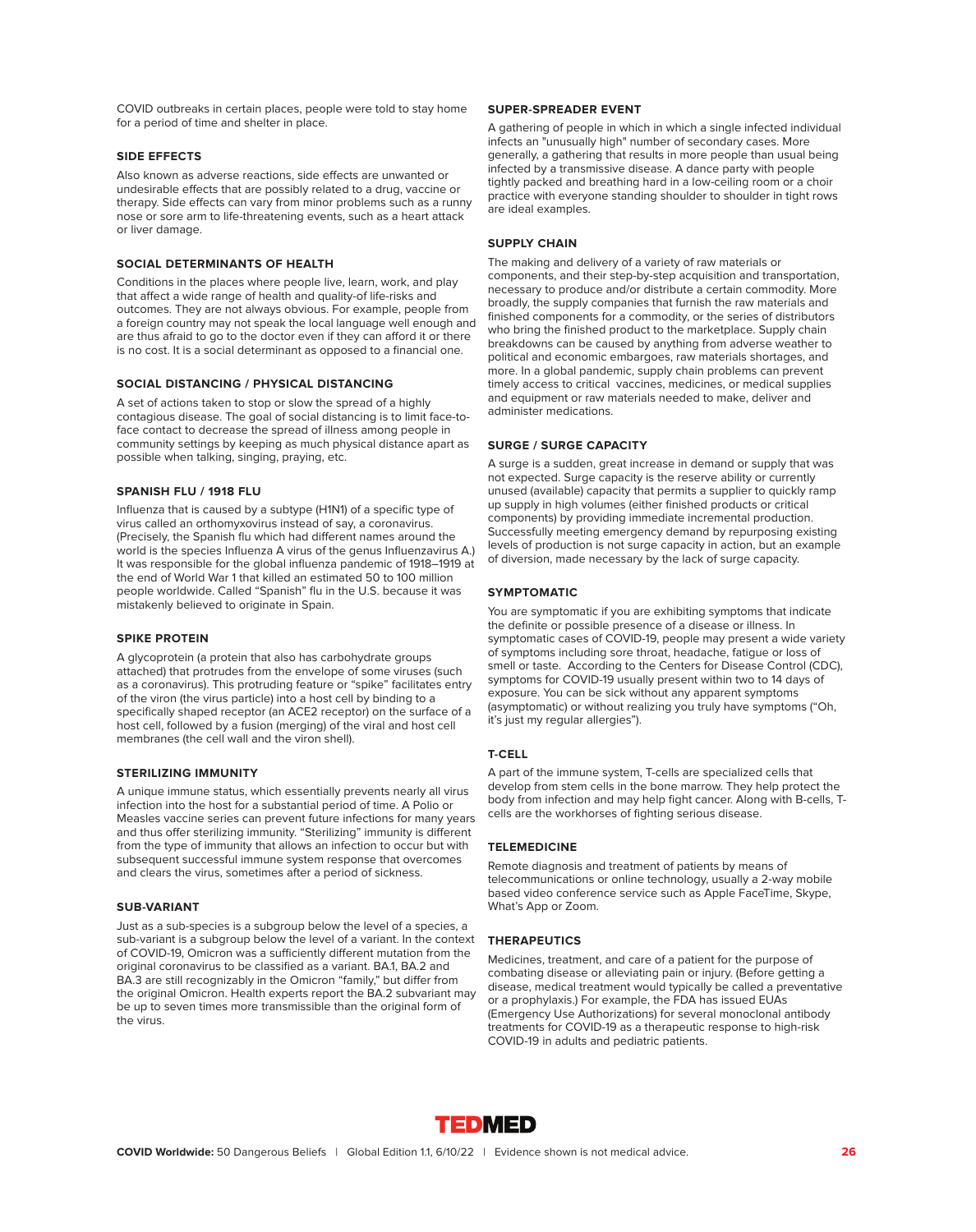# **TOCILIZUMAB**

A drug used to treat adults and children aged 2 years and older with severe or life-threatening cytokine release syndrome. This syndrome can be caused by COVID-19 and by a type of immunotherapy called chimeric antigen receptor (CAR) T-cell therapy. Tocilizumab is also used to treat certain types of arthritis and a condition that causes inflammation of the lining of the arteries.

#### **TOXIN**

Substances created by plants and animals that are poisonous (toxic) to humans. Toxins may also include some medicines that are helpful in small doses, but poisonous in large amounts. Most toxins that cause problems in humans come from germs such as bacteria.

#### **TOXOID VACCINE**

A type of vaccine that employs a toxin (harmful product) made by the germ that causes a disease. These vaccines create immunity to the parts of the germ that cause a disease instead of the germ itself. That means the immune response is targeted to the toxin instead of the whole germ.

#### **TRANSMISSION, TRANSMISSIVE**

Transmission is passing a disease from a person or animal to another person or animal. Transmissive is the quality of how easy a pathogen is to transmit. A virus may be "highly transmissive" (easy to pass to another person) or "low-transmissive" (not so easy to pass along). Transmission of SARS-CoV-2 can occur through direct, indirect, or close contact with infected people through infected secretions such as saliva and respiratory secretions or their respiratory droplets, The possible modes of transmission for SARS-CoV-2, including contact, droplet, aerosol,: airborne, fomite, fecal-oral, bloodborne, mother-tochild, and animal-to-human transmission.

#### **TREATMENT**

A generic, nonspecific term for various kinds of healthcare that may be intended to relieve illness, injury, mental health problems, etc. The application of medicines, surgery, psychotherapy, etc., to a patient or to a disease or symptom.

#### **TOLERANCE**

The body's ability to limit the health impact caused by the problems associated with a given pathogen. Tolerance includes all the mechanisms that regulate the amount of harm. Tolerance may vary over time or be affected by other co-morbidities.

#### **TRIAGE**

The process of sorting people based on their need for immediate medical treatment as compared to their chance of benefiting from such care. Triage is done in emergency rooms, disasters, and wars, when limited medical resources must be allocated to maximize the number of survivors.

#### **TWINDEMIC**

Recently coined term referring to a possible severe flu season that occurs simultaneously with the COVID-19 pandemic. A blend of the terms "twin" and "pandemic."

### **UNDER-VACCINATED**

A vaccination of significantly less than the proportion of a population that should be vaccinated to prevent widespread transmission. Or, giving a single person fewer vaccines or fewer doses than are recommended.

### **USAID**

The U.S. Agency for International Development, a federal agency that supports international development, primarily through its \$27 billion budget of taxpayer-supported civilian foreign aid and economic assistance. USAID supports COVID vaccinations in foreign countries on the grounds that (as its website says): "To beat the virus in the United States, we must also fight it abroad."

#### **VACCINE**

A substance that is administered (as by injection) to stimulate the body's future immune response to a specific infectious agent or disease so as to either completely prevent or minimize the body's potential damage or death from that infection. Note: vaccines are intended to strengthen a person's resistance to a pathogen (sometimes called immunity); they do not necessarily eliminate all possibility of infection or disease. (See VACCINE TYPES.)

#### **VACCINE AVERSE, VACCINE HESITANT**

Vaccine averse or vaccine hesitant is a mental state that motivates a person to delay acceptance of vaccines, or refuse vaccination entirely, despite availability of vaccination services that have been approved as safe and effective by leading regulatory review agencies. Vaccine hesitancy has always had significant consequences, such as the resurgence of once eradicated vaccine-preventable diseases or failure to achieve or sustain herd immunity when possible. The current COVID-19 pandemic and the public reaction to the COVID-19 vaccine is another example of this substantial challenge. Vaccine aversion or hesitantly is related to but different from anti-vaccine, or anti-Vax.

#### **VACCINE EFFECTIVENESS**

Per the CDC, vaccine effectiveness is a measurement of the proportionate reduction in cases among vaccinated persons.

### **VACCINE EFFICACY**

Per the CDC, vaccine efficacy is a measurement of the proportionate reduction in cases among vaccinated persons; term is used when a study is carried out under ideal conditions, for example, during a clinical trial.

#### **VACCINE NATIONALISM**

An economic export control or shutdown strategy, imposed by a nation's government, that is intended to hoard domesticallyproduced vaccines and related supplies and equipment (such as vaccine syringes) produced by onshore manufacturers, in order to increase supply in their own country. The aim is to stock up supplies and vaccinate the people of one's own nation as soon as possible, regardless of the impact (or contract violations) of vaccine manufacturers' distribution for the rest of the world.

### **VACCINE TRIALS**

A clinical trial that aims at establishing the safety and efficacy of a vaccine prior to it being approved by one or more regulatory agencies.

#### **VACCINE TYPES**

Major different types of vaccines include (1) weakened or attenuated vaccines; (2) inactivated vaccines; (3) antigen-based vaccines; (4) mRNA vaccines.

1) Weakened, or attenuated, vaccines consist of microorganisms that have lost the ability to cause serious illness but retain the ability to stimulate immunity. When introduced into a person's system, they may produce a mild or asymptomatic form of the disease. Attenuated vaccines have been approved for measles, mumps, polio (the Sabin vaccine), rubella, and tuberculosis.

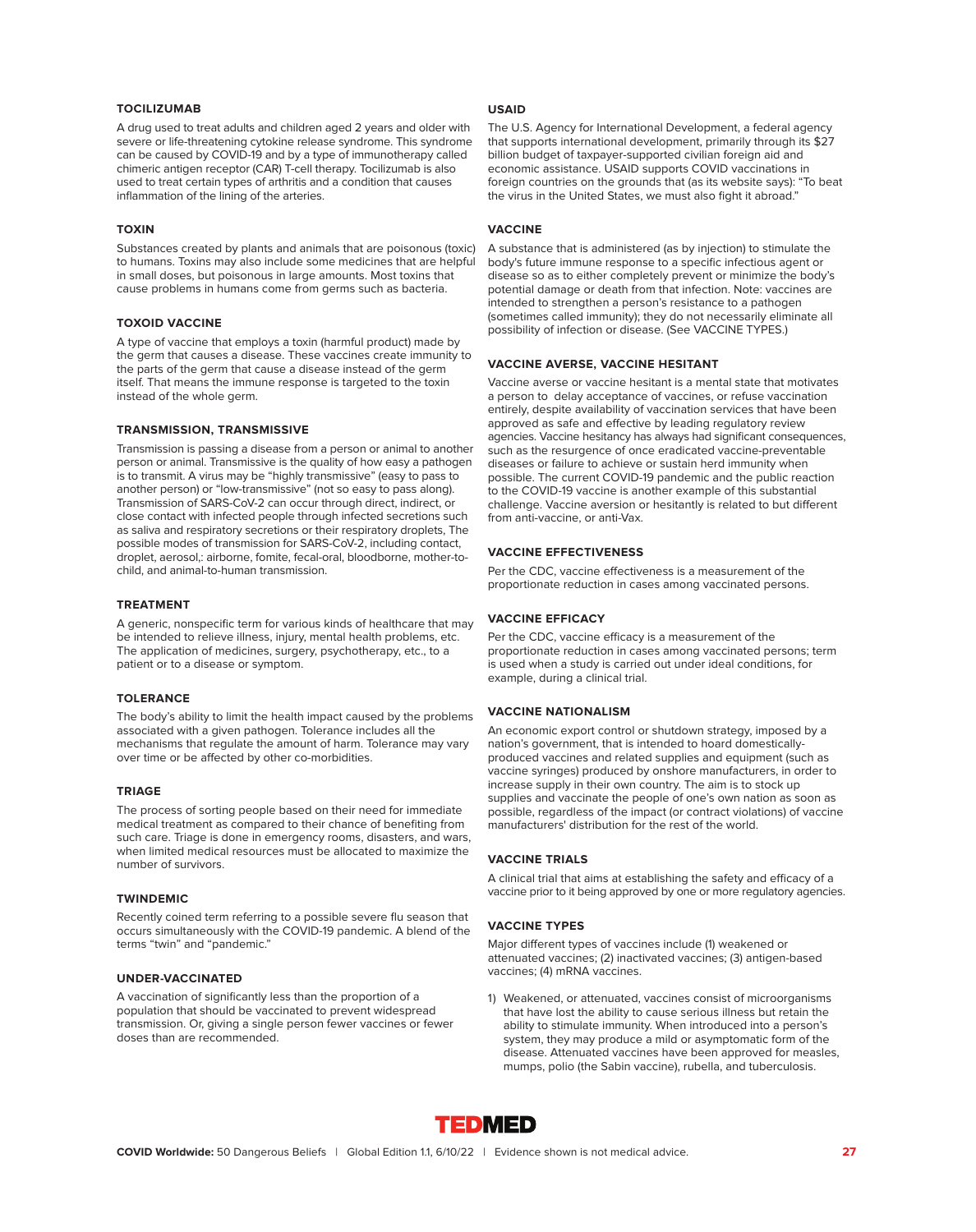- 2) Inactivated vaccines are those that contain organisms that have been killed or inactivated with heat or chemicals. Specifically, inactivated vaccines consist of virus particles, bacteria, or other pathogens that have been grown in culture and then killed to destroy disease-producing capacity. When injected into the body, inactivated vaccines elicit an immune response, but the response often is less complete than with attenuated vaccines. Because inactivated vaccines are not as effective at stimulation the immune system to fight off infection as those made from attenuated microorganisms, greater quantities of inactivated vaccines are administered.
- 3) Antigen-based vaccines require medical researchers to identify the genes of a pathogen (disease-causing microorganism) that encode the protein or proteins that stimulate the immune response to that organism, then mass-produce the immunitystimulating proteins (called antigens) for use in vaccines. This technology has also made it possible to alter pathogens genetically and produce weakened strains of viruses.
- 4) mRNA vaccines use recombinant DNA technology (the process of taking a gene from one organism and inserting it into the DNA of another). This approach has proven useful in developing vaccines to viruses that cannot be grown successfully or that are inherently dangerous. Genetic material that codes for a desired antigen is inserted into the weakened form of a large virus, such as the vaccinia virus, which carries the foreign genes "piggyback." The altered virus is injected into an individual to stimulate antibody production to the foreign proteins and thus confer immunity.

#### **VAERS**

The Vaccine Adverse Event Reporting System is a program administered by the U.S. CDC and FDA, providing a national early warning system to detect possible safety problems in U.S.-licensed vaccines. Per the VAERS website, "VAERS is a passive reporting system, meaning it relies on individuals to send in reports of their experiences to CDC and FDA. VAERS is not designed to determine if a vaccine caused a health problem, but is especially useful for detecting unusual or unexpected patterns of adverse event reporting that might indicate a possible safety problem with a vaccine." Many people misunderstand VAERS because the problems reported by people (including deaths) must be compared to the normal frequency and volume of those same events in a similar large group of unvaccinated people that would have been statistically expected.

#### **VARIANT**

A variant is "a version of a virus that has accumulated enough mutations to represent a separate branch on the family tree" (Dr. Amesh A. Adalja, M.D., senior scholar at the Johns Hopkins Center for Health Security). In other words, a variant is a viral genome (genetic code) that may contain one or more mutations. In some cases, a group of variants with similar genetic changes, such as a lineage or group of lineages, may be designated by public health organizations as a Variant of Concern (VOC) or a Variant of Interest (VOI) due to shared attributes and characteristics. COVID-19 has spawned half a dozen important variants since first emerging in Wuhan, China in the late fall of 2019 including the latest variant to sweep the world called the Omicron variant. (See SUB-VARIANT.)

#### **VARIANTS OF CONCERN / HIGH CONCERN**

Variants of a virus are categorized by the WHO and CDC into three categories: (1) "variants of interest," (2) "variants of concern" and (3) "variants of high consequence." (The latter two terms are given separate definitions below.) The CDC states that a variant is classified as a Variant of Concern, when there is evidence of an increase in transmissibility, more severe disease (e.g., increased hospitalizations or deaths), significant reduction in neutralization by antibodies generated during previous infection or vaccination,

reduced effectiveness of treatments or vaccines, or diagnostic detection failures.

#### **VARIANT OF INTEREST**

Variants of interest refer to viruses for which scientists have seen several of the same genetic mutations emerge, so they are on the lookout for it. If or when a virus anywhere in the world is determined to have this genetic sequence, it gets updated into a database that is shared internationally, so health experts can see what is emerging in the biosphere (all living organisms around the world).

#### **VARIANT OF HIGH CONSEQUENCE**

A virus variation where vaccines (or other medical countermeasures) show markedly less effectiveness, even if they worked reasonably well against earlier variants.

#### **VECTOR**

In medicine, a carrier of disease or of medication. For example, in malaria a mosquito is the vector that carries and transfers the infectious agent. In molecular biology, a vector may be a virus or a plasmid that carries a piece of foreign DNA to a host cell.

#### **VENTILATION**

The process of introducing fresh air into indoor spaces while removing stale air. Letting fresh air into indoor spaces can help remove air that contains virus particles and thus help prevent the spread of coronaviruses such as the one that causes COVID-19. In poorly ventilated rooms, the amount of virus in the air can build up, increasing the risk of spreading COVID-19, especially if there are lots of infected people in the room. The virus can also remain in the air after an infected person has left. Frequent air changes in a room help prevent that from happening. A well-ventilated room will have the equivalent airflow of at least 6 air changes an hour. A typical building is engineered for 1-3 changes per hour. Hospital delivery and operating rooms may have 2-5 changes per hour. On a typical commercial airline flight, ventilators provide 10-15 changes per hour (every 4-6 minutes).

#### **VENTILATOR / CPAP / BIPAP**

A machine that mechanically assists a patient in the exchange of oxygen and carbon dioxide, a process sometimes referred to as artificial respiration. CPAP stands for "continuous positive airway pressure" and refers to a machine that uses mild air pressure, delivered through a mask over the nose and mouth, to keep the patient's breathing airways open while they sleep. CPAP delivers an even airflow at all times. BIPAP stands for "bilevel positive air pressure" and refers to a CPAP type ventilator that delivers higher pressure when the patient inhales, and lower pressure when the patient exhales.

#### **VIRAL LOAD**

A measurement of how much virus quantity a patient has in their body. This measurement can be ascertained by using blood, nasal swabs or bodily fluids to test for the presence and amount of virus. Viruses are incredibly tiny, so minute quantities of just a handful of infectious virus particles (virons) are all that is needed to create sickness in vulnerable people. It has been scientifically estimated that all the active CoV-19-2 viruses in the world together weigh less than 10 pounds.

### **VIRAL SHEDDING**

The process of a patient releasing copies of a virus from their bodies. Patients with COVID-19 shed the virus or parts of destroyed or disabled viruses for about 14 days, starting 2 to 3 days before they start to have symptoms. Not all shedding is infectious.

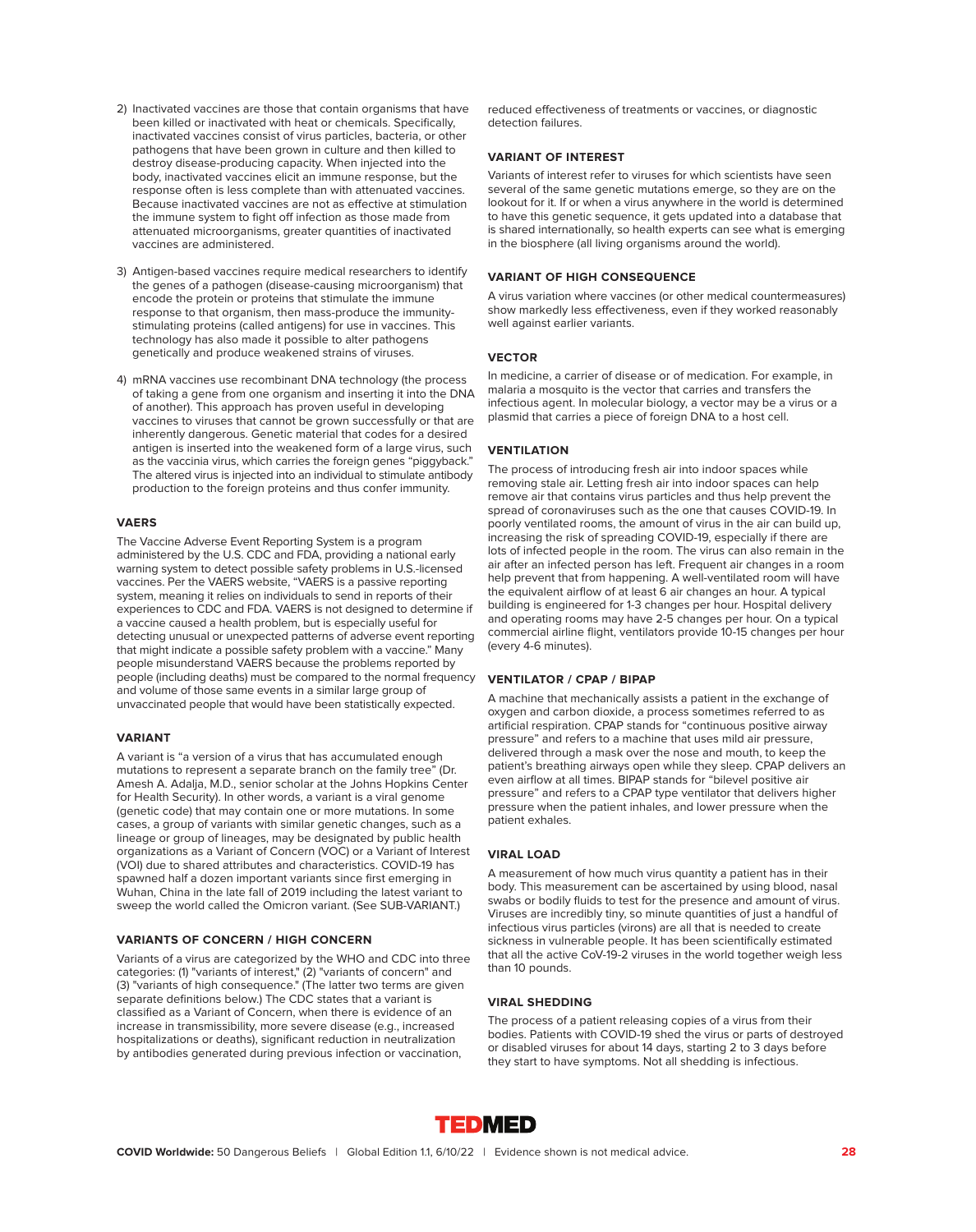### **VIROLOGY**

The branch of science that deals with the study of viruses. Virology covers all aspects of virus study and analysis from evolution, structure, life cycle and function to the diseases that they are responsible for and the host defenses against them.

### **VIRUS**

An infective agent that typically consists of a nucleic acid molecule in a protein coat, which is too small to be seen by even the most powerful light microscopes. Unlike much larger bacterial organisms that are clearly alive, viruses are not really alive in the typical sense. This is because a virus is able to multiply only within the living cells of a host in the same way that a few lines of computer code can only run if they are inside a full program in a compatible computer. Non-scientists often confuse viruses with bacteria, but a virus is a non-living collection of molecules that need a host to survive, while bacteria are free-living cells that can live inside or outside of a host body.

#### **VULNERABILITY**

Susceptibility to injury or disease; specifically, a greater likelihood of becoming ill from a certain disease or a greater likelihood of passing a disease to others even if you do not become sick yourself.

#### **VULNERABLE PERSON**

A person is one who is more likely than the average individual to become infected or have severe symptoms from a specific virus. In the context of COVID-19, vulnerable persons are elderly or immunocompromised individuals. However, many people not thought to be classed among the vulnerable (at high risk) population have also contracted COVID-19

#### **WASTEWATER SURVEILLANCE / WASTEWATER MONITORING**

A public health tool, operated by the U.S. CDC, that tracks the presence of SARS-CoV-2, the virus that causes COVID-19, in wastewater samples collected in defined sewage processing zones across the country. Per the CDC, "People infected with SARS-CoV-2 can shed the virus in their feces, even if they don't have symptoms. The virus can then be detected in wastewater, enabling wastewater surveillance to capture presence of SARS-CoV-2 shed by people with and without symptoms. This allows wastewater surveillance to serve as an early warning that COVID-19 is spreading in a community."

### **WATCH LIST**

Potentially future dangerous beliefs. The Plain Talk "Watch List" is a compilation of currently circulating beliefs that our Advisory Committee believes are mistaken or largely unsupported, and potentially harmful if they were to become widely believed or acted upon.

#### **WAVE**

In the context of an epidemic or pandemic, a wave is a sharp increase in cases that spreads across a significant portion of a population or a wide geographic area. Successive variants are often responsible for creating these new outbreaks. They are called "waves" because when charted on a graph, the line that depicts rapidly rising and then falling numbers of cases resemble ocean swells or waves.

#### **WEALTHY COUNTRY**

Nations with large, robust economies that are able to afford stateof-the-art healthcare, medical treatment and medical equipment

and procedures for most of their population. In the context of a pandemic or epidemic, a wealthy country is one that has in place the necessary health workers, hospitals and clinics, medical equipment, access to vaccines, refrigeration and transport that are necessary to effectively combat a routine outbreak.

### **WET MARKET**

A live animal market where different species of animals – poultry, fish, reptiles, and mammals of every kind -- are brought together in small spaces before being slaughtered and sold for food, making these venues breeding grounds for new viruses or virus variants that can be passed from animals to humans. Wet markets can also facilitate the transmission of other infectious diseases from animals to human beings. Though often officially banned, these chaotic markets of small entrepreneurs are a common sight in many areas of the world such as China and South Asia. A wet market in the Chinese city of Wuhan is likely to be the point of origin for COVID-19 to first jump from an unknown animal species to humans. Daily introduction of new animals in wet markets provides optimum conditions for the development of disease agents such as influenza. Animals may remain in the space from days to weeks. Add the daily contacts of live animals with humans (including children), and conditions are optimal for the transfer and evolution of infectious disease agents.

#### **WHEEZE**

A high-pitched whistling sound made while breathing, often associated with difficulty breathing. Wheezing may occur during breathing out (expiration) or breathing in (inspiration).

#### **"WITH" OR "FOR"?**

Hospital admission classification during the COVID-19 pandemic can describe patients as being admitted "with" COVID (meaning they are infected but show up at the hospital for some other reason such as chest pain or a broken leg); or patients can be described as admitted "for" COVID -- meaning their most acute health issue, and the reason for admission, is COVID symptoms.

#### **WHO (World Health Organization)**

Founded in 1948, WHO is the United Nations agency that connects nations, partners, and people to promote health, keep the world safe and serve the vulnerable. WHO's mission is for everyone, everywhere to attain the highest level of health. It maintains offices with thousands of employees around the world and is headquartered in Geneva, Switzerland. The WHO is not independent since it reports directly to the member states of the UN. This makes it difficult for WHO to pressure or go against the wishes of any member, even if that is best for global health.

#### **WORKING FROM HOME / REMOTE WORK**

A form of social distancing where workers perform their jobs from home, typically using Internet connectivity to communicate with colleagues, customers, suppliers and the like. Helps avoid the spread of an infectious virus.

#### **WUHAN**

The Chinese city with the wet market identified as the likely geographic origin point of SARS-CoV-2 and COVID-19. Wuhan, population 11 million, is also home to the Wuhan Institute of Virology, a research institute administered by the Chinese Academy of Sciences that is active as a premier research center for the study of coronaviruses. There is controversy over whether COVID originated at this Institute (possibly by an accidental spread of infection from a lab animal that was being used for research), or

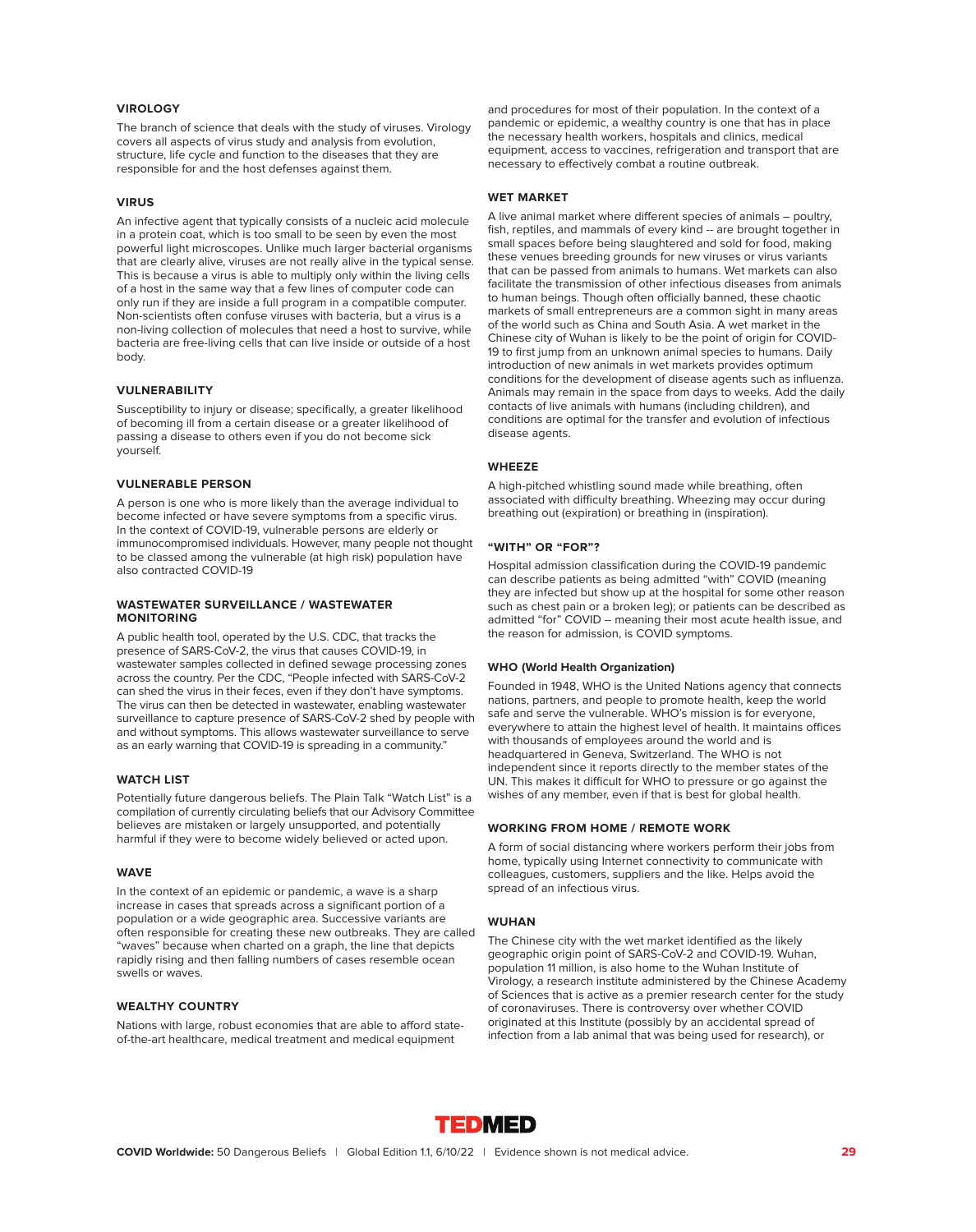from a nearby wet market in a manner that is still unclear. Current scientific consensus including a recently published peer-reviewed study in a top scientific journal strongly favors the wet market origin theory, despite the irony that China's leading top-tier bio security level laboratory is located less than 2 miles away.

# **ZERO-COVID**

A public health policy adopted by a handful of countries, most notably China, employing aggressive contract tracing, mass testing, strict quarantines, widespread and severe lockdowns, etc., aimed at stopping community spread of COVID-19 as soon as the virus is detected. The goal is to have as near to zero cases as possible, even if entire cities need to remain closed and everyone is forced to stay in their homes for weeks under penalty of severe consequences. The highly contagious Omicron variant has posed the biggest challenge yet to this policy with the world's largest city, Shanghai, being shut down for nearly 2 weeks in mid-April 2022.

### **ZOONOSIS / ZOONOTIC**

Zoonosis refers to the process of spreading any disease or infection, through natural transmission, from vertebrate animals to humans. More specifically, a disease that ordinarily resides in animal populations but somehow jumps to humans. Zoonotic describes a virus or disease that can be spread in such a fashion. Rabies and Lyme's Disease are examples of zoonotic pathogens.

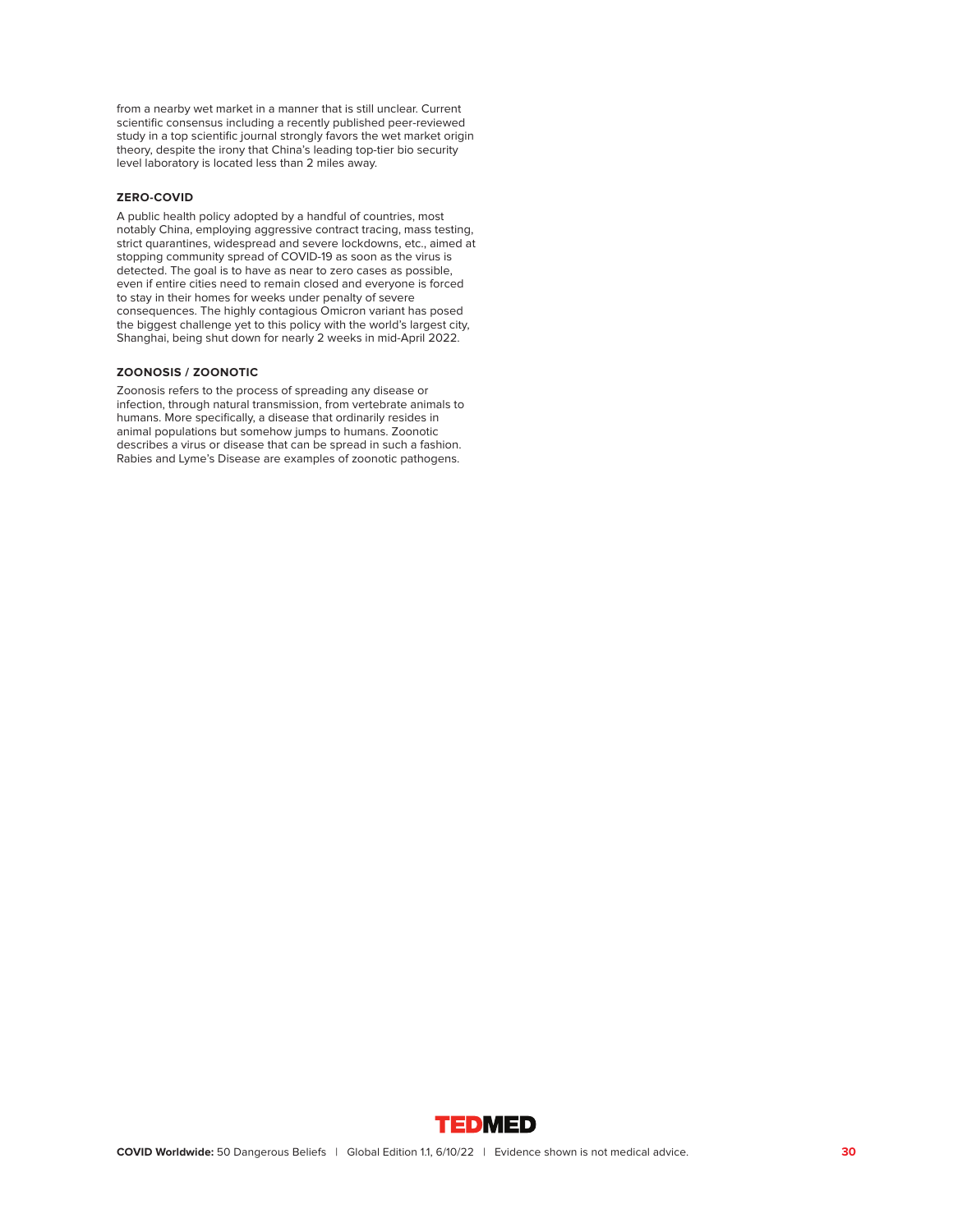#### **BELIEF 1**

- 1 ECDC, 2022. SARS-CoV-2 variants of concern as of 7 April 2022. [online] European Centre for Disease Prevention and Control: An agency of the European Union. Available at:<https://www.ecdc.europa.eu/en/covid-19/variants-concern> [Accessed 7 June 2022].
- 1.1 Covid19.who.int. 2022. WHO Coronavirus (COVID-19) Dashboard. [online] Available at:<https://covid19.who.int/> [Accessed 9 June 2022].

#### **BELIEF 2**

- 2 Ritchie, H., Mathieu, E., Rodés-Guirao, L., Appel, C., Giattino, C., Ortiz-Ospina, E., Hasell, J., Macdonald, B., Beltekian, D. and Roser, M., 2022. Coronavirus Pandemic (COVID-19). [online] Our World in Data. Available at: <https://ourworldindata.org/covid-hospitalizations>[Accessed 9 June 2022].
- 2.1 Ritchie, H., Mathieu, E., Rodés-Guirao, L., Appel, C., Giattino, C., Ortiz-Ospina, E., Hasell, J., Macdonald, B., Beltekian, D. and Roser, M., 2022. Coronavirus Pandemic (COVID-19). [online] Our World in Data. Available at: <https://ourworldindata.org/excess-mortality-covid>[Accessed 24 March 2022].
- 2.2 The New York Times, 2022. Two new versions of Omicron are gaining ground in the U.S., according to C.D.C. estimates. [online] nytimes.com. Available at: [https://www.nytimes.com/2022/06/08/science/omicron-ba4-ba5](https://www.nytimes.com/2022/06/08/science/omicron-ba4-ba5-variant.html) [variant.html](https://www.nytimes.com/2022/06/08/science/omicron-ba4-ba5-variant.html) [Accessed 9 June 2022].

#### **BELIEF 3**

- 3 Dawson, J., ABC News. 13 Jan 2022. Debunking the idea viruses always evolve to become less virulent. [online] ABC News. Available at:<https://abcnews.go.com/Health/debunking-idea-viruses-evolve-virulent/story?id=82052581> [Accessed 25 March 2022].
- 3.1 Ourworldindata. Coronavirus (COVID-19) Deaths. [online] Available at:<https://ourworldindata.org/covid-deaths> [Accessed 23 May 2022].
- 3.2 Covid19.who.int. 2022. WHO Coronavirus (COVID-19) Dashboard. [online] Available at:<https://covid19.who.int/> [Accessed 23 May 2022].
- 3.3 Taylor CA, Whitaker M, Anglin O, et al. COVID-19–Associated Hospitalizations Among Adults During SARS-CoV-2 Delta and Omicron Variant Predominance, by Race/Ethnicity and Vaccination Status — COVID-NET, 14 States, July 2021– January 2022. MMWR Morb Mortal Wkly Rep 2022;71:466–473. DOI: [http://dx.doi.org/10.15585/mmwr.mm7112e2.](http://dx.doi.org/10.15585/mmwr.mm7112e2)

- 4 Ulloa AC, Buchan SA, Daneman N, Brown KA. Estimates of SARS-CoV-2 Omicron Variant Severity in Ontario, Canada. JAMA. 2022;327(13):1286–1288. doi: [10.1001/jama.2022.2274](http://10.1001/jama.2022.2274)
- 4.1 Joseph A. Lewnard, Vennis X. Hong, Manish M. Patel, Rebecca Kahn, Marc Lipsitch, Sara Y. Tartof. Clinical outcomes associated with Omicron (B.1.1.529) variant and BA.1/BA.1.1 or BA.2 subvariant infection in southern California. medRxiv 2022.01.11.22269045; doi:<https://doi.org/10.1101/2022.01.11.22269045>
- 4.2 Isobel L. Ward, Charlotte Bermingham, Daniel Ayoubkhani, Owen J. Gethings, Koen B. Pouwels, Tomas Yates, Kamlesh Khunti, Julia Hippisley-Cox, Amitava Banerjee, Ann Sarah Walker, Vahé Nafilyan. Risk of COVID-19 related deaths for SARS-CoV-2 Omicron (B.1.1.529) compared with Delta (B.1.617.2). medRxiv 2022.02.24.22271466; doi: <https://doi.org/10.1101/2022.02.24.22271466>
- 4.3 Centers for Disease Control and Prevention. Long COVID or Post-COVID Conditions. Available at: <https://www.cdc.gov/coronavirus/2019-ncov/long-term-effects/index.html>[Acessed 26 May 2022].
- 4.4 Callaway E, Ledford H. How Bad is Omicron? What scientists know so far. Nature 600, 197-199 (2021). doi: <https://doi.org/10.1038/d41586-021-03614-z>
- 4.5 ABC News, 2022. Debunking the idea viruses always evolve to become less virulent [online] ABC News. Available at: <https://abcnews.go.com/Health/debunking-idea-viruses-evolve-virulent/story?id=82052581>[Accessed 25 March 2022].
- 4.6 Groff D, Sun A, Ssentongo AE, et al. Short-term and Long-term Rates of Post acute Sequelae of SARS-CoV-2 Infection: A Systematic Review. JAMA Netw Open. 2021;4(10):e2128568. doi:<https://doi:10.1001/jamanetworkopen.2021.28568>

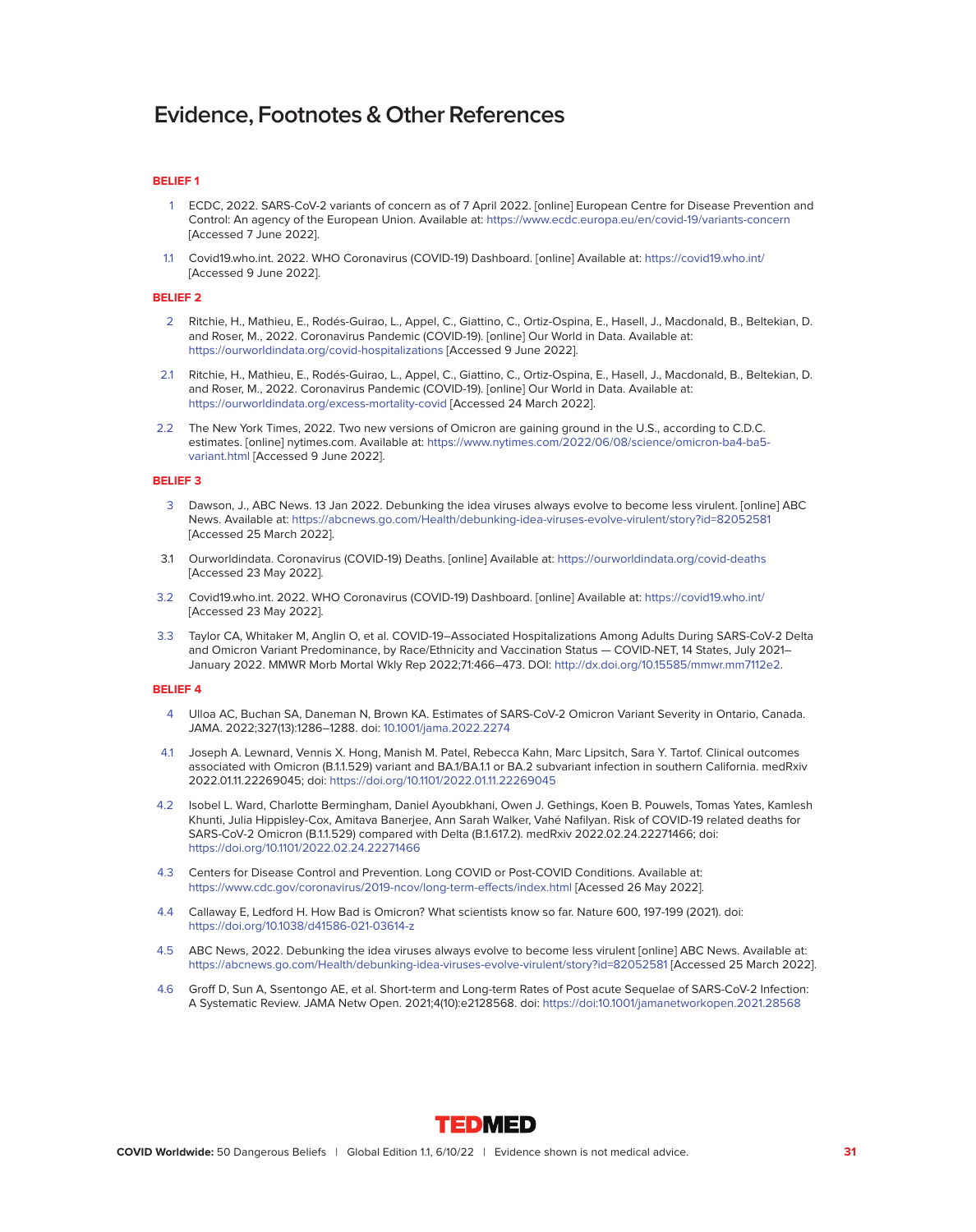#### **BELIEF 5**

- 5 Reference: Ulloa AC, Buchan SA, Daneman N, Brown KA. Estimates of SARS-CoV-2 Omicron Variant Severity in Ontario, Canada. JAMA. 2022;327(13):1286–1288. [https://doi:10.1001/jama.2022.2274.](https://doi:10.1001/jama.2022.2274)
- 5.1 Han, JH, Womack, KN, Tenforde, MW, et al. Associations between persistent symptoms after mild COVID-19 and longterm health status, quality of life, and psychological distress. Influenza Other Respi Viruses. 2022; 1- 10. [https://doi:10.1111/irv.12980.](https://doi:10.1111/irv.12980)
- 5.2 Centers for Disease Control and Prevention. Epidemiology and Prevention of Vaccine-Preventable Diseases. Available at:<https://www.cdc.gov/vaccines/pubs/pinkbook/polio.html>[Accessed 23 May 2022].
- 5.3 Han, JH, Womack, KN, Tenforde, MW, et al. Associations between persistent symptoms after mild COVID-19 and longterm health status, quality of life, and psychological distress. Influenza Other Respi Viruses. 2022; 1- 10. [https://doi:10.1111/irv.12980.](https://doi:10.1111/irv.12980)
- 5.4 Anselm, B., 2022. When Omicron Isn't So Mild. [online] Nytimes.com. Available at: [https://www.nytimes.com/2022/01/29/health/omicron-chronic-illness.html.](https://www.nytimes.com/2022/01/29/health/omicron-chronic-illness.html) [Accessed 12 April 2022].

#### **BELIEF 6**

- 6 Kelley, A., 2022. COVID-19 won't be eradicated: WHO The Hill. [online] Thehill.com. Available at: <https://thehill.com/changing-america/well-being/longevity/571155-covid-19-wont-be-eradicated-who/> [Accessed 12 April 2022].
- 6.1 Callaway E. Beyond Omicron: what's next for COVID's viral evolution? Nature 600, 204-207 (2021). doi: [https://doi.org/10.1038/d41586-021-03619-8.](https://doi.org/10.1038/d41586-021-03619-8)
- 6.2 Arrow KJ, Panosian C, Gelband H, editors. Institute of Medicine (US) Committee on the Economics of Antimalarial Drugs. Saving Lives, Buying Time: Economics of Malaria Drugs in an Age of Resistance. Washington (DC): National Academies Press (US); 2004. 5, A Brief History of Malaria. Available at:<https://www.ncbi.nlm.nih.gov/books/NBK215638/>
- 6.3 Centers for Disease Control and Prevention. Smallpox. Available at:<https://www.cdc.gov/smallpox/index.html> [Accessed 26 May 2022].
- 6.4 Barberis I, Bragazzi NL, Galluzzo L, Martini M. The history of tuberculosis: from the first historical records to the isolation of Koch's bacillus. J Prev Med Hyg. 2017;58(1):E9-E12.

# **BELIEF 7**

- 7 Yong, E., 2022. The Millions of People Stuck in Pandemic Limbo. [online] The Atlantic. Available at: <https://www.theatlantic.com/health/archive/2022/02/covid-pandemic-immunocompromised-risk-vaccines/622094/> [Accessed 25 March 2022].
- 7.1 McDonald, G. 15 July 2020. 5 Advances That Followed Pandemics. history.com [online]. Available at: [https://www.history.com/news/pandemics-advances.](https://www.history.com/news/pandemics-advances)
- 7.2 McKee, M., Stuckler, D. If the world fails to protect the economy, COVID-19 will damage health not just now but also in the future. Nat Med 26, 640–642 (2020). [https://doi.org/10.1038/s41591-020-0863-y.](https://doi.org/10.1038/s41591-020-0863-y)

- 8 Ducharme, J., 2022. An N95 Is the Best Mask for Omicron. Here's Why. [online] Time. Available at: <https://time.com/6139169/n95-best-mask-omicron-covid-19/>[Accessed 12 April 2022].
- 8.1 Andrejko KL, Pry JM, Myers JF, et al. Effectiveness of Face Mask or Respirator Use in Indoor Public Settings for Prevention of SARS-CoV-2 Infection — California, February–December 2021. MMWR Morb Mortal Wkly Rep 2022;71:212–216. DOI:<http://dx.doi.org/10.15585/mmwr.mm7106e1>
- 8.2 Sickbert-Bennett EE, Samet JM, Clapp PW, et al. Filtration Efficiency of Hospital Face Mask Alternatives Available for Use During the COVID-19 Pandemic. JAMA Intern Med. 2020;180(12):1607-1612. doi: [10.1001/jamainternmed.2020.4221](http://10.1001/jamainternmed.2020.4221)

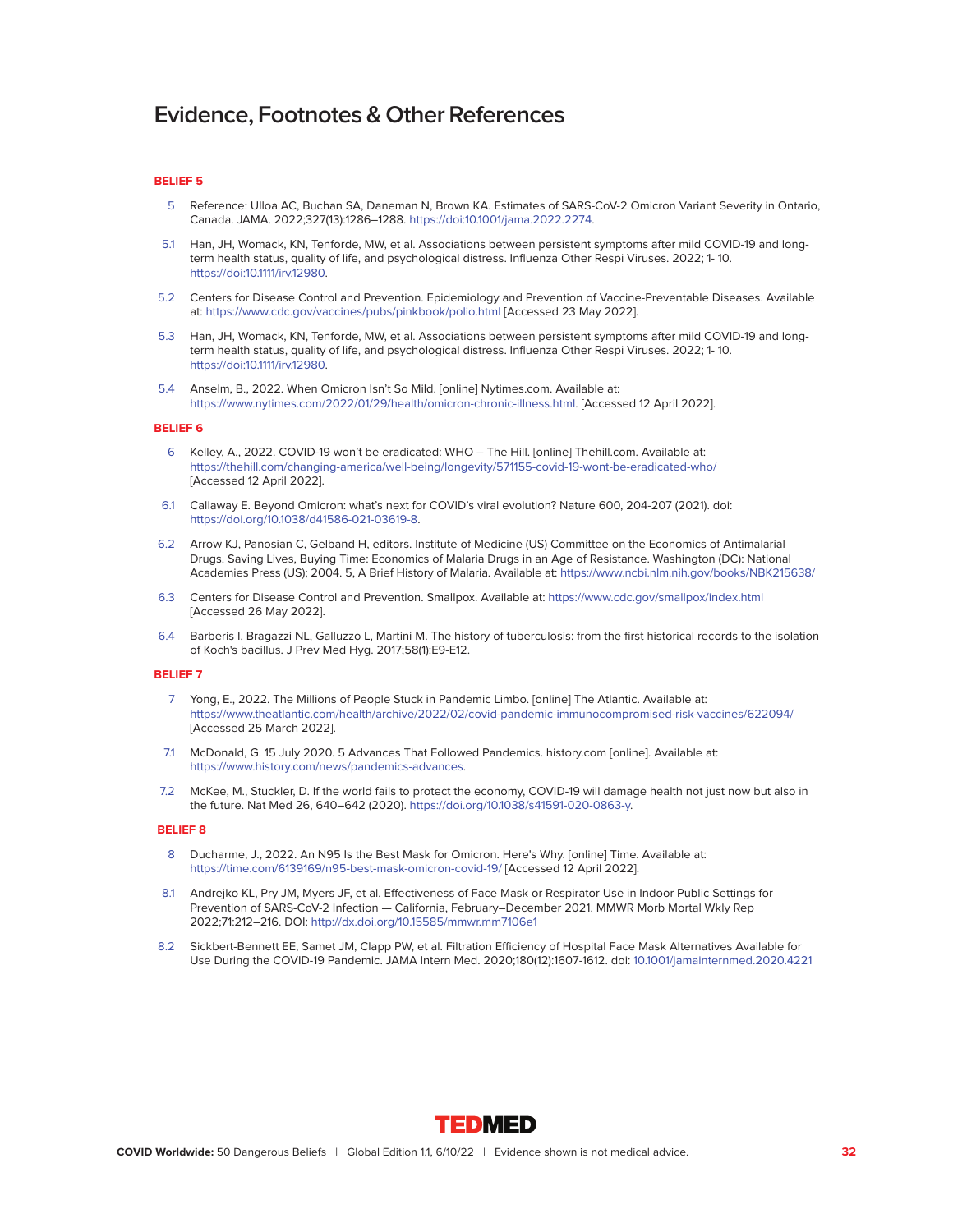#### **BELIEF 9**

- 9 Global, regional, and national estimates of the population at increased risk of severe COVID-19 due to underlying health conditions in 2020: a modelling study. The Lancet Global Health, ISSN: 2214-109X, Vol: 8, Issue: 8, Page: e1003-e1017. [https://doi.org/10.1016/S2214-109X\(20\)30264-3.](https://doi.org/10.1016/S2214-109X(20)30264-3)
- 9.1 Booth A, Reed AB, Ponzo S, Yassaee A, Aral M, Plans D, et al. (2021) Population risk factors for severe disease and mortality in COVID-19: A global systematic review and meta-analysis. PLoS ONE 16(3): e0247461. [https://doi.org/10.1371/journal.pone.0247461.](https://doi.org/10.1371/journal.pone.0247461)
- 9.2 Dessie, Z.G., Zewotir, T. Mortality-related risk factors of COVID-19: a systematic review and meta-analysis of 42 studies and 423,117 patients. BMC Infect Dis 21, 855 (2021). [https://doi.org/10.1186/s12879-021-06536-3.](https://doi.org/10.1186/s12879-021-06536-3)
- 9.3 Centers for Disease Control and Prevention. COVID-19. Available at: [https://www.cdc.gov/coronavirus/2019-ncov/covid](https://www.cdc.gov/coronavirus/2019-ncov/covid-data/investigations-discovery/hospitalization-death-by-age.html)[data/investigations-discovery/hospitalization-death-by-age.html](https://www.cdc.gov/coronavirus/2019-ncov/covid-data/investigations-discovery/hospitalization-death-by-age.html) [Accessed 26 May 2022].
- 9.4 Centers for Disease Control and Prevention. Long COVID or Post-COVID Conditions. Available at: <https://www.cdc.gov/coronavirus/2019-ncov/long-term-effects/index.html>[Acessed 26 May 2022].
- 9.5 Wu, K., 2022. The Pandemic After the Pandemic. [online] The Atlantic. Available at: <https://www.theatlantic.com/health/archive/2022/03/long-covid-risk/627031/>[Accessed 26 May 2022].
- 9.6 Frias, A., 2022. The Pandemic Isn't Over for Immunocompromised San Diegans NBC 7 San Diego. [online] Nbcsandiego.com. Available at: [https://www.nbcsandiego.com/news/local/the-pandemic-isnt-over-for](https://www.nbcsandiego.com/news/local/the-pandemic-isnt-over-for-immunocompromised-san-diegans/2881876/)[immunocompromised-san-diegans/2881876/](https://www.nbcsandiego.com/news/local/the-pandemic-isnt-over-for-immunocompromised-san-diegans/2881876/) [Accessed 25 March 2022].
- 9.7 Whiting, K., 2022. An expert explains: how to help older people through the COVID-19 pandemic. [online] World Economic Forum. Available at: [https://www.weforum.org/agenda/2020/03/coronavirus-covid-19-elderly-older-people](https://www.weforum.org/agenda/2020/03/coronavirus-covid-19-elderly-older-people-health-risk/)[health-risk/](https://www.weforum.org/agenda/2020/03/coronavirus-covid-19-elderly-older-people-health-risk/) [Accessed 25 March 2022].
- 9.8 Andrejko KL, Pry JM, Myers JF, et al. Effectiveness of Face Mask or Respirator Use in Indoor Public Settings for Prevention of SARS-CoV-2 Infection — California, February–December 2021. MMWR Morb Mortal Wkly Rep 2022;71:212–216. DOI: [http://dx.doi.org/10.15585/mmwr.mm7106e1.](http://dx.doi.org/10.15585/mmwr.mm7106e1)

#### **BELIEF 10**

- 10 Leo, C., Sabina, S., Tumolo, M., Bodini, A., Ponzini, G., Sabato, E. and Mincarone, P., 2021. Burnout Among Healthcare Workers in the COVID 19 Era: A Review of the Existing Literature. Frontiers in Public Health, [online] 9. Available at: <https://www.frontiersin.org/articles/10.3389/fpubh.2021.750529/full>[Accessed 12 April 2022].
- 10.1 V Vizheh, M., Qorbani, M., Arzaghi, S., Muhidin, S., Javanmard, Z. and Esmaeili, M., 2020. The mental health of healthcare workers in the COVID-19 pandemic: A systematic review. Journal of Diabetes & amp; Metabolic Disorders, [online] 19(2), pp.1967-1978. Available at:<https://pubmed.ncbi.nlm.nih.gov/33134211/>[Accessed 12 April 2022].
- 10.2 Stevenson, A., 2022. Hong Kong's overwhelmed hospitals are keeping the dead in wards with Covid patients. [online] Nytimes.com. Available at:<https://www.nytimes.com/2022/03/11/world/asia/hong-kong-hospitals-covid.html> [Accessed 25 March 2022].
- 10.3 Chor WPD, Ng WM, Cheng L, et al. Burnout amongst emergency healthcare workers during the COVID-19 pandemic: A multi-center study. Am J Emerg Med. 2021;46:700-702. [https://doi.org/10.1016/j.ajem.2020.10.040.](https://doi.org/10.1016/j.ajem.2020.10.040)
- 10.4 Chinvararak C, Kerdcharoen N, Pruttithavorn W, Polruamngern N, Asawaroekwisoot T, Munsukpol W, et al. (2022) Mental health among healthcare workers during COVID-19 pandemic in Thailand. PLoS ONE 17(5): e0268704. [https://doi.org/10.1371/journal.pone.0268704.](https://doi.org/10.1371/journal.pone.0268704)

- 11 Wu, K., 2022. The Pandemic After the Pandemic. [online] The Atlantic. Available at: <https://www.theatlantic.com/health/archive/2022/03/long-covid-risk/627031/>[Accessed 26 May 2022].
- 11.1 Gross, R.E, and Boissoneault, L. Long covid could change the way researchers study chronic illness: Activists think the lessons of the past can help. Will anyone listen? Available at: [https://www.washingtonpost.com/outlook/2022/02/25/long](https://www.washingtonpost.com/outlook/2022/02/25/long- covid-recover-chronic-illness-nih/)[covid-recover-chronic-illness-nih/](https://www.washingtonpost.com/outlook/2022/02/25/long- covid-recover-chronic-illness-nih/) [Accessed 25 March 2022]
- 11.2 Groff D, Sun A, Ssentongo AE, et al. Short-term and Long-term Rates of Post acute Sequelae of SARS-CoV-2 Infection: A Systematic Review. JAMA Netw Open. 2021;4(10):e2128568. doi:<https://doi:10.1001/jamanetworkopen.2021.28568>

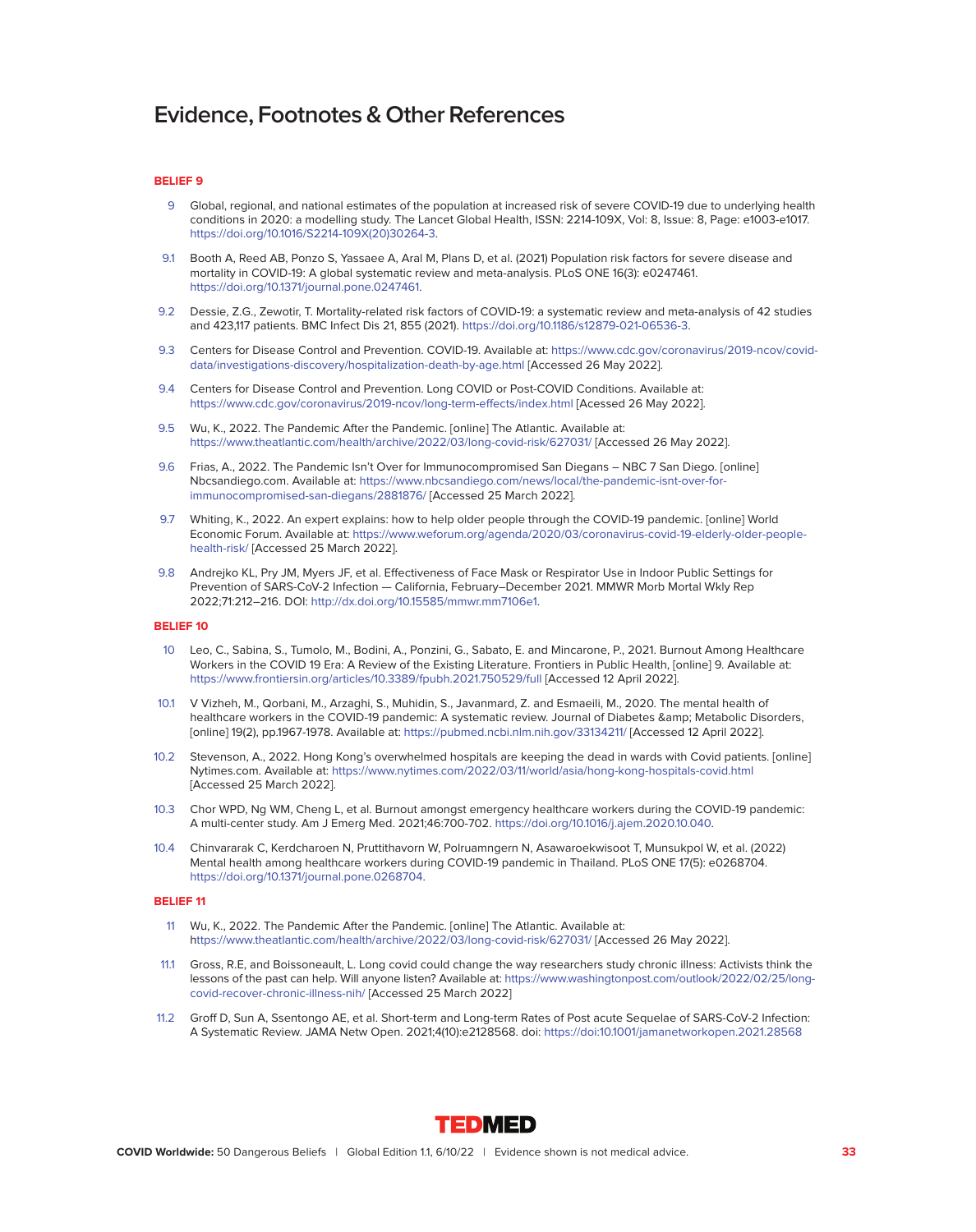- 11.3 Sugiyama, A., Miwata, K., Kitahara, Y. et al. Long COVID occurrence in COVID-19 survivors. Sci Rep 12, 6039 (2022). <https://doi.org/10.1038/s41598-022-10051-z>
- 11.4 Xie, Y., Bowe, B. & Al-Aly, Z. Burdens of post-acute sequelae of COVID-19 by severity of acute infection, demographics and health status. Nat Commun 12, 6571 (2021).<https://doi.org/10.1038/s41467-021-26513-3>
- 11.5 Yoo, S.M., Liu, T.C., Motwani, Y. et al. Factors Associated with Post-Acute Sequelae of SARS-CoV-2 (PASC) After Diagnosis of Symptomatic COVID-19 in the Inpatient and Outpatient Setting in a Diverse Cohort. J GEN INTERN MED (2022). <https://doi.org/10.1007/s11606-022-07523-3>
- 11.6 Centers for Disease Control and Prevention. COVID-19. Available at: <https://www.cdc.gov/coronavirus/2019-ncov/hcp/clinical-care/post-covid-background.html>[Accessed 31 May 2022].
- 11.7 Halpin S, O'Connor R, Sivan M. Long COVID and chronic COVID syndromes. J Med Virol. 2021;93(3):1242-1243. https://doi.org/10.1002%2Fjmv.26587.
- 11.8 Zimmermann, Petra MD, PhD\*,†,‡,§; Pittet, Laure F. MD-PhD‡,§,¶; Curtis, Nigel FRCPCH, PhD‡,§,‖ How Common is Long COVID in Children and Adolescents?, The Pediatric Infectious Disease Journal: December 2021 - Volume 40 - Issue 12 p e482-e487 [https://journals.lww.com/pidj/fulltext/2021/12000/how\\_common\\_is\\_long\\_covid\\_in\\_children\\_and.20.aspx](https://journals.lww.com/pidj/fulltext/2021/12000/how_common_is_long_covid_in_children_and.20.aspx)

# **BELIEF 12**

- 12 Matsuyama, K., 2022. Why are so many people in England getting reinfected with Covid? [online] the Guardian. Available at: [https://www.theguardian.com/world/2022/mar/31/why-are-so-many-people-in-england-getting-reinfected](https://www.theguardian.com/world/2022/mar/31/why-are-so-many-people-in-england-getting-reinfected-with-covid-omicron)[with-covid-omicron](https://www.theguardian.com/world/2022/mar/31/why-are-so-many-people-in-england-getting-reinfected-with-covid-omicron) [Accessed 12 April 2022].
- 12.1 Mahase E. Covid-19: Past infection may not protect against future variants, researcher warns BMJ 2022; 376 :o334 [https://doi.org/10.1136/bmj.o334.](https://doi.org/10.1136/bmj.o334)

#### **BELIEF 13**

- 13 British Broadcasting Corporation, 2022. Covid: Deadly Omicron should not be called mild, warns WHO. [online] BBC News. Available at:<https://www.bbc.com/news/world-59901547>[Accessed 25 March 2022].
- 13.1 Anselm, B., 2022. Omicron is 40% More Deadly than Seasonal Flu, Study Finds. [online] Bloomberg.com. Available at: <https://www.bloomberg.com/news/articles/2022-03-03/omicron-is-40-deadlier-than-seasonal-flu-japanese-study-finds> [Accessed 31 May 2022].

# **BELIEF 14**

- 14 Belluck, P., 2022. Can Omicron Cause Long Covid? [online] Nytimes.com. Available at: <https://www.nytimes.com/2022/01/19/health/omicron-long-covid-symptoms.html>[Accessed 12 April 2022].
- 14.1 Groff D, Sun A, Sentongo AE, et al. Short-term and Long-term Rates of Post acute Sequelae of SARS-CoV-2 Infection: A Systematic Review. JAMA Netw Open. 2021;4(10):e2128568. doi:<https://doi:10.1001/jamanetworkopen.2021.28568>
- 14.2 Sugiyama, A., Miwata, K., Kitahara, Y. et al. Long COVID occurrence in COVID-19 survivors. Sci Rep 12, 6039 (2022). <https://doi.org/10.1038/s41598-022-10051-z>
- 14.3 Xie, Y., Bowe, B. & Al-Aly, Z. Burdens of post-acute sequelae of COVID-19 by severity of acute infection, demographics and health status. Nat Commun 12, 6571 (2021).<https://doi.org/10.1038/s41467-021-26513-3>
- 14.4 Yoo, S.M., Liu, T.C., Motwani, Y. et al. Factors Associated with Post-Acute Sequelae of SARS-CoV-2 (PASC) After Diagnosis of Symptomatic COVID-19 in the Inpatient and Outpatient Setting in a Diverse Cohort. J GEN INTERN MED (2022).<https://doi.org/10.1007/s11606-022-07523-3>
- 14.5 Reardon, S. Long COVID risk falls only slightly after vaccination, huge study shows. Nature News (25 May 2022). doi:<https://doi.org/10.1038/d41586-022-01453-0>
- 14.6 Su, Y., Yuan, D., Chen, D. G., Ng, R. H., Wang, K., Choi, J., Li, S., Hong, S., Zhang, R., Xie, J., Kornilov, S. A., Scherler, K., Pavlovitch-Bedzyk, A. J., Dong, S., Lausted, C., Lee, I., Fallen, S., Dai, C. L., Baloni, P., … Heath, J. R. (2022). Multiple early factors anticipate post-acute COVID-19 sequelae. Cell, 185(5), 881–895.e20.<https://doi.org/10.1016/j.cell.2022.01.014>

#### **BELIEF 15**

 15 15 British Broadcasting Corporation, 2022. Covid: Deadly Omicron should not be called mild, warns WHO. [online] BBC News. Available at:<https://www.bbc.com/news/world-59901547>[Accessed 25 March 2022].

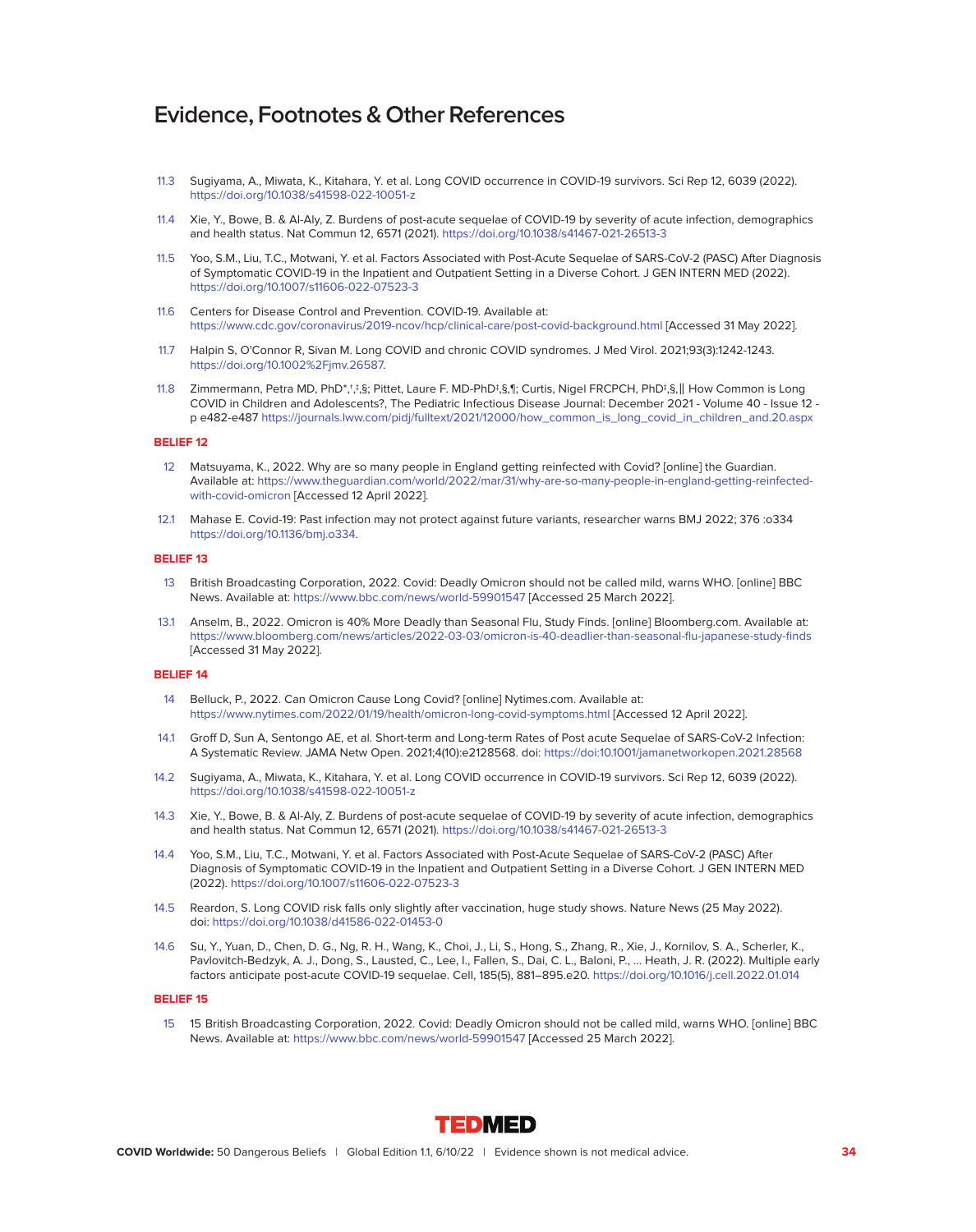- 15.1 Katella, K. Omicron, Delta, Alpha, and More: What To Know About the Coronavirus Variants, 18 May 2022. Yale Medicine. Available at: [https://www.yalemedicine.org/news/covid-19-variants-of-concern](https://www.yalemedicine.org/news/covid-19-variants-of-concern-omicron#:~:text=The%20agency%20is%20still%20monitoring,3%20variant)[omicron#:~:text=The%20agency%20is%20still%20monitoring,3%20variant](https://www.yalemedicine.org/news/covid-19-variants-of-concern-omicron#:~:text=The%20agency%20is%20still%20monitoring,3%20variant) [Accessed 31 May 2022].
- 15.2 McPhillips, D. Growing Share of COVID-19 Deaths are Among Vaccinated People, but Booster Shots Substantially Lower the Risk. 11 May 2022. [https://www.cnn.com/2022/05/11/health/unvaccinated-covid-deaths](https://www.cnn.com/2022/05/11/health/unvaccinated-covid-deaths-growing/index.html#:~:text=In%20the%20second%20half%20of,deaths%20were%20among%20vaccinated%20people)[growing/index.html#:~:text=In%20the%20second%20half%20of,deaths%20were%20among%20vaccinated%20people](https://www.cnn.com/2022/05/11/health/unvaccinated-covid-deaths-growing/index.html#:~:text=In%20the%20second%20half%20of,deaths%20were%20among%20vaccinated%20people) [Accessed 31 May 2022].

#### **BELIEF 16**

- 16 Nordström, P., Ballin, M. and Nordström, A., 2022. Risk of SARS-CoV-2 Reinfection and COVID-19 Hospitalisation in Individuals with Natural- and Hybrid Immunity: A Retrospective, Total Population Cohort Study in Sweden. SSRN Electronic Journal.
- 16.1 Davis, N., 2022. Why are so many people in England getting reinfected with Covid? [online] the Guardian. Available at: [https://www.theguardian.com/world/2022/mar/31/why-are-so-many-people-in-england-getting-reinfected-with-covid](https://www.theguardian.com/world/2022/mar/31/why-are-so-many-people-in-england-getting-reinfected-with-covid-omicron)[omicron](https://www.theguardian.com/world/2022/mar/31/why-are-so-many-people-in-england-getting-reinfected-with-covid-omicron) [Accessed 25 March 2022].
- 16.2 Mahase E. Covid-19: Past infection may not protect against future variants, researcher warns BMJ 2022; 376 :o334 [https://doi.org/10.1136/bmj.o334.](https://doi.org/10.1136/bmj.o334)

#### **BELIEF 17**

- 17 Azeez, W., 2022. COVID jab less effective after 6 months, UK researchers say. [online] Euronews. Available at: <https://www.euronews.com/next/2021/08/25/covid-vaccine-protection-fades-after-6-months-according-to-uk-researchers> [Accessed 12 April 2022].
- 17.1 Dolgin, E., 17 September 2021. COVID vaccine immunity is waning—how much does that matter? Nature News Explainer. Available at:<https://www.nature.com/articles/d41586-021-02532-4>[Accessed 1 June 2022].
- 17.2 Hall, V., Foulkes, S., Insalata, F., Peter Kirwan, Saei, A., Atti, A., Wellington, E., Khawam, J., Munro, K., Cole, M., Tranquillini, C., Taylor-Kerr, A., et al. Protection against SARS-CoV-2 after Covid-19 Vaccination and Previous Infection. March 31, 2022. N Engl J Med 2022; 386:1207-1220. [https://www.nejm.org/doi/full/10.1056/NEJMoa2118691.](https://www.nejm.org/doi/full/10.1056/NEJMoa2118691)
- 17.3 N. Andrews, J. Stowe, F. Kirsebom, S. Toffa, T. Rickeard, E. Gallagher, et al. Covid-19 vaccine effectiveness against the omicron (B.1.1.529) variant. New England Journal of Medicine (2022), [https://DOI:10.1056/NEJMoa2119451.](https://DOI:10.1056/NEJMoa2119451)
- 17.4 Centers for Disease Control and Prevention, Vaccines and Preventable Diseases. [online] Available at: <https://www.cdc.gov/vaccines/vpd/mmr/public/index.html#how-well-mmr-works>[Accessed 1 June 2022].

#### **BELIEF 18**

- 18 Yong, E., 2022. How Did This Many Deaths Become Normal? [online] The Atlantic. Available at: <https://www.theatlantic.com/health/archive/2022/03/covid-us-death-rate/626972/>[Accessed 12 April 2022].
- 18.1 Centers for Disease Control and Prevention, COVID-19. [online] Available at: [https://www.cdc.gov/coronavirus/2019](https://www.cdc.gov/coronavirus/2019-ncov/covid-data/investigations-discovery/hospitalization-death-by-age.html) [ncov/covid-data/investigations-discovery/hospitalization-death-by-age.html](https://www.cdc.gov/coronavirus/2019-ncov/covid-data/investigations-discovery/hospitalization-death-by-age.html) [Accessed 1 June 2022].
- 18.2 Abbasi J. Younger Adults Caught in COVID-19 Crosshairs as Demographics Shift. JAMA. 2020;324(21):2141–2143. [https://jamanetwork.com/journals/jama/fullarticle/2773055.](https://jamanetwork.com/journals/jama/fullarticle/2773055)

- 19 Centers for Disease Control and Prevention, Morbidity and Mortality Weekly Report (MMWR), 2022. [online] Data.cdc.gov. Available at: [https://www.cdc.gov/mmwr/volumes/71/wr/mm7117e3.htm.](https://www.cdc.gov/mmwr/volumes/71/wr/mm7117e3.htm)
- 19.1 Long COVID and kids: more research is urgently needed. Nature 602, 183 (2022). doi: [https://doi.org/10.1038/d41586-](https://doi.org/10.1038/d41586-022-00334-w) [022-00334-w](https://doi.org/10.1038/d41586-022-00334-w)
- 19.2 Yong, E., 2022. How Did This Many Deaths Become Normal? [online] The Atlantic. Available at: <https://www.theatlantic.com/health/archive/2022/03/covid-us-death-rate/626972/>[Accessed 12 April 2022].
- 19.3 Centers for Disease Control and Prevention, C., 2022. [online] Data.cdc.gov. Available at: <https://data.cdc.gov/NCHS/Provisional-COVID-19-Deaths-Focus-on-Ages-0-18-Yea/nr4s-juj3>[Accessed 12 April 2022].
- 19.4 UNICEF, COVID-19 confirmed cases and deaths, 2022. [online data.unicef.org. Available at: <https://data.unicef.org/resources/covid-19-confirmed-cases-and-deaths-dashboard/>[Accessed 9 June 2022].

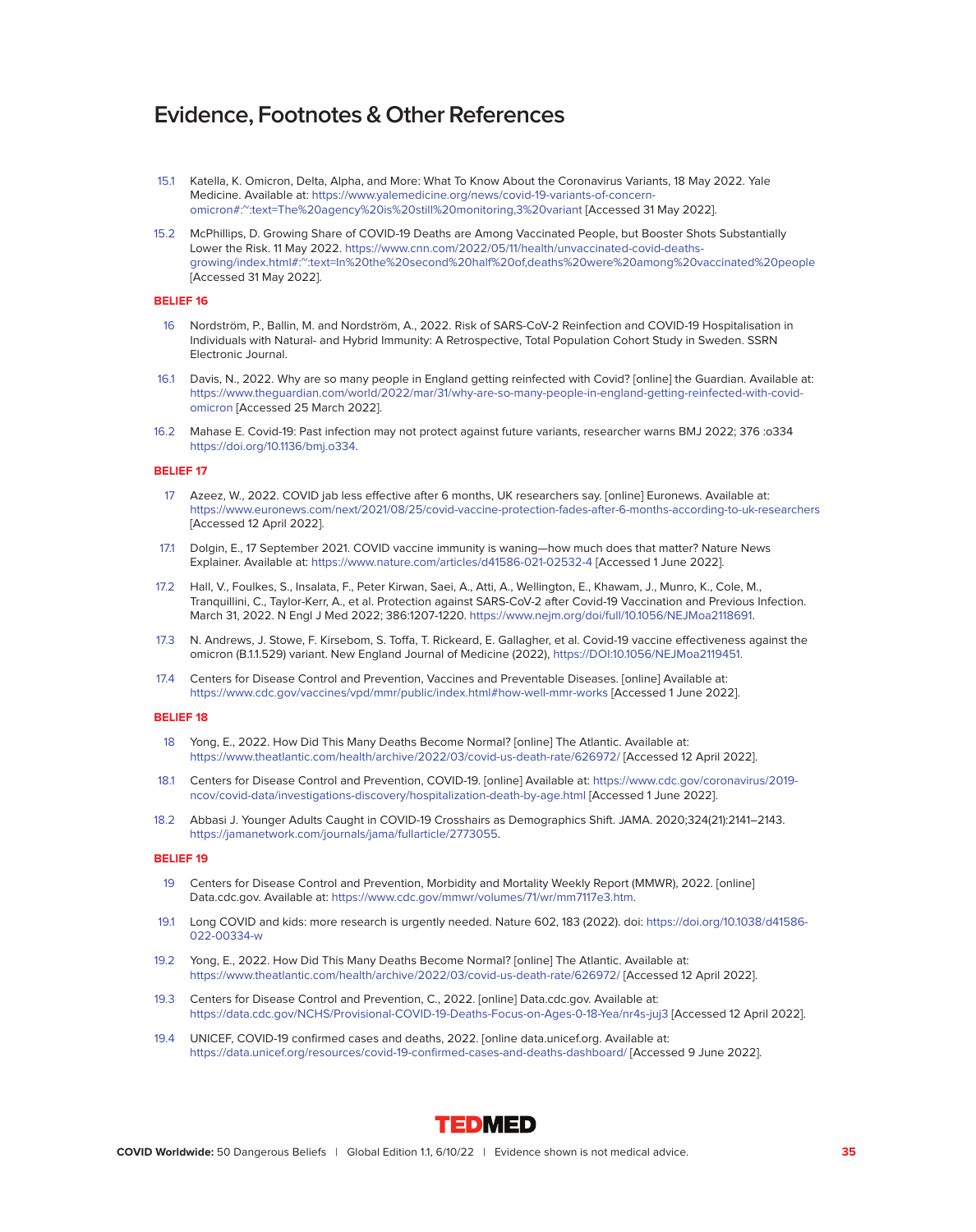#### **BELIEF 20**

- 20 Holly Yan and Travis Caldwell, C., 2022. A record-high number of kids are getting hospitalized with Covid-19 as overall Covid-19 hospitalizations soar past the Delta peak. [online] CNN. Available at: <https://edition.cnn.com/2022/01/04/health/us-coronavirus-tuesday/index.html>[Accessed 12 April 2022].
- 20.1 Centers for Disease Control and Prevention, Morbidity and Mortality Weekly Report (MMWR), 2022. [online] Data.cdc.gov. Available at: [https://www.cdc.gov/mmwr/volumes/71/wr/mm7117e3.htm.](https://www.cdc.gov/mmwr/volumes/71/wr/mm7117e3.htm)
- 20.2 WHO Coronavirus (COVID-19) Dashboard. [online] covid19.who.int. Available at:<https://covid19.who.int/> [Accessed 1 June 2022].
- 20.3 Thomson H. Children with long covid. New Sci. 2021;249(3323):10-11. doi: [10.1016/S0262-4079\(21\)00303-1](http://10.1016/S0262-4079(21)00303-1)
- 20.4 Lewis, D. Long COVID and kids: scientists race to find answers. Nature 595, 482-483 (2021). doi: [https://doi.org/10.1038/d41586-021-01935-7.](https://doi.org/10.1038/d41586-021-01935-7)
- 20.5 American Academy of Pediatrics, Children and COVID-19: State-Level Data Report. [online] aap.org. Available at: <https://www.aap.org/en/pages/2019-novel-coronavirus-covid-19-infections/children-and-covid-19-state-level-data-report/> [Accessed 1 June 2022].

#### **BELIEF 21**

- 21 The Lancet.com, 2022. Estimating excess mortality due to the COVID-19 pandemic: a systematic analysis of COVID-19 related mortality, 2020–21. [online] Thelancet.com. Available at: <https://www.thelancet.com/action/showPdf?pii=S0140-6736%2821%2902796-3>[Accessed 12 April 2022].
- 21.1 Adam, D. The pandemic's true death toll: millions more than official count. Nature 601, 312-315 (2022) doi: [https://doi.org/10.1038/d41586-022-00104-8.](https://doi.org/10.1038/d41586-022-00104-8)
- 21.2 COVID-19 Cumulative Infection Collaborators. Estimating global, regional, and national daily and cumulative infections with SARS-CoV-2 through Nov 14, 2021: a statistical analysis. The Lancet; 08 April 2022. [https://doi.org/10.1016/S0140-](https://doi.org/10.1016/S0140-6736(22)00484-6) [6736\(22\)00484-6](https://doi.org/10.1016/S0140-6736(22)00484-6)

#### **BELIEF 22**

- 22 Grijalva, C., Rolfes, M., Zhu, Y., McLean, H., Hanson, K., Belongia, E., Halasa, N., Kim, A., Reed, C., Fry, A. and Talbot, H., 2022. Transmission of SARS-COV-2 Infections in Households — Tennessee and Wisconsin, April–September 2020. [online] CDC: Centers for Disease Control and Prevention. Available at: <https://www.cdc.gov/mmwr/volumes/69/wr/mm6944e1.htm?msclkid=3769f65db41811ec96dd5432b6e49bbe> [Accessed 12 April 2022].
- 22.1 Cleveland Clinic, 2022. Should You Wear a Mask at Home? [online] Cleveland Clinic. Available at: <https://health.clevelandclinic.org/should-you-wear-a-mask-at-home/>[Accessed 12 April 2022].
- 22.2 Ducharme, J., 2022. An N95 Is the Best Mask for Omicron. Here's Why. [online] Time. Available at: <https://time.com/6139169/n95-best-mask-omicron-covid-19/>[Accessed 12 April 2022].
- 22.3 Baker JM, Nakayama JY, O'Hegarty M, et al. SARS-CoV-2 B.1.1.529 (Omicron) Variant Transmission Within Households -Four U.S. Jurisdictions, November 2021–February 2022. MMWR Morb Mortal Wkly Rep 2022;71:341–346. DOI: <http://dx.doi.org/10.15585/mmwr.mm7109e1>
- 22.4 Jørgensen SB, Nygård K, Kacelnik O, Telle K. Secondary Attack Rates for Omicron and Delta Variants of SARS-CoV-2 in Norwegian Households. JAMA. 2022;327(16):1610–1611. doi:10.1001/jama.2022.3780. [http://jamanetwork.com/article.aspx?doi=10.1001/jama.2022.3780.](http://jamanetwork.com/article.aspx?doi=10.1001/jama.2022.3780)
- 22.5 Madewell ZJ, Yang Y, Longini IM, Halloran ME, Dean NE. Household Secondary Attack Rates of SARS-CoV-2 by Variant and Vaccination Status: An Updated Systematic Review and Meta-analysis. JAMA Netw Open. 2022;5(4):e229317. doi: [10.1001/jamanetworkopen.2022.9317. https://jamanetwork.com/journals/jamanetworkopen/fullarticle/2791601.](10.1001/jamanetworkopen.2022.9317. https://jamanetwork.com/journals/jamanetworkopen/fullarticle/2791601)

- 23 Douaud, G., Lee, S., Alfaro-Almagro, F. et al. SARS-CoV-2 is associated with changes in brain structure in UK Biobank. Nature (2022).<https://doi.org/10.1038/s41586-022-04569-5>
- 23.1 Ryan, B., 2022. Even mild Covid is linked to brain damage months after illness, scans show. [online] NBC News. Available at: [https://www.nbcnews.com/health/health-news/long-covid-even-mild-covid-linked-damage-brain-months](https://www.nbcnews.com/health/health-news/long-covid-even-mild-covid-linked-damage-brain-months-infection-%20rcna18959?msclkid=48a4b6beb41911ecad40c3aea5af477e)[infection-%20rcna18959?msclkid=48a4b6beb41911ecad40c3aea5af477e](https://www.nbcnews.com/health/health-news/long-covid-even-mild-covid-linked-damage-brain-months-infection-%20rcna18959?msclkid=48a4b6beb41911ecad40c3aea5af477e) [Accessed 12 April 2022].

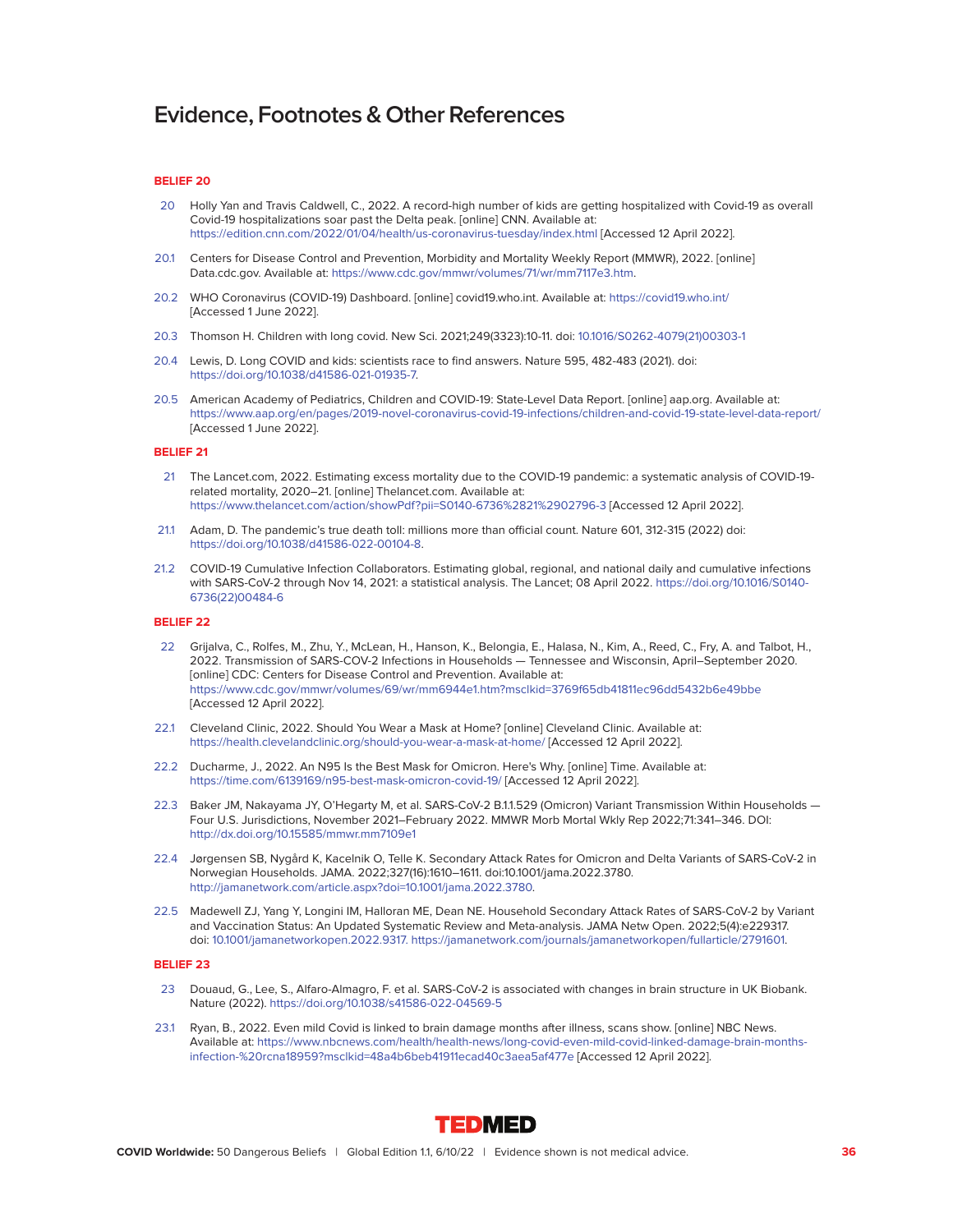- 23.2 Lopez-Leon, S., Wegman-Ostrosky, T., Perelman, C. et al. More than 50 long-term effects of COVID-19: a systematic review and meta-analysis. Sci Rep 11, 16144 (2021).<https://doi.org/10.1038/s41598-021-95565-8>
- 23.3 Johansson MA, Quandelacy TM, Kada S, et al. SARS-CoV-2 Transmission From People Without COVID-19 Symptoms. JAMA Netw Open. 2021;4(1):e2035057. doi: [10.1001/jamanetworkopen.2020.35057](http://10.1001/jamanetworkopen.2020.35057)

#### **BELIEF 24**

- 24 Anselm, B., 2022. Omicron is 40% More Deadly than Seasonal Flu, Study Finds. [online] Bloomberg.com. Available at: <https://www.bloomberg.com/news/articles/2022-03-03/omicron-is-40-deadlier-than-seasonal-flu-japanese-study-finds> [Accessed 31 May 2022].
- 24.1 Kimball, S., 7 Mar 2022. U.S. far from normal with Covid deaths 10 times higher than seasonal respiratory viruses, report says. [online] CNBC.com. Available at: [https://www.cnbc.com/2022/03/07/us-far-from-normal-with-covid-deaths-10](https://www.cnbc.com/2022/03/07/us-far-from-normal-with-covid-deaths-10-times-higher-than-flu-rsv-report.html) [times-higher-than-flu-rsv-report.html](https://www.cnbc.com/2022/03/07/us-far-from-normal-with-covid-deaths-10-times-higher-than-flu-rsv-report.html) [Accessed 2 June 2022].
- 24.2 Taylor, C., 2022. HEALTH AND SCIENCE Covid will always be an epidemic virus not an endemic one, scientist warns. [online] CNBC. Com. Available at: [https://www.cnbc.com/2022/02/02/covid-will-never-become-an-endemic-virus](<https://www.cnbc.com/2022/02/02/covid-will-never-become-an-endemic-virus-scientist-warns.html)[scientist-warns.html](<https://www.cnbc.com/2022/02/02/covid-will-never-become-an-endemic-virus-scientist-warns.html) [Accessed 12 April 2022].
- 24.3 ABC News, A., 2022. Debunking the idea viruses always evolve to become less virulent. [online] ABC News. Available at: <https://abcnews.go.com/Health/debunking-idea-viruses-evolve-virulent/story?id=82052581>[Accessed 25 March 2022].
- 24.4 Callaway E. Beyond Omicron: what's next for COVID's viral evolution? Nature 600, 204-207 (2021). doi: [https://doi.org/10.1038/d41586-021-03619-8.](https://doi.org/10.1038/d41586-021-03619-8)
- 24.5 WHO, 2022. Tuberculosis. [online] who.int. Available at: [https://www.who.int/news-room/fact-sheets/detail/tuberculosis.](https://www.who.int/news-room/fact-sheets/detail/tuberculosis) [Accessed 2 June 2022].

#### **BELIEF 25**

- 25 Jessica A. Plante, Brooke M. Mitchell, Kenneth S. Plante, Kari Debbink, Scott C. Weaver, Vineet D. Menachery, The variant gambit: COVID-19's next move,Cell Host & Microbe, Volume 29, Issue 4, 2021, Pages 508-515, ISSN 1931-3128, [https://doi.org/10.1016/j.chom.2021.02.020.](https://doi.org/10.1016/j.chom.2021.02.020)
- 25.1 WHO, 2022. Tracking SARS-CoV-2 variants. [online] who.int. Available at: [https://www.who.int/activities/tracking-SARS-](https://www.who.int/activities/tracking-SARS-CoV-2-variants)[CoV-2-variants](https://www.who.int/activities/tracking-SARS-CoV-2-variants) [Accessed 2 June 2022].
- 25.2 WHO, 2022. WHO Coronavirus (COVID-19) Dashboard. [online] who.int. Available at:<https://covid19.who.int/> [Accessed 2 June 2022].
- 25.3 Ritchie, H., Mathieu, E., Rodés-Guirao, L., Appel, C., Giattino, C., Ortiz-Ospina, E., Hasell, J., Macdonald, B., Beltekian, D. and Roser, M., 2022. Coronavirus Pandemic (COVID-19). [online] Our World in Data. Available at: <https://ourworldindata.org/covid-vaccinations>[Accessed 12 April 2022].

# **BELIEF 26**

- 26 Ritchie, H., Mathieu, E., Rodés-Guirao, L., Appel, C., Giattino, C., Ortiz-Ospina, E., Hasell, J., Macdonald, B., Beltekian, D. and Roser, M., 2022. Coronavirus Pandemic (COVID-19). [online] Our World in Data. Available at: <https://ourworldindata.org/covid-vaccinations>[Accessed 12 April 2022].
- 26.1 WHO International, 2022. Strategy to Achieve Global Covid-19 Vaccination by mid-2022. [online] Who.int. Available at: [https://cdn.who.int/media/docs/default-source/immunization/covid-19/strategy-to-achieve-global-covid-19-vaccination](https://cdn.who.int/media/docs/default-source/immunization/covid-19/strategy-to-achieve-global-covid-19-vaccination-by-mid-2022.pdf)[by-mid-2022.pdf](https://cdn.who.int/media/docs/default-source/immunization/covid-19/strategy-to-achieve-global-covid-19-vaccination-by-mid-2022.pdf) [Accessed 2 June 2022].
- 26.2 WHO International, 2022. Vaccine equity. [online] Who.int. Available at:<https://www.who.int/campaigns/vaccine-equity> [Accessed 2 June 2022].
- 26.3 WHO International, 2022. Global Dashboard for Vaccine Equity, 2022. [online] data.undp.org. Available at: <https://data.undp.org/vaccine-equity/>[Accessed 2 June 2022].

#### **BELIEF 27**

 27 GAVI–The Vaccine Alliance, 2022. COVAX crosses milestone of 500 million donated doses shipped to 105 countries. [online] Gavi.org. Available at: [https://www.gavi.org/news/media-room/covax-crosses-milestone-500-million-donated](https://www.gavi.org/news/media-room/covax-crosses-milestone-500-million-donated-doses-shipped-105-countries)[doses-shipped-105-countries](https://www.gavi.org/news/media-room/covax-crosses-milestone-500-million-donated-doses-shipped-105-countries) [Accessed 12 April 2022].

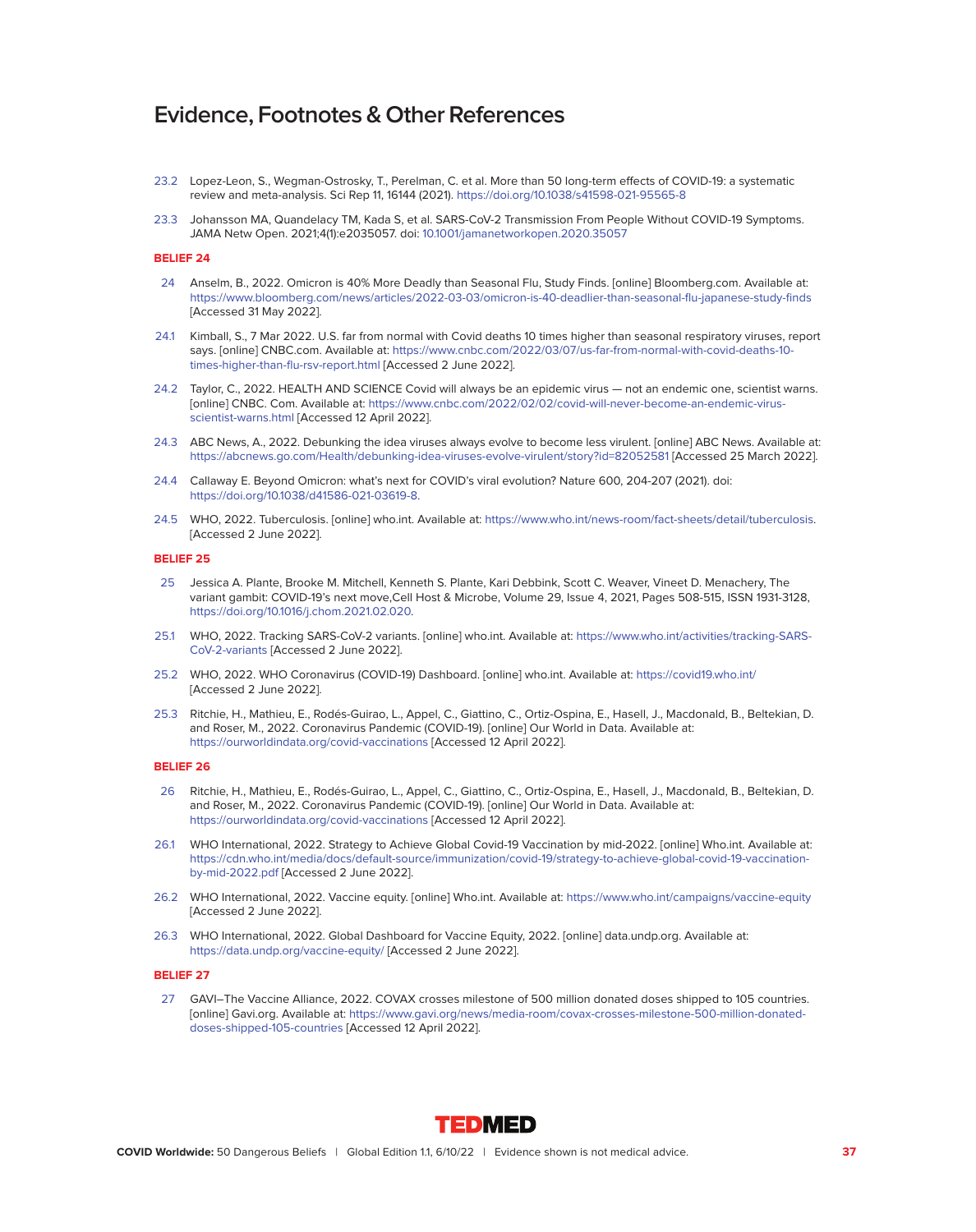- 27.1 WHO International, 2022. Strategy to Achieve Global Covid-19 Vaccination by mid-2022. [online] Who.int. Available at: [https://cdn.who.int/media/docs/default-source/immunization/covid-19/strategy-to-achieve-global-covid-19-vaccination](https://cdn.who.int/media/docs/default-source/immunization/covid-19/strategy-to-achieve-global-covid-19-vaccination-by-mid-2022.pdf)[by-mid-2022.pdf](https://cdn.who.int/media/docs/default-source/immunization/covid-19/strategy-to-achieve-global-covid-19-vaccination-by-mid-2022.pdf) [Accessed 2 June 2022].
- 27.2 WHO International, 2022. Vaccine Equity. [online] Who.int. Available at:<https://www.who.int/campaigns/vaccine-equity> [Accessed 2 June 2022].
- 27.3 WHO International, 2022. Global Dashboard for Vaccine Equity, 2022. [online] data.undp.org. Available at: <https://data.undp.org/vaccine-equity/>[Accessed 2 June 2022].
- 27.4 OECD. Org, 2022. Access to COVID-19 vaccines: Global approaches in a global crisis. [online] OECD. Available at: [https://www.oecd.org/coronavirus/policy-responses/access-to-covid-19-vaccines-global-approaches-in-a-global-crisis](https://www.oecd.org/coronavirus/policy-responses/access-to-covid-19-vaccines-global-approaches-in-a-global-crisis-c6a18370/)[c6a18370/](https://www.oecd.org/coronavirus/policy-responses/access-to-covid-19-vaccines-global-approaches-in-a-global-crisis-c6a18370/) [Accessed 12 April 2022].

#### **BELIEF 28**

- 28 Holder, J., 2022. Tracking Coronavirus Vaccinations Around the World. [online] Nytimes.com. Available at: <https://www.nytimes.com/interactive/2021/world/covid-vaccinations-tracker.html>[Accessed 12 April 2022].
- 28.1 WHO International, 2022. Strategy to Achieve Global Covid-19 Vaccination by mid-2022. [online] Who.int. Available at: [https://cdn.who.int/media/docs/default-source/immunization/covid-19/strategy-to-achieve-global-covid-19-vaccination](https://cdn.who.int/media/docs/default-source/immunization/covid-19/strategy-to-achieve-global-covid-19-vaccination-by-mid-2022.pdf)[by-mid-2022.pdf](https://cdn.who.int/media/docs/default-source/immunization/covid-19/strategy-to-achieve-global-covid-19-vaccination-by-mid-2022.pdf) [Accessed 2 June 2022].
- 28.2 WHO International, 2022. Global Dashboard for Vaccine Equity, 2022. [online] data.undp.org. Available at: <https://data.undp.org/vaccine-equity/>[Accessed 2 June 2022].
- 28.3 Mitropoulos, A., 2022. Millions of COVID-19 shots set to go to waste, as vaccine rollout slows. [online] ABC News. Available at:<https://abcnews.go.com/Health/millions-covid-19-shots-set-waste-vaccine-rollout/story?id=84111412> [Accessed 2 June 2022].
- 28.4 Lazarus JV, Abdool Karim SS, van Selm L, et alCOVID-19 vaccine wastage in the midst of vaccine inequity: causes, types and practical stepsBMJ Global Health 2022;7:e009010.<http://dx.doi.org/10.1136/bmjgh-2022-009010>

#### **BELIEF 29**

- 29 Bagot, M., 2022. WHO says Covid still 'very dangerous virus' and we are only at 'halfway mark'. [online] mirror. Available at: [https://www.mirror.co.uk/news/uk-news/who-says-covid-still-very-26037078](<https://www.mirror.co.uk/news/uk-news/who-says-covid-still-very-26037078) [Accessed 12 April 2022].
- 29.1 The Lancet.com, 2022. Estimating excess mortality due to the COVID-19 pandemic: a systematic analysis of COVID-19 related mortality, 2020–21. [online] Thelancet.com. Available at: <https://www.thelancet.com/action/showPdf?pii=S0140-6736%2821%2902796-3>[Accessed 12 April 2022].
- 29.2 Ritchie, H., Mathieu, E., Rodés-Guirao, L., Appel, C., Giattino, C., Ortiz-Ospina, E., Hasell, J., Macdonald, B., Beltekian, D. and Roser, M., 2022. Coronavirus Pandemic (COVID-19). [online] Our World in Data. Available at: <https://ourworldindata.org/excess-mortality-covid>[Accessed 2 June 2022].
- 29.3 WHO International, 2022. Vaccine Equity. [online] Who.int. Available at:<https://www.who.int/campaigns/vaccine-equity> [Accessed 2 June 2022].

- 30 Gorvett, Z., 2022. How effective is a single vaccine dose against Covid-19? [online] Bbc.com. Available at: <https://www.bbc.com/future/article/20210114-covid-19-how-effective-is-a-single-vaccine-dose>[Accessed 12 April 2022].
- 30.1 N. Andrews, J. Stowe, F. Kirsebom, S. Toffa, T. Rickeard, E. Gallagher, et al. Covid-19 vaccine effectiveness against the omicron (B.1.1.529) variant. New England Journal of Medicine (2022), [https://DOI:10.1056/NEJMoa2119451.](https://DOI:10.1056/NEJMoa2119451)
- 30.2 UK Health Security Agency. COVID-19 vaccine surveillance report, week 4. [online] assets.publishing.service.gov.uk. 27 Jan 2022. Available at: [https://assets.publishing.service.gov.uk/government/uploads/system/uploads/attachment\\_](https://assets.publishing.service.gov.uk/government/uploads/system/uploads/attachment_ data/file/1050721/Vaccine-surveillance-report-week-4.pdf) [data/file/1050721/Vaccine-surveillance-report-week-4.pdf](https://assets.publishing.service.gov.uk/government/uploads/system/uploads/attachment_ data/file/1050721/Vaccine-surveillance-report-week-4.pdf) [Accessed 6 June 2022].
- 30.3 Willyard, C. What the Omicron was is revealing about human immunity. Nature 602, 22-25 (2022) doi: <https://doi.org/10.1038/d41586-022-00214-3>
- 30.4 Cohn, B. A., Cirillo, P. M., Murphy, C. C., Krigbaum, N. Y., & Wallace, A. W. (2022). SARS-CoV-2 vaccine protection and deaths among US veterans during 2021. Science, 375(6578), 331-336.<https://doi.org/10.1126/science.abm0620>

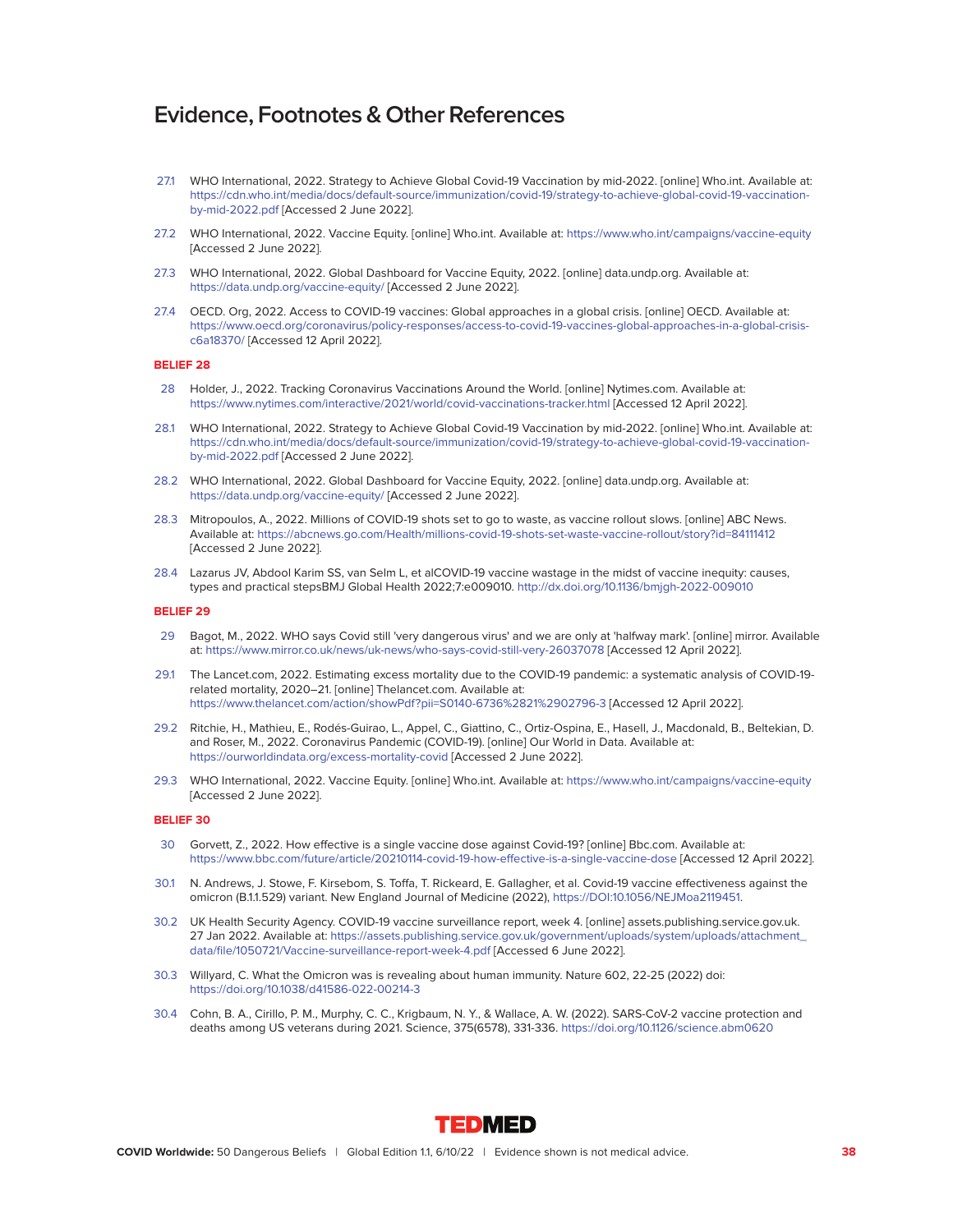#### **BELIEF 31**

- 31 Deblina Chakraborty, C., 2022. How to think about boosters in light of this week's Pfizer and Moderna news. [online] CNN. Available at:<https://edition.cnn.com/2022/01/27/health/omicron-booster-wait-wen-wellness/index.html> [Accessed 12 April 2022].
- 31.1 Waltz, E. Omicron-targeted vaccines do no better than original jabs in early tests. Nature News. 14 Feb 2022. doi:<https://doi.org/10.1038/d41586-022-00003-y>

#### **BELIEF 32**

- 32 Who.int. 2022. Interim statement on COVID-19 vaccines in the context of the circulation of the Omicron SARS-CoV-2 variant from the WHO Technical Advisory Group on COVID-19 Vaccine Composition (TAG-CO-VAC), 08 March 2022. [online] Available at: [https://www.who.int/news/item/08-03-2022-interim-statement-on-covid-19-vaccines-in-the-context](https://www.who.int/news/item/08-03-2022-interim-statement-on-covid-19-vaccines-in-the-context-of-the-circulation-of-the-omicron-sars-cov-2-variant-from-the-who-technical-advisory-group-on-covid-19-vaccine-composition-(tag-co-vac)-08-march-2022)[of-the-circulation-of-the-omicron-sars-cov-2-variant-from-the-who-technical-advisory-group-on-covid-19-vaccine-compo](https://www.who.int/news/item/08-03-2022-interim-statement-on-covid-19-vaccines-in-the-context-of-the-circulation-of-the-omicron-sars-cov-2-variant-from-the-who-technical-advisory-group-on-covid-19-vaccine-composition-(tag-co-vac)-08-march-2022) [sition-\(tag-co-vac\)-08-march-2022](https://www.who.int/news/item/08-03-2022-interim-statement-on-covid-19-vaccines-in-the-context-of-the-circulation-of-the-omicron-sars-cov-2-variant-from-the-who-technical-advisory-group-on-covid-19-vaccine-composition-(tag-co-vac)-08-march-2022) [Accessed 12 April 2022].
- 32.1 Morens DM, Taubenberger JK, Fauci AS. Universal Coronavirus Vaccines An Urgent Need. N Engl J Med. 2022 Jan 27;386(4):297-299. [https://doi:10.1056/NEJMp2118468.](https://doi:10.1056/NEJMp2118468) Epub 2021 Dec 15. PMID: 34910863.
- 32.2 Dolgin, E. Pan-coronavirus vaccine pipeline takes form. Nature Reviews Drug Discover. 19 April 2022. doi: [https://doi.org/10.1038/d41573-022-00074-6.](https://doi.org/10.1038/d41573-022-00074-6)

#### **BELIEF 33**

- 33 Cohen, J., 2022. Covid-19 Vaccine Hesitancy Is Worse in E.U (European Union) than U.S. [online] Forbes. Available at: [https://www.forbes.com/sites/joshuacohen/2021/03/08/covid-19-vaccine-hesitancy-is-worse-in-eu-than](https://www.forbes.com/sites/joshuacohen/2021/03/08/covid-19-vaccine-hesitancy-is-worse-in-eu-than-us/?sh=7daeb63611f1)[us/?sh=7daeb63611f1](https://www.forbes.com/sites/joshuacohen/2021/03/08/covid-19-vaccine-hesitancy-is-worse-in-eu-than-us/?sh=7daeb63611f1) [Accessed 12 April 2022].
- 33.1 Sallam M. COVID-19 Vaccine Hesitancy Worldwide: A Concise Systematic Review of Vaccine Acceptance Rates. Vaccines (Basel). 2021;9(2):160. Published 2021 Feb 16. [https://doi:10.3390/vaccines9020160.](https://doi:10.3390/vaccines9020160)
- 33.2 Child and Adolescent Immunization Schedule [online]. cdc.gov. Available at: <https://www.cdc.gov/vaccines/schedules/hcp/imz/child-adolescent.html>[Accessed 6 June 2022].
- 33.3 Current Trends Childhood Immunization Initiative, United States—5 year Follow-Up [online]. cdc.gov. Available at: [https://www.cdc.gov/vaccines/imz-managers/guides-pubs/downloads/vacc\\_mandates\\_chptr13.pdf](https://www.cdc.gov/vaccines/imz-managers/guides-pubs/downloads/vacc_mandates_chptr13.pdf) [Accessed 6 June 2022].
- 33.4 Which countries have mandatory childhood vaccination policies? [online]. Ourworldindata.org. Available at:<https://ourworldindata.org/childhood-vaccination-policies>[Accessed 6 June 2022].

#### **BELIEF 34**

- 34 Megan Munro, C., 2022. Deaths involving COVID-19 by vaccination status, England Office for National Statistics. [online] Ons.gov.uk. Available at: [https://www.ons.gov.uk/peoplepopulationandcommunity/birthsdeathsandmarriages/](https://www.ons.gov.uk/peoplepopulationandcommunity/birthsdeathsandmarriages/ deaths/bulletins/deathsinvolvingcovid19byvaccinationstatusengland/deathsoccurringbetween1january2021and31march2022) [deaths/bulletins/deathsinvolvingcovid19byvaccinationstatusengland/deathsoccurringbetween1january2021and31march](https://www.ons.gov.uk/peoplepopulationandcommunity/birthsdeathsandmarriages/ deaths/bulletins/deathsinvolvingcovid19byvaccinationstatusengland/deathsoccurringbetween1january2021and31march2022) [2022](https://www.ons.gov.uk/peoplepopulationandcommunity/birthsdeathsandmarriages/ deaths/bulletins/deathsinvolvingcovid19byvaccinationstatusengland/deathsoccurringbetween1january2021and31march2022) [Accessed 6 June 2022].
- 34.1 How do death rates from COVID-19 differ between people who are vaccinated and those who are not? [online]. Ourworldindata.org. Available at:<https://ourworldindata.org/covid-deaths-by-vaccination>[Accessed 6 June 2022].
- 34.2 Cao, W., Li, T. COVID-19: towards understanding of pathogenesis. Cell Res 30, 367–369 (2020). [https://doi.org/10.1038/s41422-020-0327-4.](https://doi.org/10.1038/s41422-020-0327-4)
- 34.3 Lozach PY. Cell Biology of Viral Infections. Cells. 2020;9(11):2431. Published 2020 Nov 7. [https://doi:10.3390/cells9112431.](https://doi:10.3390/cells9112431)

- 35 News, A., 2022. Strained supply chain for glass vials could delay coronavirus vaccine. [online] ABC News. Available at: <https://abcnews.go.com/Health/strained-supply-chain-glass-vials-delay-coronavirus-vaccine/story?id=71349287> [Accessed 12 April 2022].
- 35.1 Mirasol, F. 1 March 2021. Increases in Manufacturing Capacity Target Vial and Syringe Shortages. [online] biopharminternational.com. Available at: [https://www.biopharminternational.com/view/increases-in-manufacturing](https://www.biopharminternational.com/view/increases-in-manufacturing-capacity-target-vial-and-syringe-shortages)[capacity-target-vial-and-syringe-shortages](https://www.biopharminternational.com/view/increases-in-manufacturing-capacity-target-vial-and-syringe-shortages) [Accessed 6 June 2022].

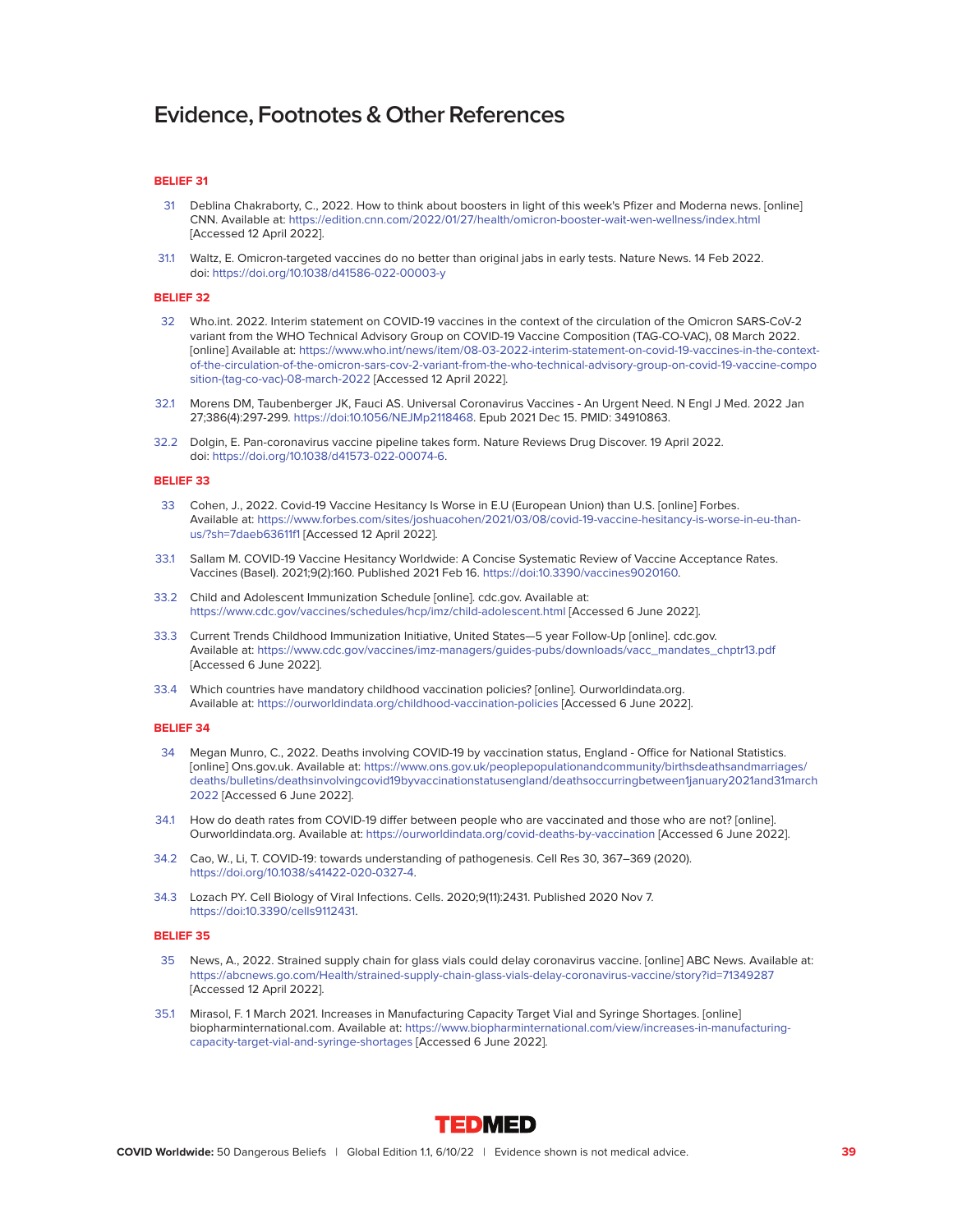- 35.2 Parrish, M., 2022. [online] Pharmamanufacturing.com. Available at: <https://www.pharmamanufacturing.com/articles/2020/under-pressure/>[Accessed 12 April 2022].
- 35.3 Ganti, L. Healthcare Lessons From A Pandemic: A Place For Glass Alternatives. [online] forbes.com. 21 March 2022. Available at [https://www.forbes.com/sites/forbesbusinessdevelopmentcouncil/2022/03/21/healthcare-lessons-from-a](https://www.forbes.com/sites/forbesbusinessdevelopmentcouncil/2022/03/21/healthcare-lessons-from-a-pandemic-a-place-for-glass-alternatives/?sh=1df10bdd44a8)[pandemic-a-place-for-glass-alternatives/?sh=1df10bdd44a8](https://www.forbes.com/sites/forbesbusinessdevelopmentcouncil/2022/03/21/healthcare-lessons-from-a-pandemic-a-place-for-glass-alternatives/?sh=1df10bdd44a8) [Accessed 6 June 2022].
- 35.4 Hopkins, J., 2020-06-16. Coronavirus Vaccine Makers Are Hunting for Vital Equipment: Glass Vials. [online] Available at: [https://www.wsj.com/articles/coronavirus-vaccine-makers-are-hunting-for-vital-equipment-glass-vials-](https://www.wsj.com/articles/coronavirus-vaccine-makers-are-hunting-for-vital-equipment-glass-vials-11592317525?mod=itp_wsj&mod=&mod=djemITP_h)[11592317525?mod=itp\\_wsj&mod=&mod=djemITP\\_h.](https://www.wsj.com/articles/coronavirus-vaccine-makers-are-hunting-for-vital-equipment-glass-vials-11592317525?mod=itp_wsj&mod=&mod=djemITP_h) [Accessed 15 June, 2022.]

#### **BELIEF 36**

- 36 Ingram, T., 2022. Urgent action needed now to ensure sufficient COVID vaccine syringe supply to meet 2022 vaccination targets. [online] Unicef.org. Available at: [https://www.unicef.org/press-releases/urgent-action-needed-now](https://www.unicef.org/press-releases/urgent-action-needed-now-ensure-sufficient-covid-vaccine-syringe-supply-meet-2022)[ensure-sufficient-covid-vaccine-syringe-supply-meet-2022](https://www.unicef.org/press-releases/urgent-action-needed-now-ensure-sufficient-covid-vaccine-syringe-supply-meet-2022) [Accessed 12 April 2022].
- 36.1 Ward, J. 29 October 2021. Prevent Epidemics of Blood-borne Infections by Assuring Safe Shots of COVID-19 Vaccines. [online] global hep.org. Available at: [https://www.globalhep.org/news/prevent-epidemics-blood-borne-infections](https://www.globalhep.org/news/prevent-epidemics-blood-borne-infections-assuring-safe-shots-covid-19-vaccines)[assuring-safe-shots-covid-19-vaccines](https://www.globalhep.org/news/prevent-epidemics-blood-borne-infections-assuring-safe-shots-covid-19-vaccines) [Accessed 6 June 2022].
- 36.2 PATH. 17 November 2021. A supply gap of more than 1 billion auto disposable syringes could impact COVID-19 immunization efforts in 100 countries. [online] path.org. Available at: [https://www.path.org/media-center/supply-gap](https://www.path.org/media-center/supply-gap-more-1-billion-autodisable-syringes-could-impact-covid-19-immunization-efforts-100-countries/)[more-1-billion-autodisable-syringes-could-impact-covid-19-immunization-efforts-100-countries/](https://www.path.org/media-center/supply-gap-more-1-billion-autodisable-syringes-could-impact-covid-19-immunization-efforts-100-countries/) [Accessed 6 June 2022].
- 36.3 22 Nov 2021. The syringe shortage, explained. [online] path.org. Available at: [https://www.path.org/articles/syringe](https://www.path.org/articles/syringe-shortage-explained/)[shortage-explained/](https://www.path.org/articles/syringe-shortage-explained/) [Accessed 6 June 2022].
- 36.4 23 Feb 2021. The right choice of a syringe. [online] Unicef.org. Available at: [https://www.unicef.org/supply/stories/right](https://www.unicef.org/supply/stories/right-choice-syringe)[choice-syringe](https://www.unicef.org/supply/stories/right-choice-syringe) [Accessed 6 June 2022].

#### **BELIEF 37**

- 37 Keenan, L., 2022. COVID-19 pandemic leads to major backsliding on childhood vaccinations, new WHO, UNICEF data shows. [online] Who.int. Available at: [https://www.who.int/news/item/15-07-2021-covid-19-pandemic-leads-to-major](https://www.who.int/news/item/15-07-2021-covid-19-pandemic-leads-to-major-backsliding-on-childhood-vaccinations-new-who-unicef-data-shows)[backsliding-on-childhood-vaccinations-new-who-unicef-data-shows](https://www.who.int/news/item/15-07-2021-covid-19-pandemic-leads-to-major-backsliding-on-childhood-vaccinations-new-who-unicef-data-shows) [Accessed 12 April 2022].
- 37.1 22 Nov 2021. The syringe shortage, explained. [online] path.org. Available at: [https://www.path.org/articles/syringe](https://www.path.org/articles/syringe-shortage-explained/)[shortage-explained/](https://www.path.org/articles/syringe-shortage-explained/) [Accessed 6 June 2022].
- 37.2 27 April 2022. UNICEF and WHO warn of 'perfect storm' of conditions for measles outbreaks, affecting children. [online] Unicef.org. Available at: [https://www.unicef.org/press-releases/unicef-and-who-warn-perfect-storm-conditions](https://www.unicef.org/press-releases/unicef-and-who-warn-perfect-storm-conditions-measles-outbreaks-affecting-children)[measles-outbreaks-affecting-children](https://www.unicef.org/press-releases/unicef-and-who-warn-perfect-storm-conditions-measles-outbreaks-affecting-children) [Accessed 6 June 2022].

#### **BELIEF 38**

- 38 World Health Assembly, 2022. [online] Apps.who.int. Available at: [https://apps.who.int/gb/ebwha/pdf\\_files/WHA69/A69\\_R19-en.pdf](https://apps.who.int/gb/ebwha/pdf_files/WHA69/A69_R19-en.pdf) [Accessed 12 April 2022].
- 38.1 Liu, J., Goryakin, Y., Maeda, A., Bruckner, T. and Scheffler, R., 2017. Global Health Workforce Labor Market Projections for 2030. Human Resources for Health, [online] 15(1). Available at: <https://human-resources-health.biomedcentral.com/track/pdf/10.1186/s12960-017-0187-2.pdf>[Accessed 12 April 2022].
- 38.2 Alban, R., 2022. Opinion: Amid labor shortage, let community health workers give vaccines. [online] Devex.com. Available at: [https://www.devex.com/news/opinion-amid-labor-shortage-let-community-health-workers-give-vaccines-](https://www.devex.com/news/opinion-amid-labor-shortage-let-community-health-workers-give-vaccines-102838)[102838](https://www.devex.com/news/opinion-amid-labor-shortage-let-community-health-workers-give-vaccines-102838) [Accessed 12 April 2022].
- 38.3 21 Jan 2022. Strategies to Mitigate Healthcare Personnel Staffing Shortages. [online] cdc.gov. Available at: <https://www.cdc.gov/coronavirus/2019-ncov/hcp/mitigating-staff-shortages.html>[Accessed 6 June 2022].

- 39 ECDC, 2022. SARS-CoV-2 variants of concern as of 7 April 2022. [online] European Centre for Disease Prevention and Control: An agency of the European Union. Available at:<https://www.ecdc.europa.eu/en/covid-19/variants-concern> [Accessed 7 June 2022].
- 39.1 Thermo Fischer Scientific, 2022. The S Gene Advantage: TaqPath COVID-19 Tests May Help Early Identification of B.1.1.7. [online] Clinical Conversations. Available at: [https://www.thermofisher.com/blog/clinical-conversations/the-s-gene](https://www.thermofisher.com/blog/clinical-conversations/the-)[advantage-taqpath-covid-19-tests-may-help-early-identification-of-b-1-1-7/?cid=gsd\\_cbu\\_sbu\\_r03\\_co\\_cp1422\\_pjt6968\\_](https://www.thermofisher.com/blog/clinical-conversations/the-)

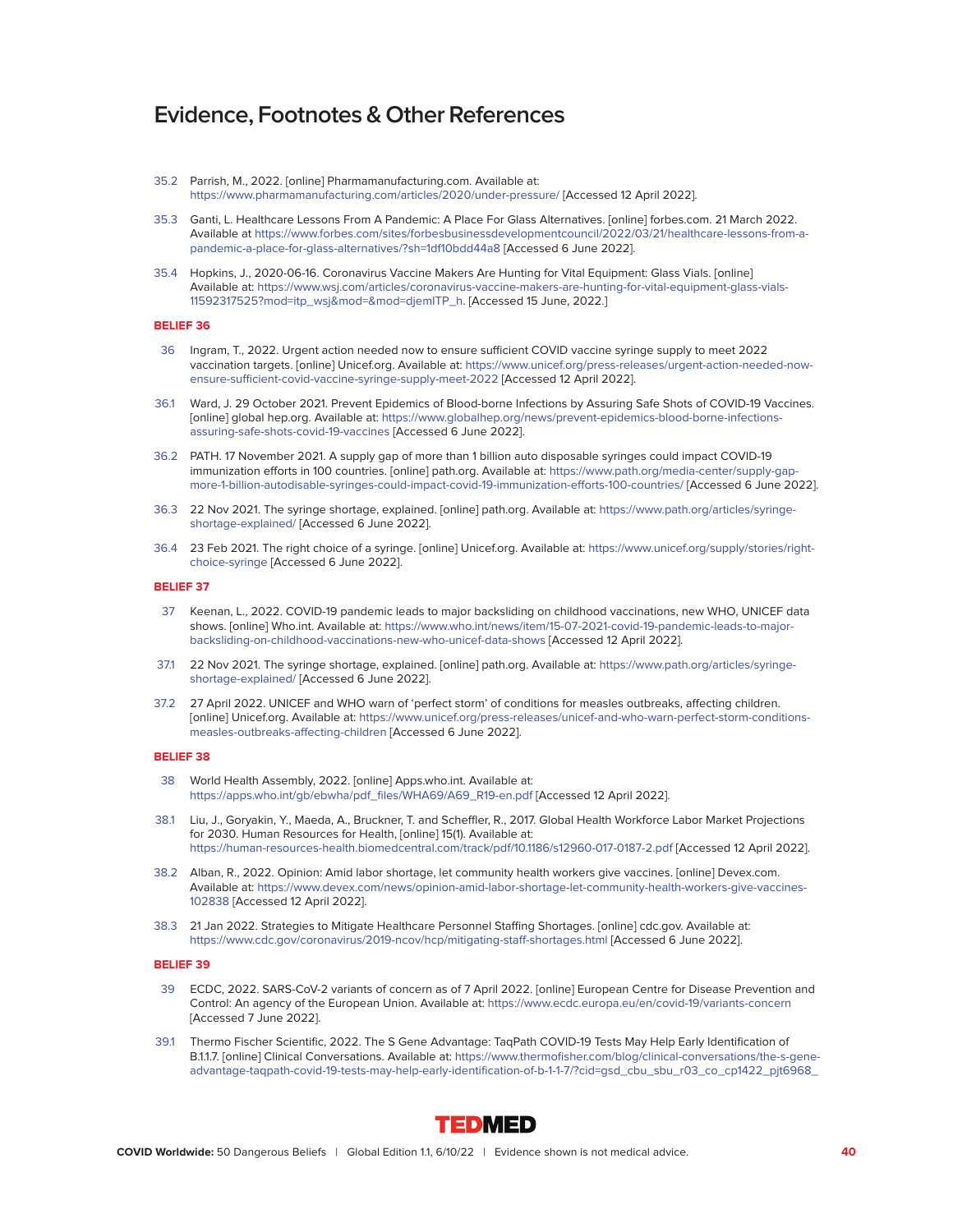[gsd00000\\_0se\\_gaw\\_ta\\_lgn\\_em-b117-sars&gclid=Cj0KCQjwxtSSBhDYARIsAEn0thQG\\_](https://www.thermofisher.com/blog/clinical-conversations/the-) [2q6bXU9vpJRPiPsUm3qU3BQGVVNDJtaT3NpSBph3OagBCXX294aAh9rEALw\\_wcB](https://www.thermofisher.com/blog/clinical-conversations/the-) [Accessed 12 April 2022].

39.2 Who.int. 2022. Tracking SARS-CoV-2 variants. [online] Available at: [https://www.who.int/activities/tracking-SARS-CoV-2](https://www.who.int/activities/tracking-SARS-CoV-2-variants) [variants](https://www.who.int/activities/tracking-SARS-CoV-2-variants) [Accessed 7 June 2022].

#### **BELIEF 40**

- 40 Wright, B., 2022. China risks collapsing the world economy as its zero Covid strategy falls apart. [online] The Telegraph. Available at: [https://www.telegraph.co.uk/business/2022/03/17/china-risks-collapsing-world-economy-zero-covid](https://www.telegraph.co.uk/business/2022/03/17/china-risks-collapsing-world-economy-zero-covid-strategy-falls/)[strategy-falls/](https://www.telegraph.co.uk/business/2022/03/17/china-risks-collapsing-world-economy-zero-covid-strategy-falls/) [Accessed 12 April 2022].
- 40.1 Cheng, E. 12 Jan 2022. China's zero-Covid strategy hurts consumer spending more than manufacturing. [online] cnbc.com. Available at: [https://www.cnbc.com/2022/01/13/chinas-zero-covid-strategy-hurts-consumer-spending-more](https://www.cnbc.com/2022/01/13/chinas-zero-covid-strategy-hurts-consumer-spending-more-than-manufacturing.html)[than-manufacturing.html](https://www.cnbc.com/2022/01/13/chinas-zero-covid-strategy-hurts-consumer-spending-more-than-manufacturing.html) [Access 7 June 2022].
- 40.2 Song, W. 18 May 2022. How long will Shanghai's lockdown last? [online] bbc.com. Available at: <https://www.bbc.com/news/world-asia-china-61023811>[Accessed 7 June 2022].

#### **BELIEF 41**

- 41 Smallpox [online]. cdc.gov. Available at:<https://www.cdc.gov/smallpox/index.html>[Accessed 7 June 2022].
- 41.1 WHO, 5 December 2019. Measles. [online] who.int. Available at: [https://www.who.int/news-room/fact-sheets/detail/measles?](https://www.who.int/news-room/fact-sheets/detail/measles?  gclid=EAIaIQobChMIipSQ8v6b-AIVgTizAB1pzgB7EAAYBCAAEgLHDfD_BwE)  [gclid=EAIaIQobChMIipSQ8v6b-AIVgTizAB1pzgB7EAAYBCAAEgLHDfD\\_BwE](https://www.who.int/news-room/fact-sheets/detail/measles?  gclid=EAIaIQobChMIipSQ8v6b-AIVgTizAB1pzgB7EAAYBCAAEgLHDfD_BwE) [Accessed 7 June 2022].
- 41.2 Potter, Christopher W. "A history of influenza." Journal of applied microbiology 91.4 (2001): 572-579. <https://cssh.northeastern.edu/pandemic-teaching-initiative/wp-content/uploads/sites/43/2020/10/j.1365-2672.2001.01492.x.pdf>
- 41.3 WHO, 2022. HIV/AIDS. [online] who.int. Available at: [https://www.who.int/data/gho/data/themes/hiv-aids#:~:text=](https://www.who.int/data/gho/data/themes/hiv-aids#:~:text= Since%20the%20beginning%20of%20the,at%20the%20end%20of%202020) [Since%20the%20beginning%20of%20the,at%20the%20end%20of%202020](https://www.who.int/data/gho/data/themes/hiv-aids#:~:text= Since%20the%20beginning%20of%20the,at%20the%20end%20of%202020) [Accessed 7 June 2022].
- 41.4 HIV [online]. cdc.gov. Available at:<https://www.cdc.gov/hiv/basics/whatishiv.html>[Accessed 7 June 2022].
- 41.5 WHO, 2022. Tuberculosis. [online] who.int. Available at: [https://www.who.int/news-room/fact-sheets/detail/tuberculosis.](https://www.who.int/news-room/fact-sheets/detail/tuberculosis) [Accessed 2 June 2022].
- 41.6 Knight, D., 2021. COVID-19 Pandemic Origins: Bioweapons and the History of Laboratory Leaks. Southern Medical Journal, [online] 114(8), pp.465-467. Available at:<https://www.ncbi.nlm.nih.gov/pmc/articles/PMC8300139/> [Accessed 12 April 2022].
- 41.7 Callawya, E. Beyond Omicron: what's next for COVID's viral evolution. Nature 600, 204-207 (2021). doi: [https://doi.org/10.1038/d41586-021-03619-8.](https://doi.org/10.1038/d41586-021-03619-8)

#### **BELIEF 42**

- 42 Holmes, L., 2022. How Long Does Coronavirus Live in the Air? Here's What We Know Now. [online] HuffPost UK. Available at: [https://www.huffpost.com/entry/how-long-coronavirus-lives-in-air\\_l\\_5e873e03c5b6a9491835668b?](https://www.huffpost.com/entry/how-long-coronavirus-lives-in-air_l_5e873e03c5b6a9491835668b? msclkid=0db6d447b43b11eca9fb62f85a61712f) [msclkid=0db6d447b43b11eca9fb62f85a61712f](https://www.huffpost.com/entry/how-long-coronavirus-lives-in-air_l_5e873e03c5b6a9491835668b? msclkid=0db6d447b43b11eca9fb62f85a61712f) [Accessed 12 April 2022].
- 42.1 Edwards, Aled M., et al. Stopping pandemics before they start: lessons learned from SARS-CoV-2. Science 375.6585 (2022): 1133-1139. [https://doi.org/10.1126/science.abn1900.](https://doi.org/10.1126/science.abn1900)
- 42.2 Salazar CB, Spencer P, Mohamad K, Jabeen A, Abdulmonem WA, Fernández N. Future pandemics might be caused by bacteria and not viruses: Recent advances in medical preventive practice. Int J Health Sci (Qassim). 2022;16(3):1-3. [http://www.ncbi.nlm.nih.gov/pmc/articles/pmc9092534/.](http://www.ncbi.nlm.nih.gov/pmc/articles/pmc9092534/)

- 43 Holmes, L., 2022. How Long Does Coronavirus Live in the Air? Here's What We Know Now. [online] HuffPost UK. Available at: [https://www.huffpost.com/entry/how-long-coronavirus-lives-in-air\\_l\\_5e873e03c5b6a9491835668b?](https://www.huffpost.com/entry/how-long-coronavirus-lives-in-air_l_5e873e03c5b6a9491835668b? msclkid=%200db6d447b43b11%20eca9fb62f85a61712f) [msclkid=%200db6d447b43b11%20eca9fb62f85a61712f](https://www.huffpost.com/entry/how-long-coronavirus-lives-in-air_l_5e873e03c5b6a9491835668b? msclkid=%200db6d447b43b11%20eca9fb62f85a61712f) [Accessed 8 June 2022].
- 43.1 US (United States) EPA. 2022. Indoor Air and Coronavirus (COVID-19) | US EPA. [online] Available at: <https://www.epa.gov/coronavirus/indoor-air-and-coronavirus-covid-19>[Accessed 8 June 2022].
- 43.2 Van Doremalen, Neeltje, et al. Aerosol and surface stability of SARS-CoV-2 as compared with SARS-CoV-1. New England journal of medicine 382.16 (2020): 1564-1567. DOI:<https://10.1056/NEJMc2004973>

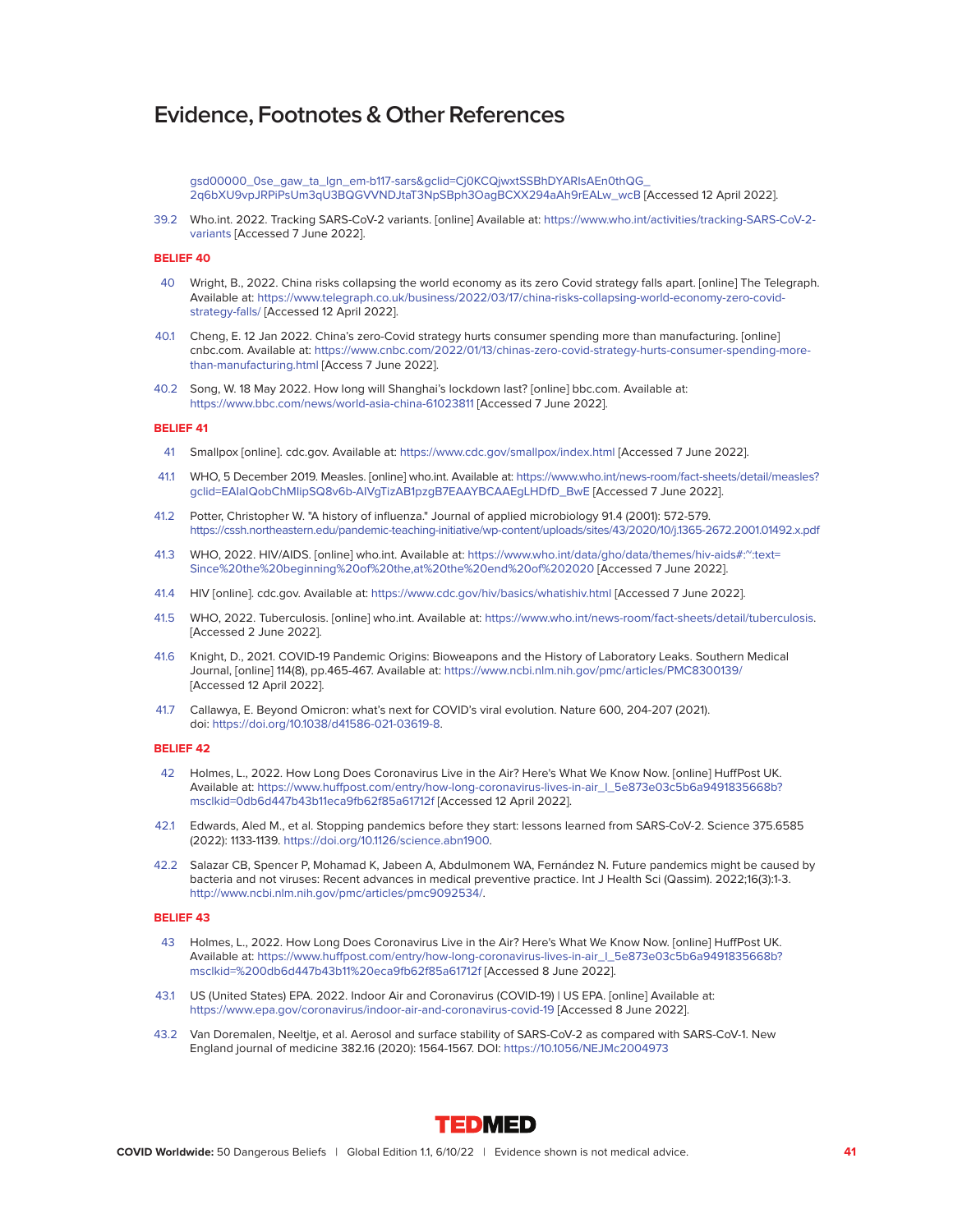43.3 Crawford, C., Vanoli, E., Decorde, B. et al. Modeling of aerosol transmission of airborne pathogens in ICU rooms of COVID-19 patients with acute respiratory failure. Sci Rep 11, 11778 (2021).<https://doi.org/10.1038/s41598-021-91265-5>

## **BELIEF 44**

- 44 Barranco, R., Vallega Bernucci Du Tremoul, L. and Ventura, F., 2021. Hospital-Acquired SARS-Cov-2 Infections in Patients: Inevitable Conditions or Medical Malpractice? International Journal of Environmental Research and Public Health, [online] 18(2), p.489. Available at:<https://pubmed.ncbi.nlm.nih.gov/33435324/>[Accessed 8 June 2022].
- 44.1 Crawford, C., Vanoli, E., Decorde, B. et al. Modeling of aerosol transmission of airborne pathogens in ICU rooms of COVID-19 patients with acute respiratory failure. Sci Rep 11, 11778 (2021).<https://doi.org/10.1038/s41598-021-91265-5>

#### **BELIEF 45**

 45 von Seidlein, L., Alabaster, G., Deen, J. and Knudsen, J., 2021. Crowding has consequences: Prevention and management of COVID-19 in informal urban settlements. Building and Environment, [online] 188, p.107472. Available at:<https://www.ncbi.nlm.nih.gov/pmc/articles/PMC7680649/?msclkid=d2998c21b43b11ec9829cdf0faa85a9c> [Accessed 8 June 2022].

#### **BELIEF 46**

- 46 Media Team WHO, 2022. Update on Omicron. [online] Who.int. Available at: [https://www.who.int/news/item/28-11-2021](<https://www.who.int/news/item/28-11-2021-update-on-omicron) [update-on-omicron](<https://www.who.int/news/item/28-11-2021-update-on-omicron) [Accessed 8 June 2022].
- 46.1 Times News Service, 2022. Omicron can spread to others in just 15 seconds. [online] Times of Oman. Available at: <https://timesofoman.com/article/113037-omicron-can-spread-to-others-in-just-15-seconds>[Accessed 8 June 2022].

#### **BELIEF 47**

- 47 Morens, D., Folkers, G. and Fauci, A., 2022. The Concept of Classical Herd Immunity May Not Apply to COVID-19. The Journal of Infectious Diseases, [online] Available at: [https://academic.oup.com/jid/advance-article/doi/10.1093/](https://academic.oup.com/jid/advance-article/doi/10.1093/ infdis/jiac109/6561438) [infdis/jiac109/6561438](https://academic.oup.com/jid/advance-article/doi/10.1093/ infdis/jiac109/6561438) [Accessed 12 April 2022].
- 47.1 BBC News, 2022. Covid vaccines: How fast is progress around the world? [online] bbc.com. Available at: <https://www.bbc.com/news/world-56237778>[Accessed 8 June 2022].
- 47.2 Coronavirus (COVID-19) Cases [online]. ourworldindata.org. Available at:<https://ourworldindata.org/covid-cases> [Accessed 8 June 2022].

#### **BELIEF 48**

- 48 Joshua J. Solano, Dennis G. Maki, Terry A. Adirim, Richard D. Shih, Charles H. Hennekens, 2022. Public Health Strategies Contain and Mitigate COVID-19: A Tale of Two Democracies. The American Journal of Medicine | Vol 133, Issue 12, Pages 1363-1502 (December 2020) | ScienceDirect.com by Elsevier. [online] Sciencedirect.com. Available at: <https://doi.org/10.1016%2Fj.amjmed.2020.08.001>[Accessed 8 June 2022].
- 48.1 Florida Atlantic University. COVID-19: How South Korea prevailed while the United States failed. ScienceDaily. ScienceDaily, 20 August 2020. [www.sciencedaily.com/releases/2020/08/200820102431.htm.](http://www.sciencedaily.com/releases/2020/08/200820102431.htm)
- 48.2 Issac A, Stephen S, Jacob J, et al. The Pandemic League of COVID-19: Korea Versus the United States, With Lessons for the Entire World. J Prev Med Public Health. 2020;53(4):228-232.<https://doi.org/10.3961%2Fjpmph.20.166>

- 49 DeCastro Mendez\*, A., Escobar\*, M., Romero, M. and Wojcicki, J., 2021. Overcrowding and exposure to secondhand smoke increases risk for COVID-19 infection among Latinx families in the greater San Francisco Bay Area. Tobacco Induced Diseases, [online] 19(October), pp.1-11. Available at:<https://www.ncbi.nlm.nih.gov/pmc/articles/PMC8507798/> [Accessed 12 April 2022].
- 49.1 American Nonsmokers Rights Foundation (ANRF9, 2022. Respiratory Risk Factors and COVID-19 (Updated 1/5/2022\*). [online] American Nonsmokers' Rights Foundation | no-smoke.org. Available at: [https://no-smoke.org/respiratory-risk](https://no-smoke.org/respiratory-risk-factors-covid-19)[factors-covid-19](https://no-smoke.org/respiratory-risk-factors-covid-19) [Accessed 12 April 2022].
- 49.2 McKee, M., Stuckler, D. If the world fails to protect the economy, COVID-19 will damage health not just now but also in the future. Nat Med 26, 640–642 (2020). [https://doi.org/10.1038/s41591-020-0863-y.](https://doi.org/10.1038/s41591-020-0863-y)